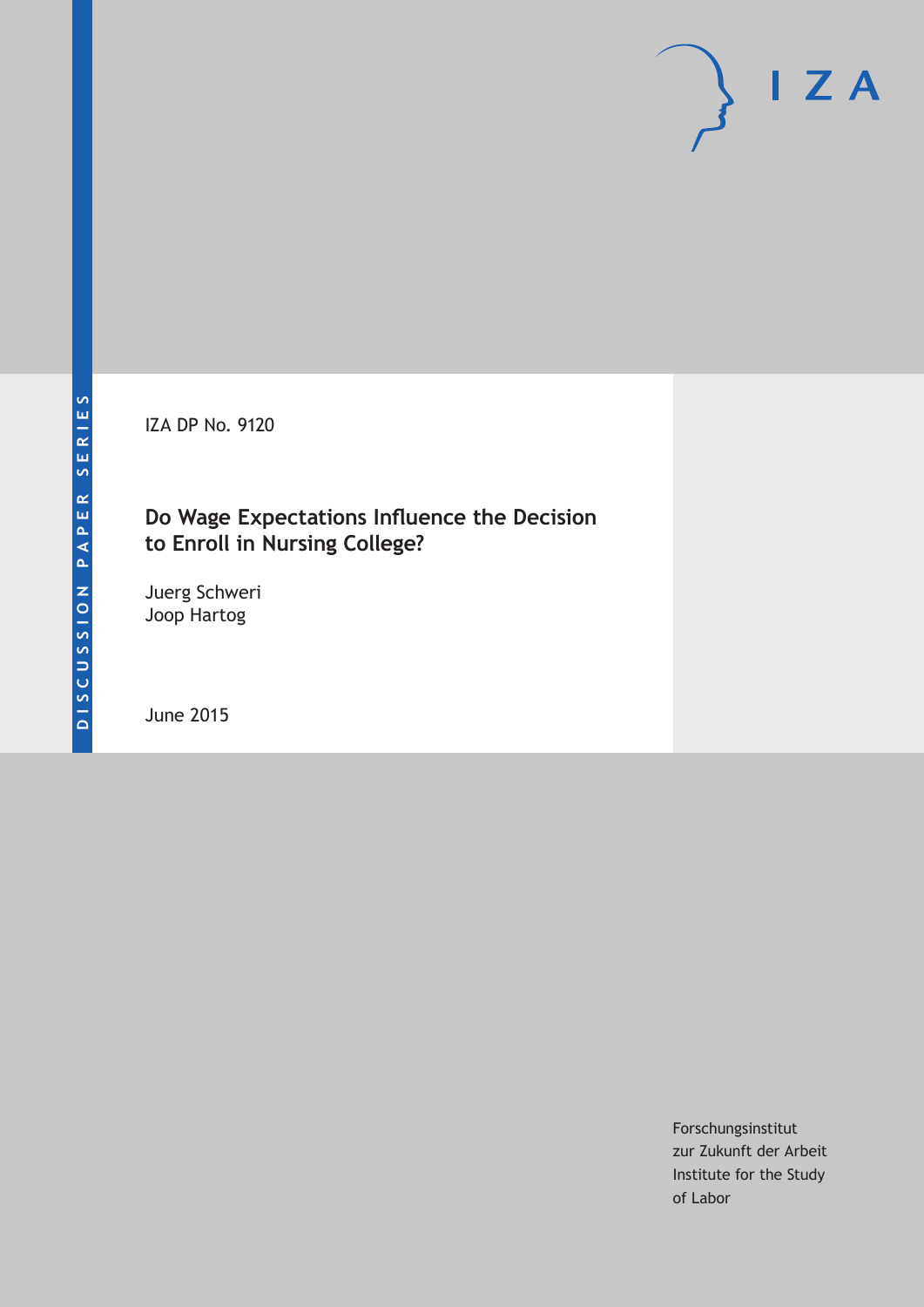# **Do Wage Expectations Influence the Decision to Enroll in Nursing College?**

## **Juerg Schweri**

*Swiss Federal Institute for Vocational Education and Training*

### **Joop Hartog**

*University of Amsterdam, Tinbergen Institute, IZA and CESifo*

### Discussion Paper No. 9120 June 2015

IZA

P.O. Box 7240 53072 Bonn Germany

Phone: +49-228-3894-0 Fax: +49-228-3894-180 E-mail: iza@iza.org

Any opinions expressed here are those of the author(s) and not those of IZA. Research published in this series may include views on policy, but the institute itself takes no institutional policy positions. The IZA research network is committed to the IZA Guiding Principles of Research Integrity.

The Institute for the Study of Labor (IZA) in Bonn is a local and virtual international research center and a place of communication between science, politics and business. IZA is an independent nonprofit organization supported by Deutsche Post Foundation. The center is associated with the University of Bonn and offers a stimulating research environment through its international network, workshops and conferences, data service, project support, research visits and doctoral program. IZA engages in (i) original and internationally competitive research in all fields of labor economics, (ii) development of policy concepts, and (iii) dissemination of research results and concepts to the interested public.

<span id="page-1-0"></span>IZA Discussion Papers often represent preliminary work and are circulated to encourage discussion. Citation of such a paper should account for its provisional character. A revised version may be available directly from the author.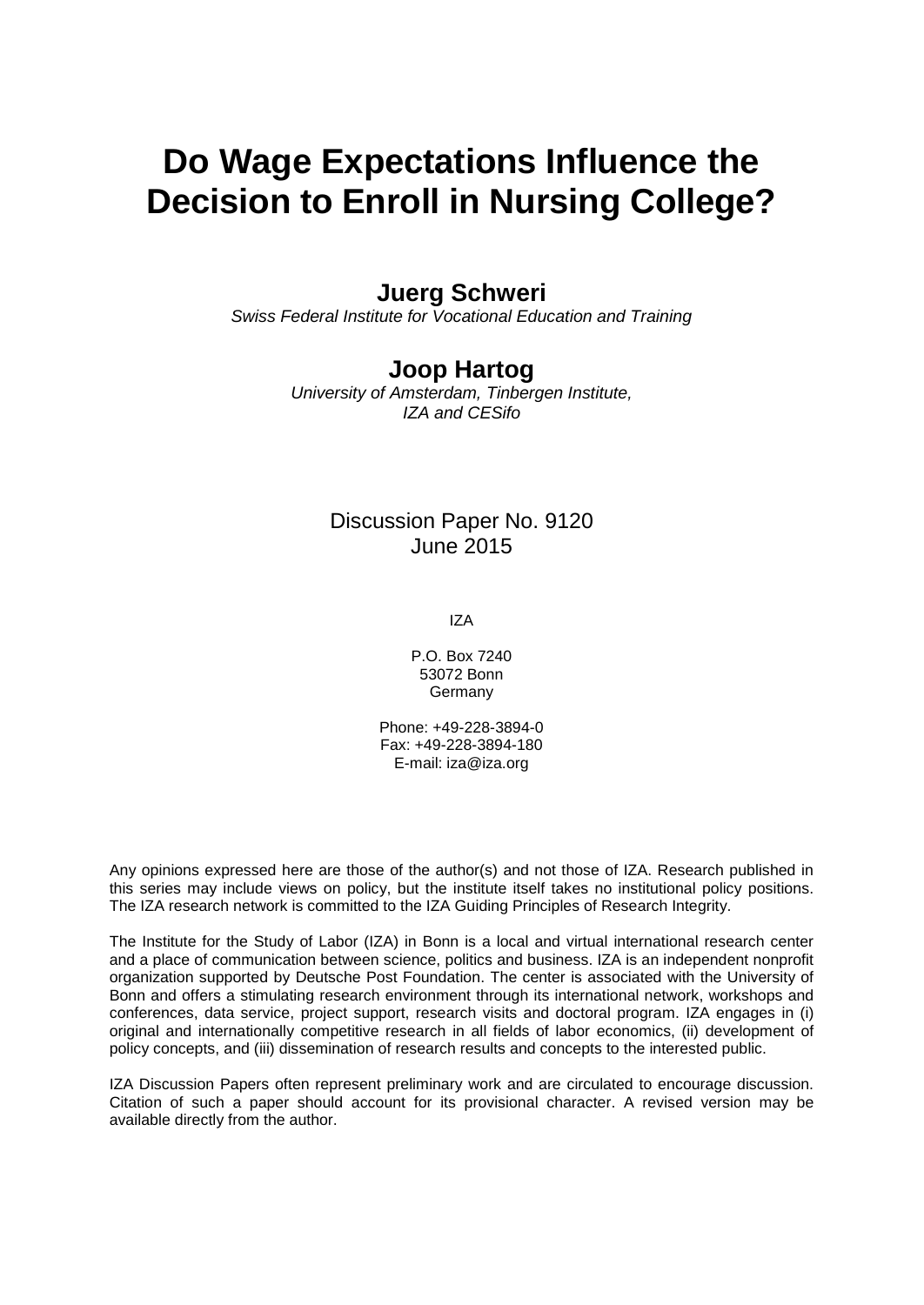IZA Discussion Paper No. 9120 June 2015

## **ABSTRACT**

## **Do Wage Expectations Influence the Decision to Enroll in Nursing College?[\\*](#page-1-0)**

As Switzerland experiences a severe shortage of nurses, this paper investigates the impact of students' ex ante wage expectations on their choice to pursue a nursing college education. This analysis contributes to a small yet rapidly developing body of literature that uses subjective expectation data to predict educational choices. We surveyed a full cohort of healthcare trainees in their third year of training. The main result is that those trainees (in upper-secondary education) who expected a greater return from nursing college (tertiary education) were more likely to enroll in nursing college later on. This suggests that policies that increase returns from studying nursing can attract students to nursing. In addition, the results confirm that subjective wage expectation data are useful in modeling individual choice.

JEL Classification: I11, I21, J24, J31, D84

Keywords: college choice, fractional regression, healthcare, human capital, nursing, subjective expectations, training, wage

Corresponding author:

Juerg Schweri Swiss Federal Institute for Vocational Education and Training Kirchlindachstrasse 79 3052 Zollikofen/Bern **Switzerland** E-mail: [juerg.schweri@ehb-schweiz.ch](mailto:juerg.schweri@ehb-schweiz.ch)

This paper has benefited greatly from work and discussions with Ines Trede. We thank Andreas Kuhn, Blaise Melly and participants at the following conferences for helpful comments: QURE (Reus, Spain), IWAEE (Catanzaro, Italy; in particular Todd Stinebrickner), "Economics of study choice" (Marbach Castle, Germany; in particular Peter Arcidiacono), Verein für Socialpolitik (Hamburg, Germany; in particular Uschi Backes-Gellner and Jens Mohrenweiser), VET Congress (Zollikofen, Switzerland). Part of the work on this paper was done while Schweri was a visiting scholar at the University of Amsterdam and at the Centre for Research in Economics of Education, University of Bern. The authors gratefully acknowledge funding for the survey by the Swiss State Secretariat for Education, Research and Innovation (SERI).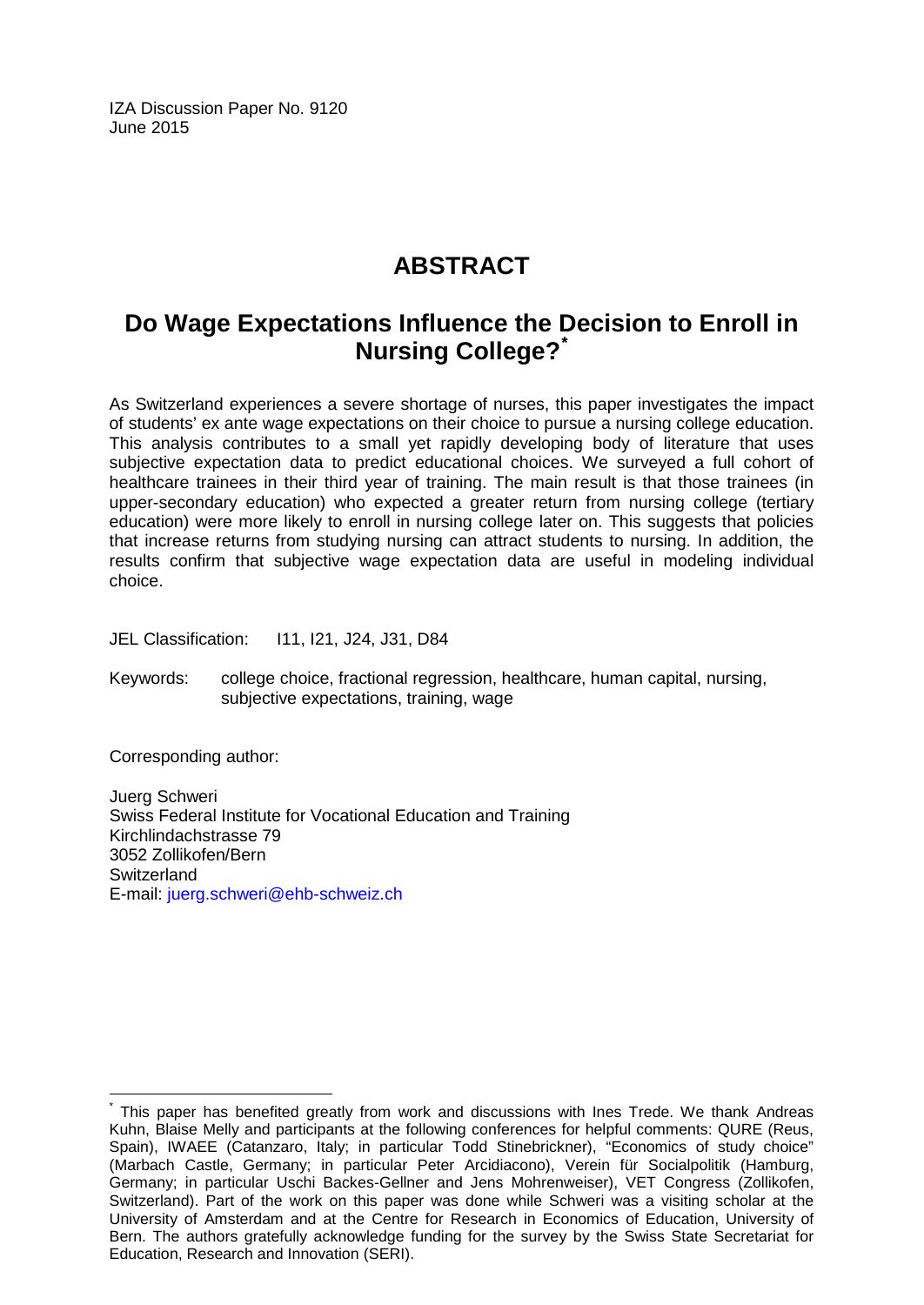#### **1. Introduction**

Individuals' decisions to enroll in nursing college are important outcomes for educational and labor market policies focused on healthcare. These policies and outcomes are particularly critical because most industrialized countries are affected by nurse shortages (Simoens et al., 2005). Therefore, many countries seek policy instruments to increase the attractiveness of the nursing profession, for example by increasing wages. In Switzerland, hospitals suffer from shortages, and the shortfall in domestic supply is partly made up by importing nurses: 21% of all nurses working in Switzerland in 2008 completed their degrees in foreign countries (Jaccard Ruedin and Widmer, 2010). National projections estimate that the demand for nurses will further increase by 13 to 25% by 2020 (OBSAN, 2009). In response, authorities have developed a national skills strategy for healthcare. This strategy focuses on a specific group of employees with upper-secondary degrees, called healthcare employees, because they constitute the main recruitment pool for new nursing students in Switzerland. Healthcare employees receive three years of nationally standardized training and provide care services in hospitals and nursing homes during the training period. They are part of a nursing team under the direction of registered nurses (RN). Therefore, the national skills strategy strives both to increase the number of training positions available for healthcare employees and to increase the number of healthcare employees that enroll in nursing colleges (DEA, 2010). As nursing colleges are not currently operating at maximum capacity, increasing the number of students means attracting additional students to nursing.

This situation provides our rationale for analyzing the effect of healthcare employees' expected returns from nursing education, collected in a first survey, on their subsequent decision to enroll in nursing college, determined from a follow-up survey. Our analysis builds on two main strands of literature. First, a growing body of literature addresses nurses' labor supply. Both non-pecuniary factors such as job satisfaction (Shields and Ward, 2001) and the wage elasticity of supply are analyzed. Askildsen et al. (2003) find a relatively low wage elasticity of 0.21 in their preferred estimation specification. Spetz and Given (2003) develop a forecasting model and advocate for higher wages for registered nurses to counter the nurse shortage. Hanel et al. (2014) argue that previous research may have underestimated average wage elasticities by neglecting the decision to enter or exit the profession, instead focusing on the effect of wages increasing working hours for those who already work in the profession. Several studies examine wage setting and particular mechanisms by which wages influence the supply of nurses, such as wage effects due to geographically differentiated pay (Elliot et al., 2007), monopsony (Hirsch and Schumacher, 1995; Staiger et al., 2010), or compensating differentials (Di Tommaso et al., 2009). However, while all of these aspects of wage elasticity are clearly important, the effect of wages on the training of new nurses has received little study. Shields's (2004) overview article mentions training new nurses as a way to counter nurse shortages, but the literature he reviews barely touches on the issue of training. One exception is Spetz (2002), who finds that in the US, the choice to pursue a baccalaureate degree in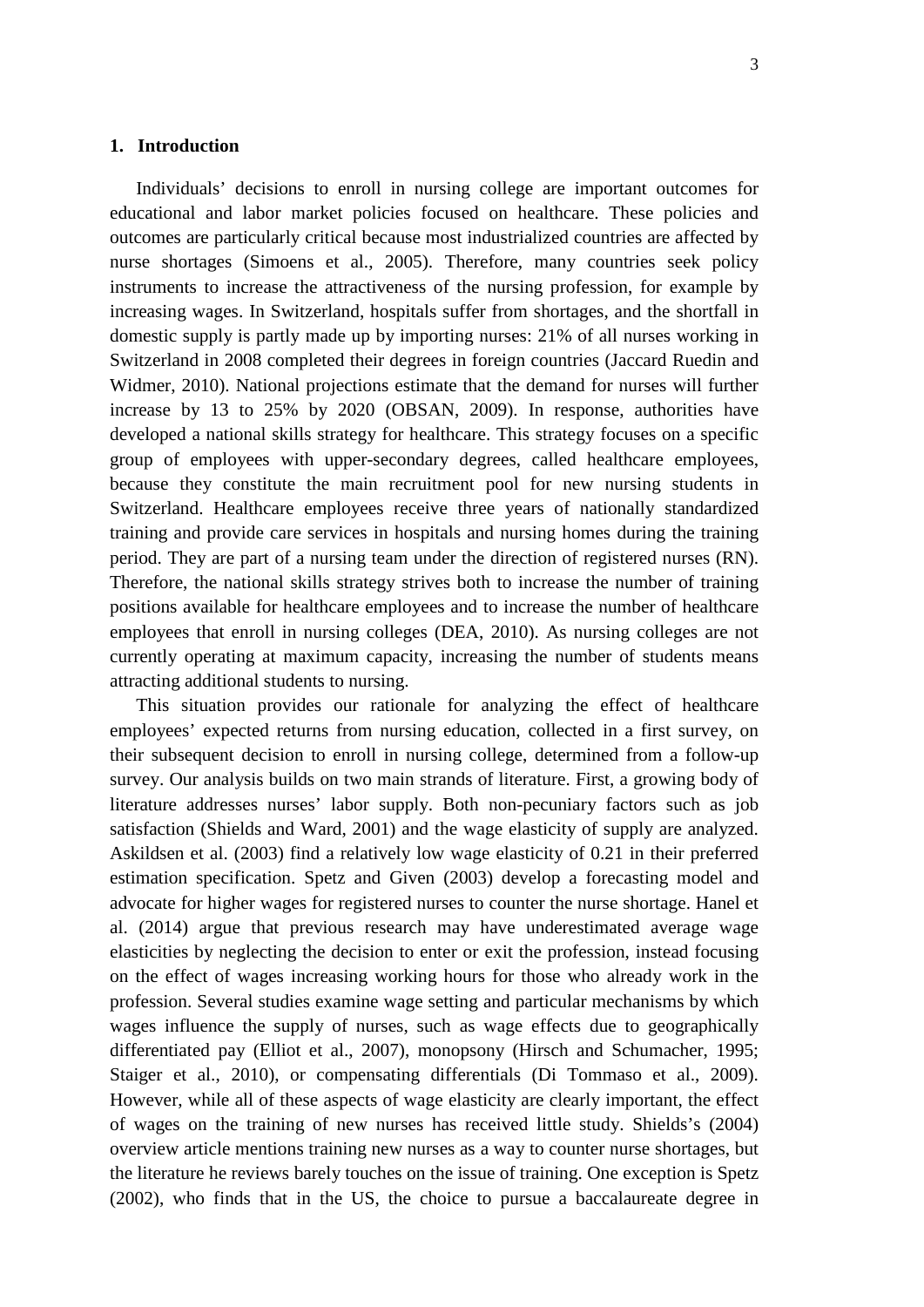nursing is not associated with any financial gain compared with other tracks to becoming an RN. However, a change in the relative wage for a baccalaureate degree (BSN) versus an associate degree (AD) does have a small but significant effect on students' choice of the type of education in nursing.<sup>1</sup> Chiha and Link (2003) find a positive effect of RN wages on the number of people who enter first-degree nursing programs.

This work also builds upoan a second, developing strand of literature investigating the use of subjective expectations data to model educational choice. This literature is important for our research question because wage policies that increase returns to college would have to act by altering the wage expectations of these young people. Therefore, it is important to know whether students are aware of actual market wages and whether they act upon their expectations about future returns. The use of subjective data is still not standard in economics and warrants some remarks. According to the neoclassical standard model for educational choices, individuals base their decisions on a comparison of lifetime benefits to cost: the rate of return on the investment versus the cost of capital, i.e., the market rate of interest or the household discount rate, depending on whether the capital market is perfect. Upon application, this model has to face the complications of heterogeneity. Gary Becker acknowledged individual heterogeneity in his Woytinsky lecture (Becker, 1967) just after the emergence of human capital theory. Each individual has his or her own equilibrium rate of return at the intersection of the individual marginal benefit and marginal cost curves. As schooling is an investment decision, costs and, in particular, benefits lie in the future, inevitably resulting in uncertainty. No observations are readily available on these variables, and a theory of expectations is needed to understand educational choices. Can we trace the individual decision making process by asking respondents about relevant variables in a survey? For a long time, such subjective data were rejected by mainstream economists. The approved approach was to impose an econometric model of interpretation on observable market data and deduce individuals' information sets ex hypothesi.<sup>[2](#page-4-0)</sup> As Manski (1993, 2004, 2007) notes, this approach relies on strong assumptions that are not testable with choice data (i.e., revealed preferences) alone. He advocates analyses that include subjective beliefs by eliciting individuals' expectations and preferences. Several studies have since investigated the quality, accuracy, and distribution of expectation data. With respect to wages, many papers have shown that it is feasible to elicit wage expectations in surveys, yielding high quality, meaningful data (Dominitz and Manski, 1996; Brunello et al., 2004; Webbink and Hartog, 2004; Botelho and Costa Pinto, 2004). Some papers find that students tend to overestimate their income prospects compared to the mean of actual market wages (Betts, 2006; Jerrim, 2011), while others find that they underestimate their prospects (Nicholson, 2005; Jensen, 2010). Most studies find that wage expectations are remarkably close to actual market wages (Dominitz and Manski, 1996; Filippin and Ichino, 2005; Webbink and Hartog, 2004; for Switzerland:

<span id="page-4-1"></span><sup>&</sup>lt;sup>1</sup> For analyses on the rate of return to nursing, see Walton et al. (2005) and the literature cited there and in Spetz (2002).

<span id="page-4-0"></span> $2$  Examples of this approach include Willis and Rosen (1979), Keane and Wolpin (1997), Belzil and Hansen (2002), Cunha et al. (2005), Chen (2008), and Beffy et al. (2012).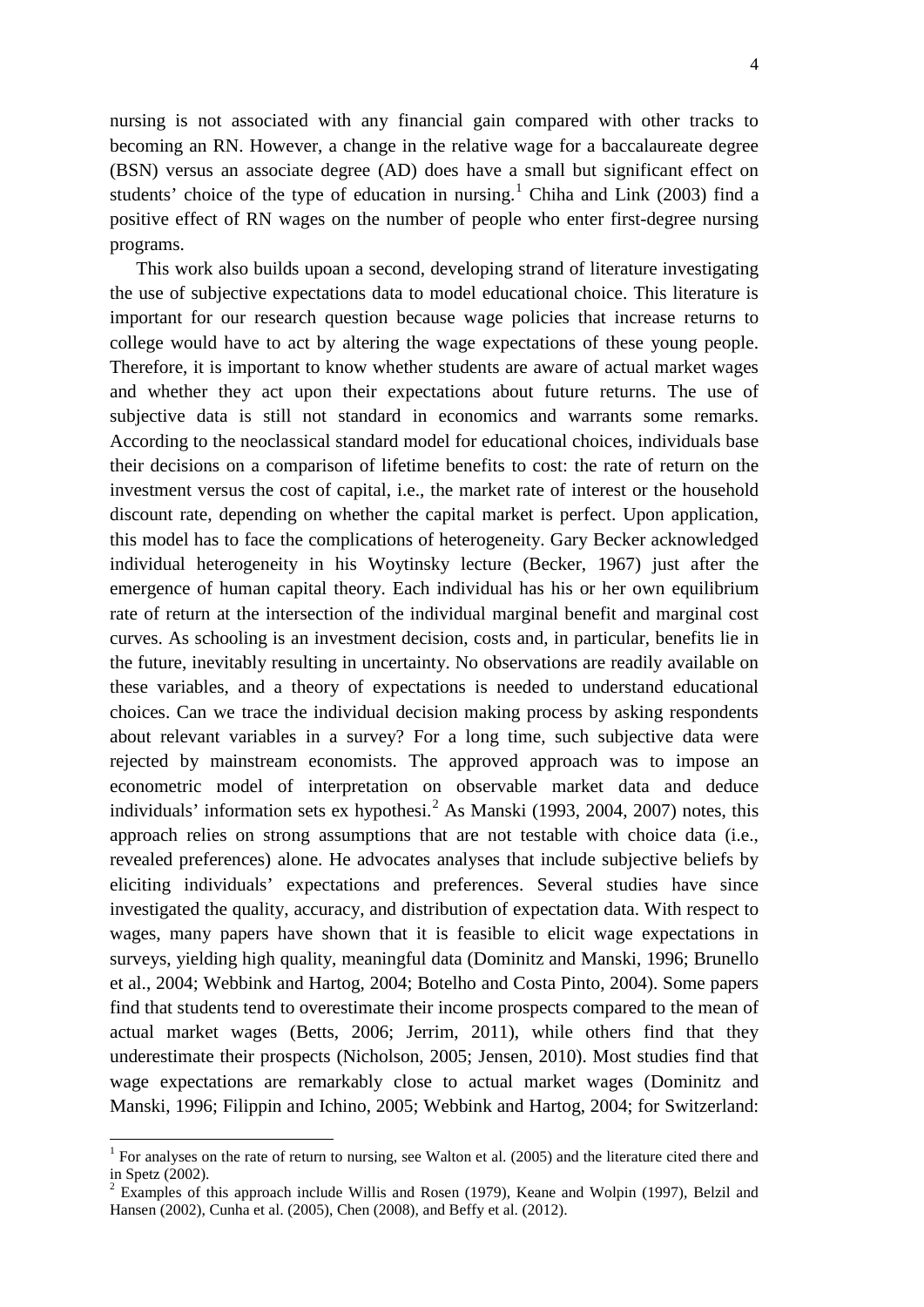Wolter, 2000; Wolter and Zbinden, 2001). Overall, individuals are well-informed about their future earnings prospects, but they also report a high degree of uncertainty about their future wages (Dominitz and Manski, 1996; Schweri et al., 2011). Some studies find a contemporaneous correlation between wage expectations and study choices or intentions (Kodde, 1986; Menon, 2008; Hartog et al. 2014). Arcidiacono et al. (2014) show how students' occupational choice probabilities reflect occupational sorting that is partly driven by their expected returns. Only a handful of recent studies use ex ante wage expectations to explain subsequent educational choices. These studies focus on the questions of physicians' specialty choices (Nicholson and Souleles, 2001) or the college major choices (Arcidiacono et al., 2012; Stinebrickner and Stinebrickner, 2014; Zafar, 2011a) of students who have already enrolled in tertiary studies. All of these studies find that wage expectations are significant determinants of a student's choice of college major, in addition to other factors such as beliefs about own ability.

Our study contributes to the literature on nurse supply and educational choice in three ways. First, we investigate the effects of ex ante wage expectations on the initial training of nurses. Second, rather than exploring the choice of college major, we analyze the demand for additional college education after completing upper-secondary education. College students may be a selective group of young people. Our study extends the scope of the literature on wage expectations to a group of young people in upper-secondary education and to their transition into tertiary education. Third, the homogeneity and size of our sample add to the literature, as most studies have used samples of students from single colleges with different majors. The large differences in amenities among the different jobs that are open to graduates with different majors make it difficult to control for non-pecuniary preferences in major choice, which may also lead to compensating differentials in wage expectations. In contrast, healthcare employees and registered nurses work together on the same teams in the same hospitals and nursing homes. Concerns about differences in characteristics between different career alternatives are less important in this setting because healthcare employee and nursing jobs have similar working conditions (e.g., shift work). While our results may not be generalizable outside the nursing domain, this setting enhances the internal validity of the study.

Our findings show that healthcare trainees' wage expectations are close to actual market wages for both healthcare employees and nurses at different ages. Wage expectations are thus realistic, but the variance of expectations increases with age and level of education, indicating trainees' increasing uncertainty about wages further in the future. Controlling for a variety of personal characteristics, we find that ex ante return expectations have a significant effect on subsequent career paths, both on actual short-term careers and on mid-term career expectations. We further show that trainees with lower time preference, higher risk aversion, and higher extrinsic motivation are more likely to enroll in nursing college.

This paper is organized as follows. Section 2 provides information on the institutional setup of Swiss healthcare education, especially on the healthcare employee occupation. Section 3 presents the multivariate fractional regression model we use to analyze graduates' future career paths. Section 4 describes the data collected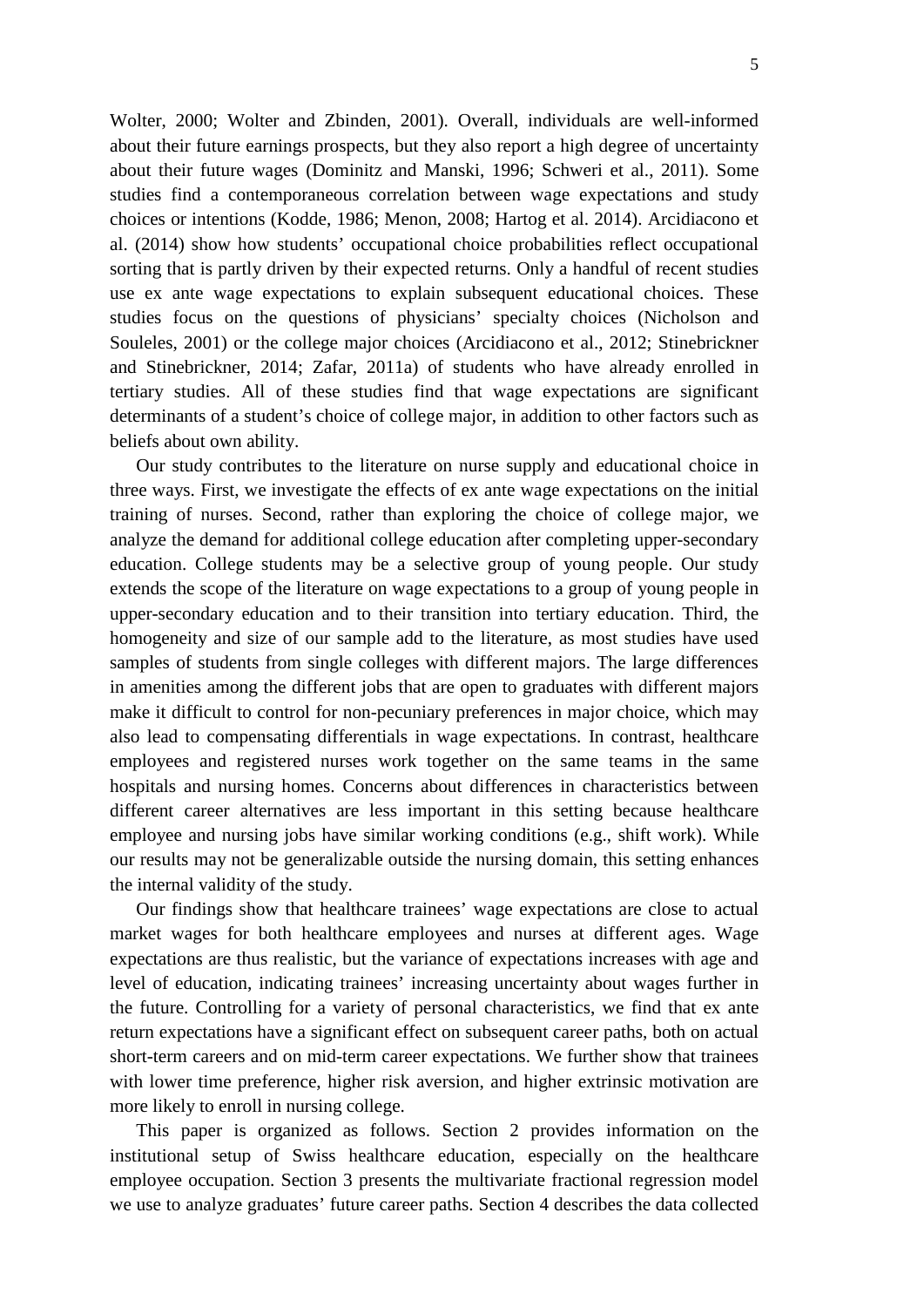from healthcare employees in two consecutive surveys. Section 5 shows how wage expectations influence the decision to enroll in nursing college, and tests whether the results are sensitive to the sample attrition in the follow-up survey. Section 6 presents conclusions and discusses the policy implications of our findings.

#### **2. Institutional framework of Swiss healthcare education**

Training for healthcare occupations is part of the vocational and professional education system in Switzerland rather than part of the general education track. These two tracks of upper-secondary education start at the end of compulsory schooling, and more than 90 percent of young people attend one of these tracks. The two predominant programs in each track are college-bound Gymnasium (chosen by approximately 20 percent of a cohort), and firm-based apprenticeship training (chosen by roughly twothirds of a cohort) in one of approximately 260 occupations, leading to a federally recognized diploma as a skilled worker or employee (OPET, 2012). Both tracks at the upper-secondary level provide entrance to higher education, i.e., tertiary level studies.

The educational tracks for healthcare professionals in Switzerland have been completely revised since 2004 (Spitzer and Perrenoud, 2007). A new healthcare occupation was created at the upper-secondary level: healthcare employees, called "FaGe" (*Fachmann/Fachfrau Gesundheit*), are educated for three years. These trainees attend vocational school for 1.5 days per week and acquire occupational knowledge and skills while working 3.5 days per week in a hospital, nursing home or homecare institution. This educational track is highly popular among young women and ranks in the top three of the most frequently chosen occupations in the apprenticeship system (SERI, 2014). As part of their jobs, healthcare employees take on nursing care responsibilities under the direction of registered nurses. They also perform tasks under their own responsibility, such as administrative or domestic work (DEA, 2010).

FaGe trainees sign an apprenticeship contract, which is a combined education and work contract. The educational goals that they have to achieve during their education are set out by a national law, the "national education and training order" for this occupation. After three years of education, trainees must pass a final exam containing written, oral and practical portions, which test general as well as occupational knowledge and skills (Berufsbildungsgesetz BBG, 2002). The educational program for healthcare employees is thus highly structured and standardized compared to healthcare assistant educational tracks in other countries (Lizarondo et al., 2010).

After successful completion of their education, the training-work contract ends, and healthcare trainees<sup>[3](#page-4-1)</sup> must make career choices. The available options include (i) working in the occupation they have just learned as a healthcare employee, (ii) entering higher nursing education at a professional college or university of the applied

<span id="page-6-0"></span><sup>&</sup>lt;sup>3</sup> In the remainder of the paper, we will use "trainee" to denote a person who was in training to become a healthcare employee at the time of the first survey. We use "student" to denote a person who is studying nursing, despite the fact that nursing students receive a considerable amount of training in clinical practice and are de facto trainees (again).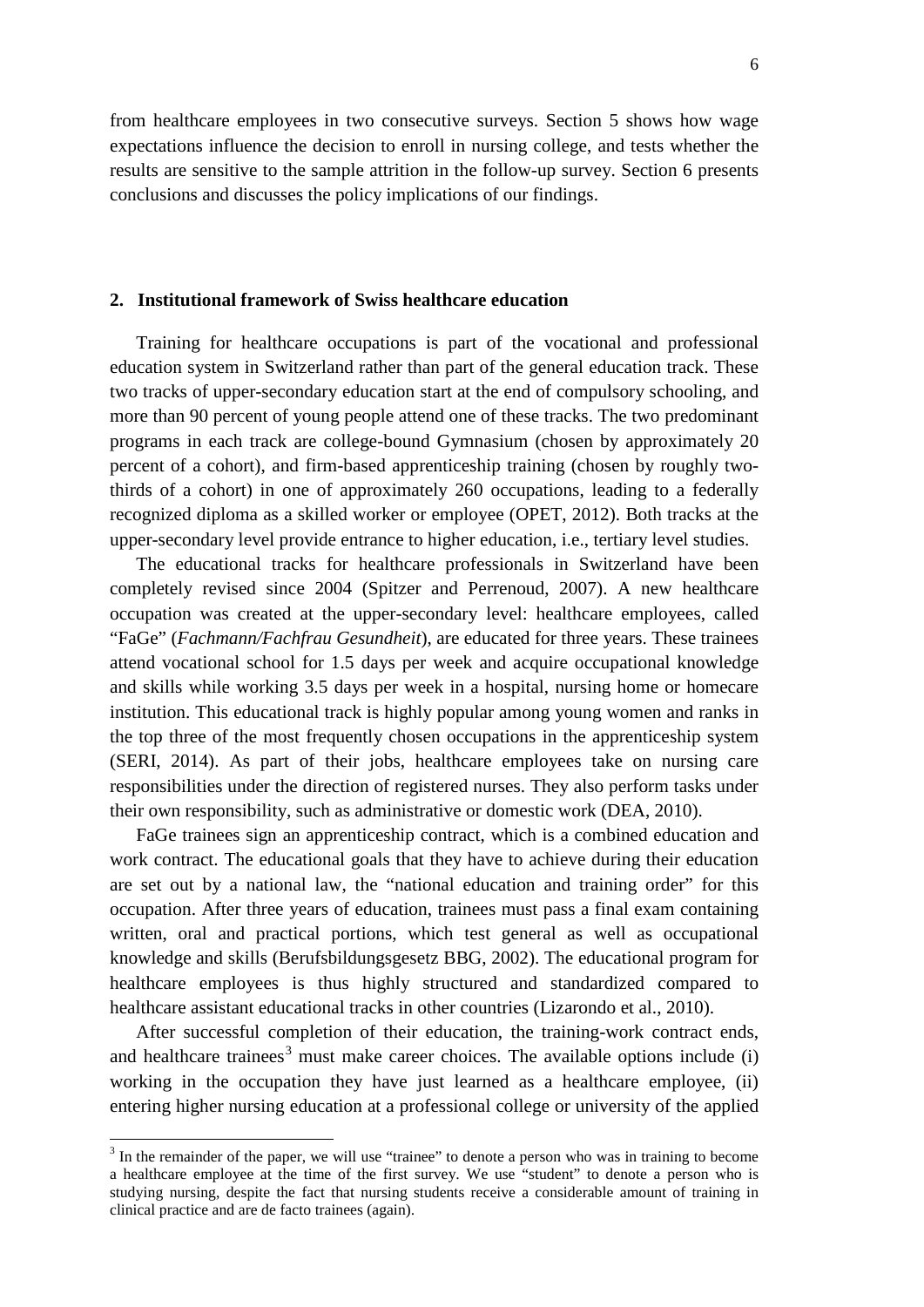sciences, or (iii) entering another profession (i.e., beginning a different educational track) or pursuing other activities such as language studies abroad. Higher education as a registered nurse (option ii) lasts for three years of full-time schooling, with integrated clinical education and a relatively low wage during this period. For successful graduates of healthcare training (i.e., holders of the national VET diploma as healthcare employees) who attained a certain GPA, some cantons reduce nursing study time by a half year or one year.

Although the main features of educations in the healthcare sector are defined at the federal level, substantial differences exist between cantons. As for cantonal education systems, some cantons offer professional colleges for nursing, while others offer nursing degrees at universities of applied sciences.<sup>[4](#page-6-0)</sup> Several large cantons offer both options, while small cantons offer neither. The cost of nursing studies also differs between cantons due to differences in tuition and grant policies. However, tuition fees only represent a small fraction of the full costs for all cantons, and grant policies are designed to cover opportunity costs rather than only covering the relatively low direct costs. As for cantonal healthcare systems, cantons have their own cantonal laws on state personnel, including nurses, and on the provision of healthcare. These different laws lead to different wage policies and also to slightly different healthcare structures (e.g., differences in the level of concentration between central and regional hospitals).

#### **3. Estimation approach**

To analyze the careers chosen by healthcare employees after graduation, we ask graduates for their realized career paths up to one year after graduation and for their mid-term expectations for their future careers. Graduates are asked to state the probabilities for every possible future career outcome (see section 4.2). As we are mainly interested in mid-term transitions into nursing, we will use these stated probabilities of career choices as the main dependent variables in the analyses. Hence, we will regress the stated choice probabilities on expected returns for nursing. This approach is similar to that of Blass et al. (2010), who use elicited choice probabilities to estimate individuals' preferences for electricity reliability.

<span id="page-7-0"></span><sup>&</sup>lt;sup>4</sup> We will use nursing "college" to refer to both types of tertiary studies, professional colleges and universities of applied sciences. Both lead to a degree as a registered nurse, and more than 90 percent of nursing students in our sample attend a professional college.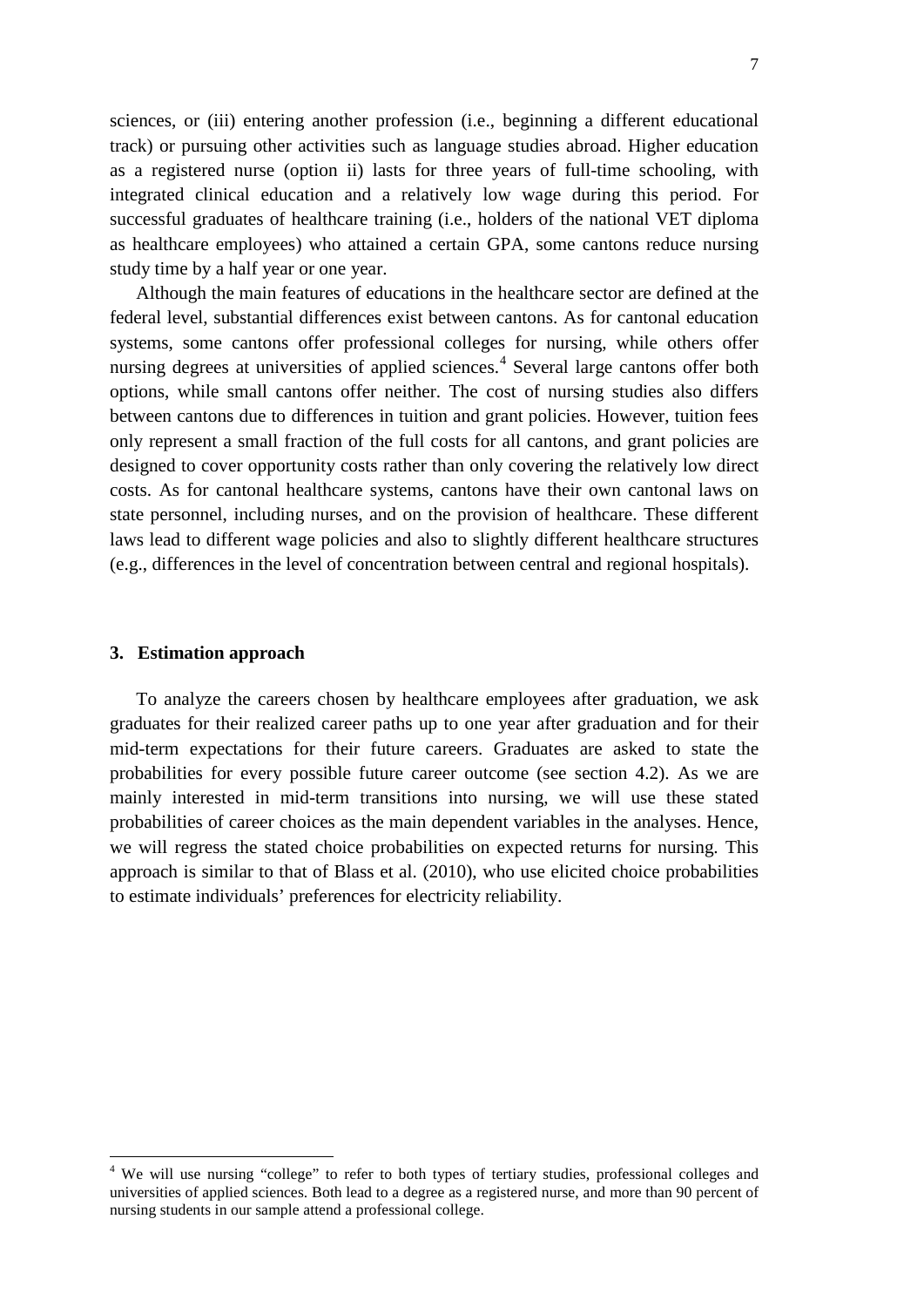Stated choice probabilities of the different available career alternatives take on values over the interval [0,1] for every individual. Therefore, we apply a fractional regression model that has been designed to analyze the conditional means of fractional dependent variables. Mullahy (2015) extends the model proposed by Wooldridge and Papke (1996) for a single share variable to multivariate fractions.

$$
E(p_c|X) = f(X\beta) \epsilon (0,1), \ c = 1,...,K
$$
 (1)

$$
\sum_{k=1}^{K} E(p_k|X) = 1\tag{2}
$$

The estimation approach assumes properties (1) and (2) for the means conditional on covariates X of the probabilities p to choose career alternatives  $c = 1, ..., K$ : The conditional means lie between zero and one and they sum up to unity. Mullahy (2015) assumes a multinomial logit functional form for the conditional means:

$$
E(p_c|X) = \frac{\exp(X\beta_c)}{\sum_{k=1}^{K} \exp(X\beta_k)}, \ c = 1, ..., K
$$
 (3)

This multivariate fractional logit model, also known as a fractional multinomial logit model (Buis, 2012), can be estimated by maximizing a multinomial quasilikelihood (Mullahy, 2015). The effect of covariates  $X$  on the conditional means will be reported as average marginal effects.

#### **4. Data and descriptive statistics**

#### 4.1 Survey design

We use data from two consecutive surveys. The first survey was administered to healthcare employees during their apprenticeship training, and the follow-up survey was administered one year after the completion of training. The first survey took place during the last year of training in all parts of Switzerland. Out of 26 Swiss cantons (i.e., states), 24 participated in the survey; the two missing cantons are small cantons that together account for only 3% of the Swiss population<sup>[5](#page-7-0)</sup>. The paper-and-pencil questionnaire relied on field-tested items from the literature. Portions of the questionnaire had already been used successfully in a cross-sectional survey of healthcare trainees developed in 2009 for the canton of Bern (Trede and Schweri, 2014). We performed a pre-test of the entire questionnaire with healthcare trainee classes from five different cantons (n=70), resulting in minor adaptions.

<span id="page-8-0"></span><sup>5</sup> Source: Census of the Federal Statistical Office (Strukturerhebung 2011). Missing cantons: Jura and Neuchâtel.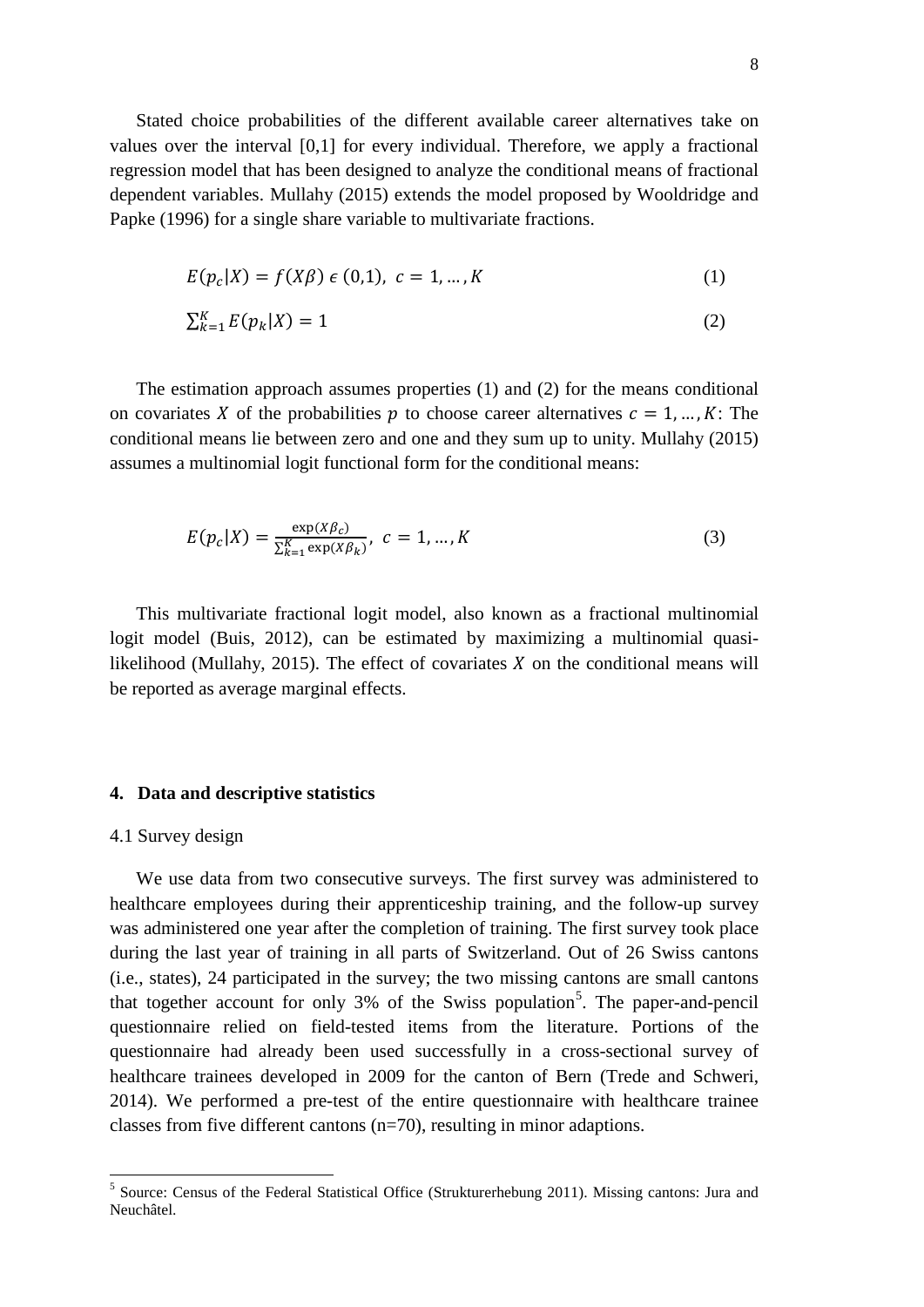The first survey took place between September 2010 and January  $2011$ .<sup>[6](#page-8-0)</sup> At this time, 2209 trainees were in their third year of training as healthcare employees in Switzerland, of whom 2089 were surveyed during class (95%). The missing 120 trainees were absent from class on the survey day due to illness or other reasons. The trainees had two 90 minute class lessons to complete the questionnaire. Teachers were introduced to the survey before it took place and were present in class, offering assistance in cases of uncertainty.

Therefore, the sample population in the first survey offers two advantages: first, because we cover almost the entire cohort, it does not suffer from selectivity due to non-randomly missing cases. Second, sampling was restricted to a well-defined and homogenous group: all trainees were in their third year of training to prepare for healthcare employment. This regularity eliminates all differences associated with differences among different educations and occupations, thus increasing the internal validity of the study.

The follow-up survey was administered one year after the trainees' graduation, i.e., in the summer of 2012. We had collected trainees' postal addresses, telephone numbers and email addresses in the first survey and contacted them again with a letter containing login information for the online follow-up survey. Individuals who did not complete the online survey were contacted again several times, first with letters and email, and then by telephone. Participants were also offered a short version (online or paper-and-pencil) of the follow-up survey, which included a question on their current status (working as FaGe, studying nursing, etc.). Of the 2089 trainees who participated in the first survey, 73 addresses turned out to be invalid. Of the 2016 individuals contacted, 1068 or 53% completed the follow-up survey. We eliminated three cases that had not yet finished their FaGe training. For the analysis of career choices after apprenticeship in Chapter 4, we restrict our attention to individuals who participated in the follow-up survey and who gave valid answers to the questions on career decisions (see 4.2) and wage expectations (see 4.3). This final estimation sample contains 910 observations. As attrition in the follow-up survey may bias our results, we will return to this issue when assessing the robustness of our results in section 5.3.

The longitudinal design of our study also helps to restrain possible problems due to cognitive dissonance. A reverse causality problem arises if the surveyed trainees who intended to study nursing inflated their wage expectations for nursing and decreased them for working as a healthcare employee in order to rationalize their choice. Zafar (2011b) argues that this problem would typically occur in cross-sectional settings where independent and dependent variables are measured at the same time. He tests for cognitive dissonance in a setting like ours, i.e., comparing data from a first survey with data from a later survey. He collected subjective beliefs about future career outcomes for a sample of students in their first year and again one year later. During this period, students advanced in their choice of a college major. For a variety of career expectations, Zafar (2011b) compares expectations for the chosen major with alternative choices. He does not find that expectations become more favorable for the

<span id="page-9-0"></span><sup>&</sup>lt;sup>6</sup> We gratefully acknowledge support in organizing and administering the survey from the cantonal professional healthcare associations. Trede and Schweri (2013) and the additional reports cited there describe the survey process in more detail.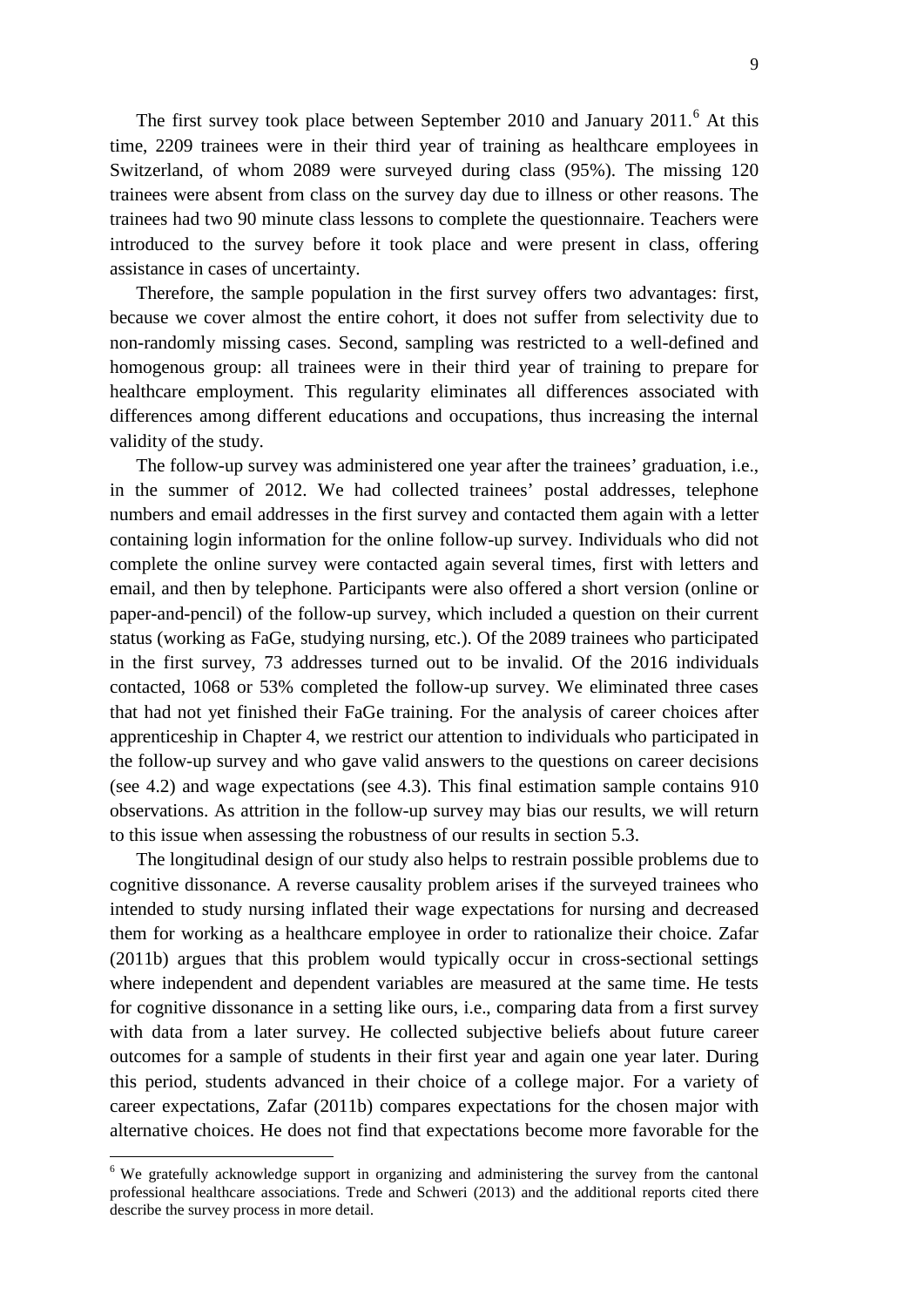chosen major and less favorable for the alternatives, even though choices have been made in the meantime. Therefore, we assume that ex-ante wage expectations in the first survey were not affected by the career choices stated in the follow-up survey.

#### 4.2 Dependent variable: career decisions

The second column in Table 1 shows what healthcare employees are doing one year after graduation from training, i.e., at the time of the follow-up survey. Roughly four of ten are working as healthcare employees, one third are studying nursing, and the remainder are engaging in various other activities ranging from other postsecondary and tertiary education to taking a year off, for example for language studies abroad.

#### **Table 1**

Healthcare employees' expected status in 2014 (percentages) and current status, both measured one year after graduation

|                                  | Actual status in<br>2012 | Expected probability<br>of state in 2014 |
|----------------------------------|--------------------------|------------------------------------------|
|                                  |                          | (mean)                                   |
| Working as a healthcare employee | 0.406                    | 0.161                                    |
| Studying nursing in college      | 0.355                    | 0.479                                    |
| Other education or activity      | 0.239                    | 0.360                                    |
| Total                            | 1.000                    | 1.000                                    |
| <b>Observations</b>              | 910                      | 910                                      |
|                                  |                          |                                          |

Short-term career paths in the follow-up survey one year after graduation provide first important insights, but careers will likely further develop over time. Thus, we asked respondents in the follow-up survey in 2012 to assign a probability to each option looking ahead to the year 2014. Manski (2004) recommends this type of subjective probability question because questions that ask for the most likely outcome often do not provide sharp bounds on the underlying probability.<sup>[7](#page-9-0)</sup> In contrast, probability questions for every option available enable respondents to state the probability directly and thus also express their uncertainty about the future. We defined six options that were mutually exclusive and included all possible states in the future. We asked respondents to state probabilities between 0 and 100 percent for each option in the online follow-up survey with the help of sliders. The text instructed respondents to assign values for the different options that sum up to 100 percent, and the survey software displayed the sum of the stated probabilities in real-time. Only 89 out of 106[8](#page-10-0) persons did not provide valid answers for these probability questions.<sup>8</sup>

<sup>&</sup>lt;sup>7</sup> We asked trainees about a set of six options, some of which were combined for the analyses in this paper. Had we asked them to mark the most likely one of the six options, the probability of the chosen option could have ranged between 1/6 and 1/1, which is not particularly informative.

<span id="page-10-0"></span> $8$ <sup>8</sup> Table 1 presents the distribution of the variables for the estimation sample used in Chapter 4. Some observations have been eliminated from the analysis due to missing values in wage expectations. The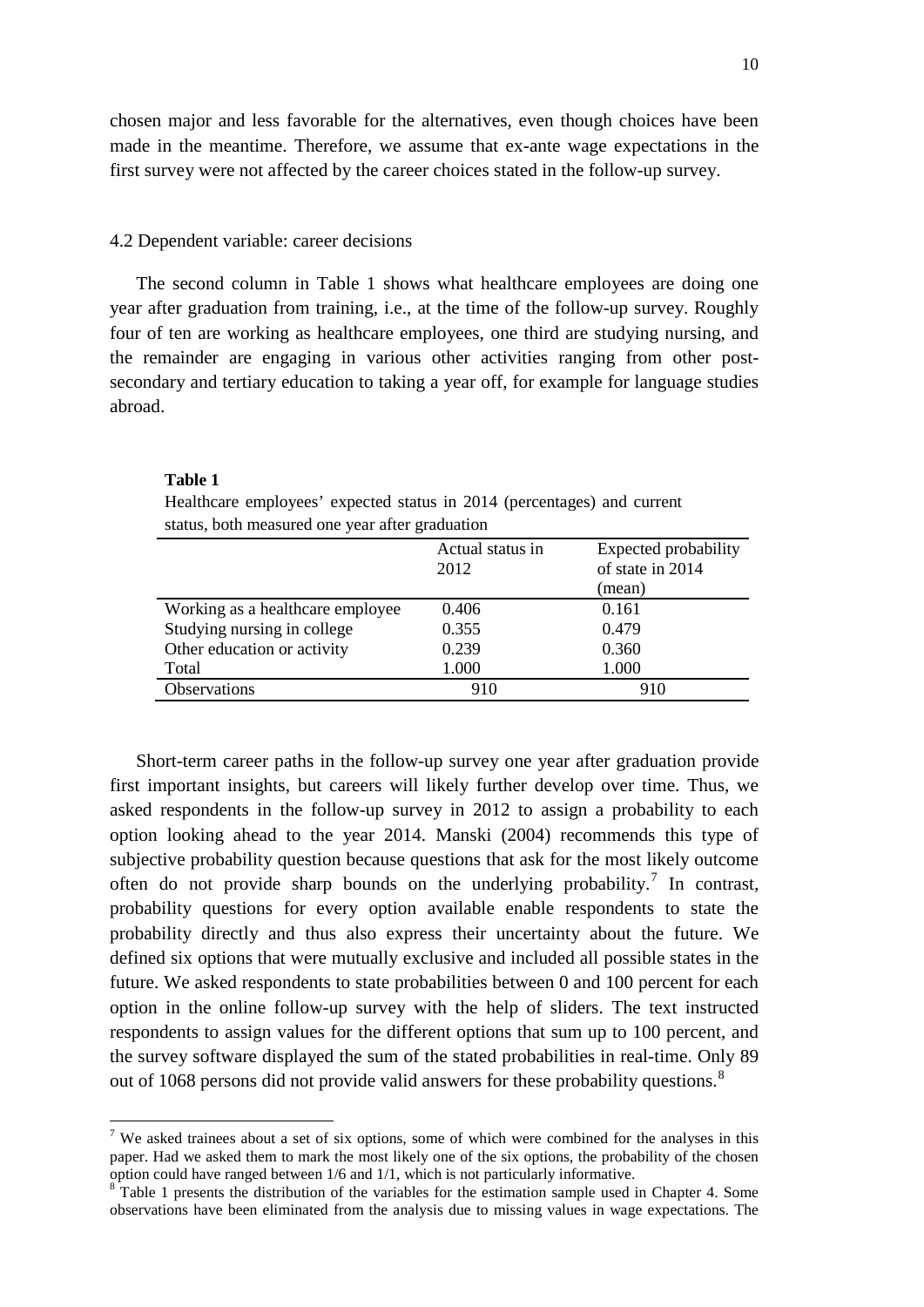The last column in Table 1 presents the means of the probabilities for the different options. Although the expected probabilities for 2014 depend on the career paths realized up to 2012, the proportions in Table 1 differ considerably: the respondents anticipate a shift away from working as healthcare employees to studying nursing and engaging in other activities within the two years after the follow-up survey. Although these ex ante predictions may not coincide (fully) with the respondents' actual situations in 2014, they point to high occupational mobility in the years after graduation from healthcare training. As we are interested in the full amount of enrollment into nursing colleges in the years after graduation from healthcare employee training, we will mainly focus on the influence of wage expectations on individuals' anticipated choices for 2014. If we focused on actual choices in 2012, we would have to assume that individuals do not consider switching status in the future (van der Klaauw, 2012), an assumption that is obviously not fulfilled according to Table 1. Therefore, we will study wage expectations' influence on actual status in 2012 to complement the analysis of stated choice probabilities for 2014.

#### 4.3 Main independent variable: wage expectations

 $\overline{\phantom{a}}$ 

In the first survey, we elicited wage expectations for the two main career options: working as a healthcare employee and working as a nurse. The career option "nursing" carries special weight because healthcare employees are the main target group for higher nursing education according to the educational and health authorities' plans (DEA, 2010). The questionnaire asked the trainees for their expected wages in five scenarios: if they were to work as a (fully trained) healthcare employee (i) directly after training, (ii) at age 25 and (iii) at age 35. Furthermore, trainees stated their expected mean wages if they had successfully achieved a nursing degree and worked as a registered nurse (iv) at age 25 and (v) at age 35. The reason we asked for starting wages for healthcare employees but not for nurses is that age 25 is very close to the typical age when nurses begin their careers, while the majority of healthcare employee trainees finish their training around age 19. The wage expectation questions asked for gross wages per month in a full-time position, excluding allowances. Hospitals and nursing homes typically have clear rules about allowances for shifts and for changes in cost-of-living (inflation). Pretests confirmed that trainees had no problem understanding and answering these questions. The exact phrasing of the questions can be found in the Appendix.

We began to assess the quality of the responses by looking at item non-response and implausible answers. We use the full sample of the first survey for these analyses. Out of 2089 respondents, only 25 did not feel able to state an expectation for the starting wage when working as a healthcare employee. Additionally, few implausible values were observed. We have not trimmed wage expectations at this stage because we are interested in the quality of the wage expectation data and do not want to make answers look more accurate than they were. Therefore, we only discarded cases with obviously erroneous answers. For example, one respondent predicted very low wages

table including all valid observations on career decisions and stated probabilities is available from the authors upon request; deviations are small.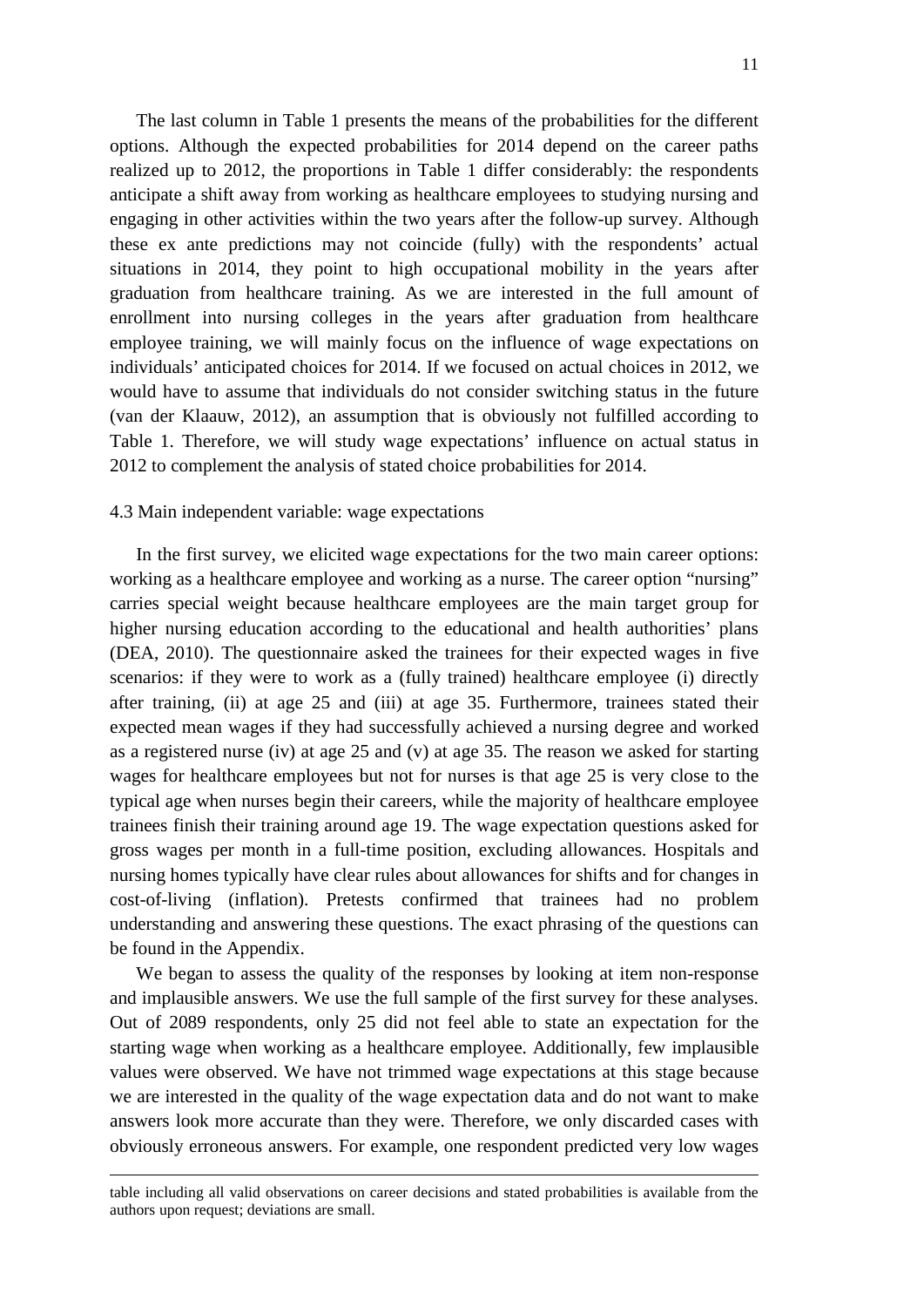for age 35 (but not for age 25) and wrote a remark on the margin of the sheet that she intended to have a family by then. As this person had not followed our instruction to state a full-time wage, her answer was removed. In a few cases, we corrected entries where the original intention was obvious. For example, one respondent gave the following answers for the healthcare employee starting wage, wage at age 25, wage at age 35, nursing wage at age 25 and age 35: {4400, 4600, 5000, 5400, 600}. In all likelihood, he meant the last figure to be 6000. We also deleted several cases where wage expectations looked plausible for healthcare employee scenarios but were implausibly low for nurse scenarios. These respondents, rather than indicating the expected wage after obtaining a nursing degree, likely provided the internship wage of approximately 1000 CHF that nursing students receive during their clinical education (as defined in the curricula). All together, we corrected 18 cases by discarding or editing as described above. Finally, we deleted several answers from respondents who were already older than specified in the scenario. Respondents who were 25 or older at the time of the survey are by definition not able to state an "expectation" for themselves about a future wage at age 25.

Column 2 in Table 2 shows the number of valid observations for all elicited wage expectation variables. The number of missing cases is somewhat higher for the scenarios with a specified age, for two reasons. First, we dropped answers from respondents who were older than the scenario asked (see previous paragraph). Second, we suspect that the starting wage scenario is closest to respondents' situation and therefore the easiest to answer. Several respondents did answer the first question, but wrote "no clue" for the other questions. The number of missing cases ranges between 1.5% and 7.4%, showing that the vast majority of respondents felt able to answer questions on their expectations and provided plausible answers.

| wage expectations of nearlineare trainees for unferent secriality (in CTIF) |         |      |      |                  |                  |        |                  |                  |
|-----------------------------------------------------------------------------|---------|------|------|------------------|------------------|--------|------------------|------------------|
| Wage                                                                        | Obser-  | Mean | Std. | 10 <sup>th</sup> | $25^{\text{th}}$ | Median | 75 <sup>th</sup> | 90 <sup>th</sup> |
| expectations                                                                | vations |      | dev. | perc.            | perc.            |        | perc.            | perc.            |
| as healthcare                                                               | 2055    | 4123 | 453  | 3500             | 3900             | 4200   | 4500             | 4500             |
| empl.: starting                                                             |         |      |      |                  |                  |        |                  |                  |
| wage                                                                        |         |      |      |                  |                  |        |                  |                  |
| as healthcare                                                               | 1934    | 4562 | 578  | 4000             | 4200             | 4500   | 4800             | 5000             |
| empl.: age 25                                                               |         |      |      |                  |                  |        |                  |                  |
| as healthcare                                                               | 1987    | 5019 | 887  | 4200             | 4500             | 5000   | 5200             | 6000             |
| empl.: age $35$                                                             |         |      |      |                  |                  |        |                  |                  |
| as nurse:                                                                   | 1940    | 5395 | 830  | 4600             | 5000             | 5300   | 5800             | 6200             |
| age 25                                                                      |         |      |      |                  |                  |        |                  |                  |
| as nurse:                                                                   | 1986    | 6047 | 1063 | 5000             | 5500             | 6000   | 6500             | 7100             |
| age 35                                                                      |         |      |      |                  |                  |        |                  |                  |

| anı<br>٦. |  |
|-----------|--|
|-----------|--|

Wage expectations of healthcare trainees for different scenarios (in CHF)

Std. dev.: standard deviation; perc.: percentile

Columns three to nine in Table 2 present descriptive information on the distribution of wage expectations for the five scenarios. The percentiles are round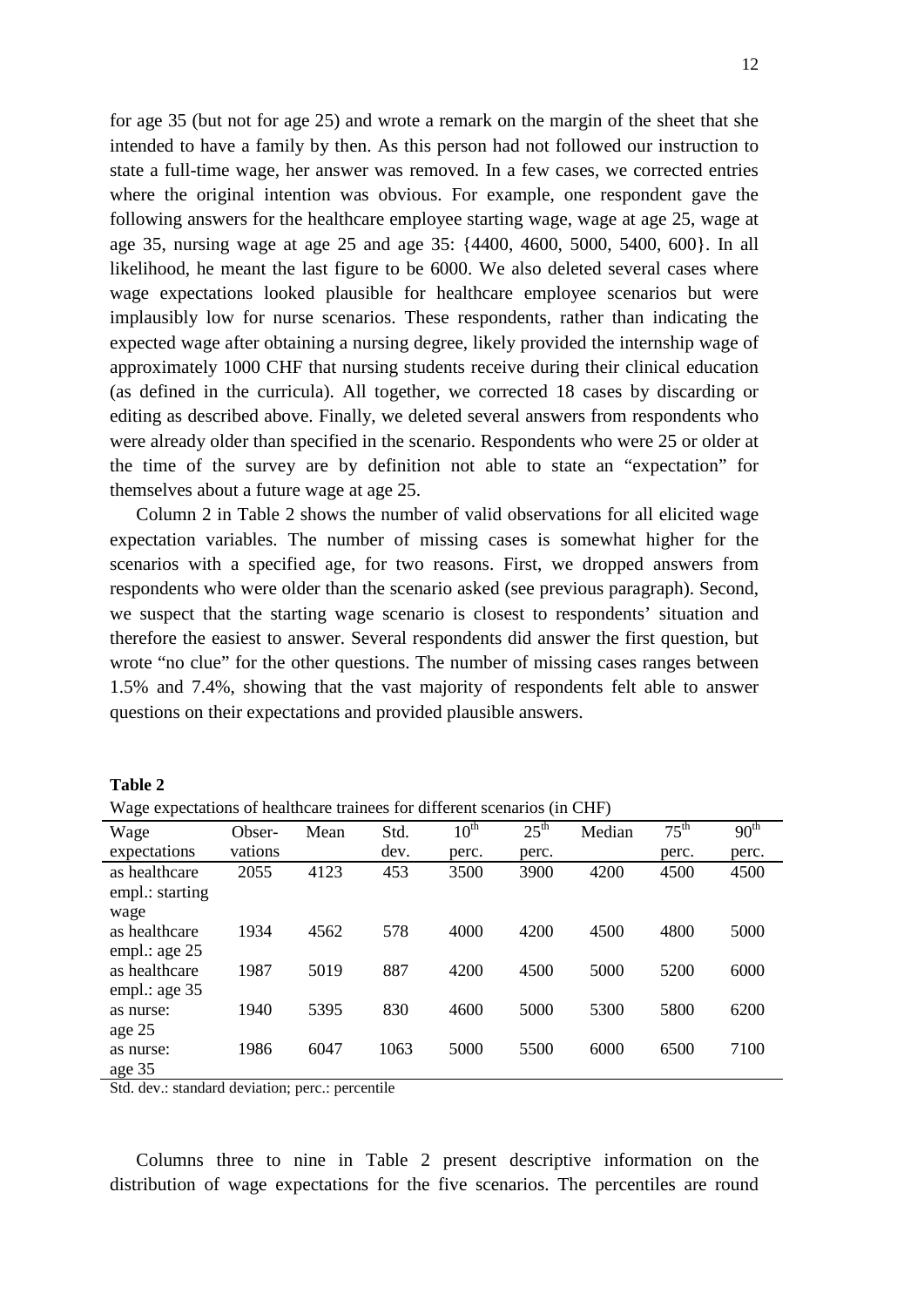values because respondents typically stated their expectations in steps of one hundred Swiss Francs. While responses were most often rounded to a full thousand or to five hundred, we also observed many intermediate values. The distributions are almost symmetric, with a slightly longer upper tail. Means and percentiles in the various scenarios increase with age and with level of education, a finding that mirrors stylized facts on the labor market.

Overall, the dispersion of the wage expectations appears to be limited, with the  $10<sup>th</sup>$ and 90<sup>th</sup> percentiles within plus or minus 20 percent of the median. Variance and interquartile range increase with age and level of education. Note that the standard deviations of expected nursing wages are clearly higher than those of expected healthcare employee wages. There are two likely reasons for this. First, nurses' careers are more heterogeneous because they can develop in different directions within nursing (e.g., critical care nurse, nursing manager, nursing teacher). This heterogeneity is associated with higher wage dispersion, especially after several years of experience, and thus higher ex ante wage uncertainty for potential future nurses. Second, healthcare employees are likely to be more uncertain about actual wages in an occupation they are not yet working in (nursing) than in the occupation they have been trained in (healthcare employee) for more than two years already.

Trainees' wage expectations indicate their expectations for the rate of return of a nursing degree. As we observe only a few points of the expected lifetime earnings for healthcare employees and nurses, we approximate the expected lifetime rate of return as follows:

$$
R = \frac{w_{25}^n + 3 \cdot w_{35}^n}{w_{25}^{he} + 3 \cdot w_{35}^{he}} - 1
$$

The return of graduating from nursing college is the expected lifetime income as a nurse (based on  $w<sup>n</sup>$  at age 25 and age 35) over the expected lifetime income as a healthcare employee (based on  $w^{he}$  at age 25 and age 35). This calculation assumes that wage profiles are flat between age 20 and 30 (proxied by  $w_{25}$ ) and again after age 30 until age 60 (proxied by  $3 * w_{35}$ ); it does not include opportunity costs or discounting. This equation provides a simple approximation of the income difference between nurses and healthcare employees (for a similar approach, see Menon, 2008). All refinements are arbitrary as we have to rely on the available information. Of course, the different wage expectations are correlated but not collinear (see Table A3 in the Appendix). The advantage of performing this return calculation using data on expectations is that we know individuals' evaluations of two different career options without relying on structural estimation approaches to retrieve counterfactual wages.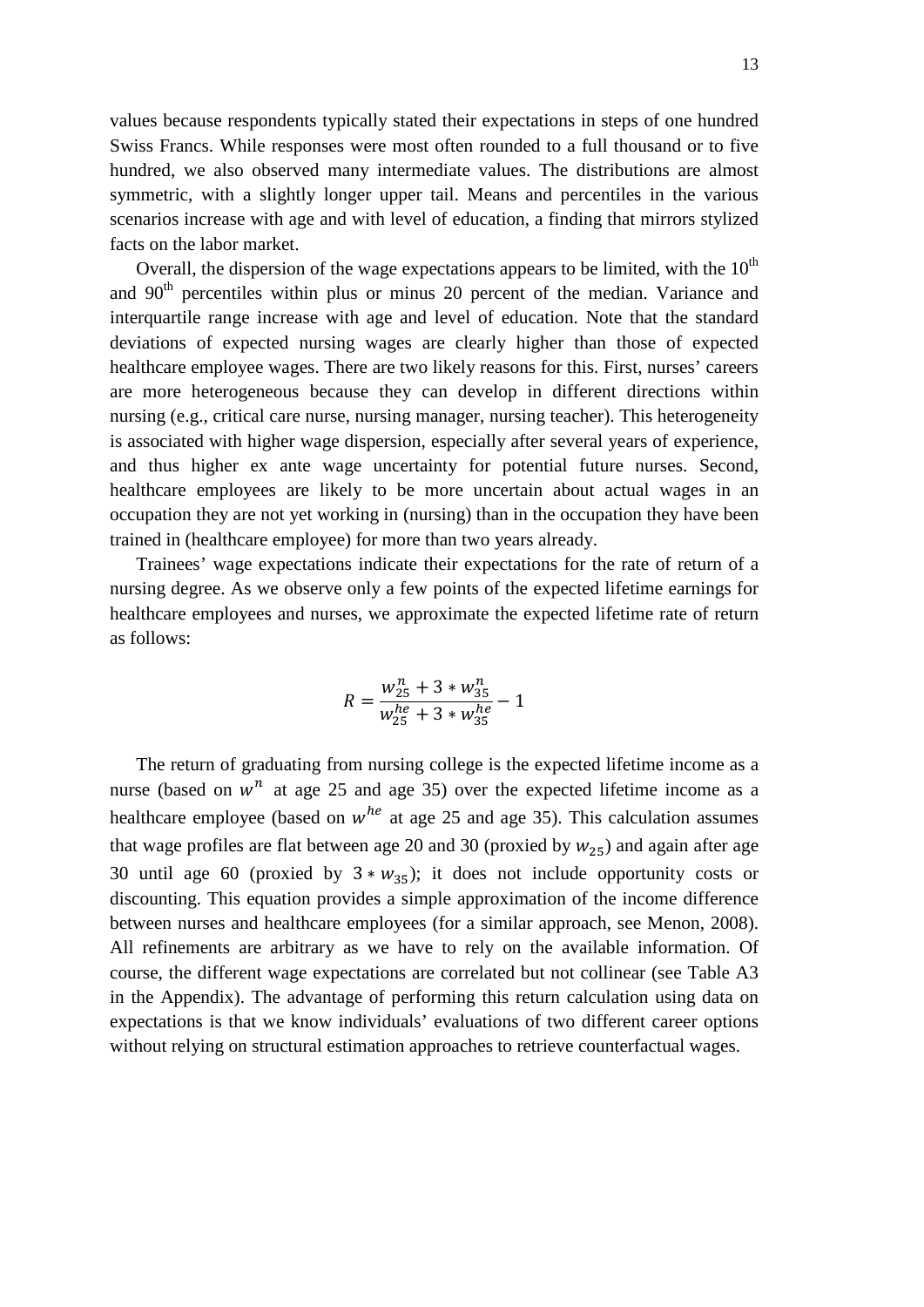| Healthcare trainees expected returns for a nursing degree |       |       |                  |                  |        |                  |                  |  |
|-----------------------------------------------------------|-------|-------|------------------|------------------|--------|------------------|------------------|--|
| Return on nursing                                         | Mean  | Std.  | $10^{\text{th}}$ | $25^{\text{th}}$ | Median | $75^{\text{th}}$ | 90 <sup>th</sup> |  |
| education                                                 |       | dev.  | perc.            | perc.            |        | perc.            | perc.            |  |
| Full sample                                               |       |       |                  |                  |        |                  |                  |  |
| $(n = 1908)$                                              | 0.207 | 0.164 | 0.073            | 0.120            | 0.189  | 0.271            | 0.385            |  |
| Estimation sample,                                        |       |       |                  |                  |        |                  |                  |  |
| untrimmed                                                 | 0.214 | 0.162 | 0.081            | 0.128            | 0.192  | 0.280            | 0.400            |  |
| $(n = 927)$                                               |       |       |                  |                  |        |                  |                  |  |
| Estimation sample,                                        |       |       |                  |                  |        |                  |                  |  |
| trimmed ( $n = 910$ )                                     | 0.215 | 0.120 | 0.085            | 0.129            | 0.192  | 0.276            | 0.385            |  |
| $Rtd$ day $:$ standard deviation: perc $:$ percentile     |       |       |                  |                  |        |                  |                  |  |

Healthcare trainees' expected returns for a nursing degree

: standard deviation; perc.: percentile

**Table 3**

The first row in Table 3 shows the distribution of the approximated expected return to studying nursing. To determine the annual return, we need to divide by the duration of the studies. At the time of the survey, three-year-long nursing studies were reduced in some cantons by either a half or a full year for graduated healthcare employees. The 20.7 percent total wage advantage thus means an expected, undiscounted wage advantage between 6.9 and 10.4 percent per year. As an actual rate of return would include discounting and opportunity costs, our estimate of the lifetime income difference is probably higher than the actual rate of return. Still, this proxy of the anticipated rate of return is clearly in line with commonly reported rates of return for education.

For the analyses in Chapter 5, the number of observations is reduced to include only those individuals who provided information about their career paths in the follow-up survey. Therefore, the second row of Table 3 shows the distribution of the expected returns in the estimation sample, which is very close to the distribution in the full sample. The same holds true when we trim the expected returns variable at the  $1<sup>st</sup>$ and  $99<sup>th</sup>$  percentile to avoid influential outliers (third row). Although the number of implausible wage expectations was low in every scenario, the calculation of returns from four different wage expectations results in few extreme values (e.g., negative returns or returns above 1.0) that are eliminated in the trimmed variable. Therefore, the sample with the trimmed returns variable  $(n = 910)$  represents the final estimation sample for all further analyses.

#### 4.4 Further variables

The decision to enroll in college depends on many factors. Therefore, we control for a host of covariates in the estimations. We measured all of these variables in the first survey, i.e., in the third year of training, and include them in the multivariate models of chapter 5. The Appendix contains a short description of all variables (Table A1) as well as descriptive statistics (Table A2).

a) Personal characteristics and background: age, sex, siblings, living situation, parents' education, parents' occupational status, no. of books at home,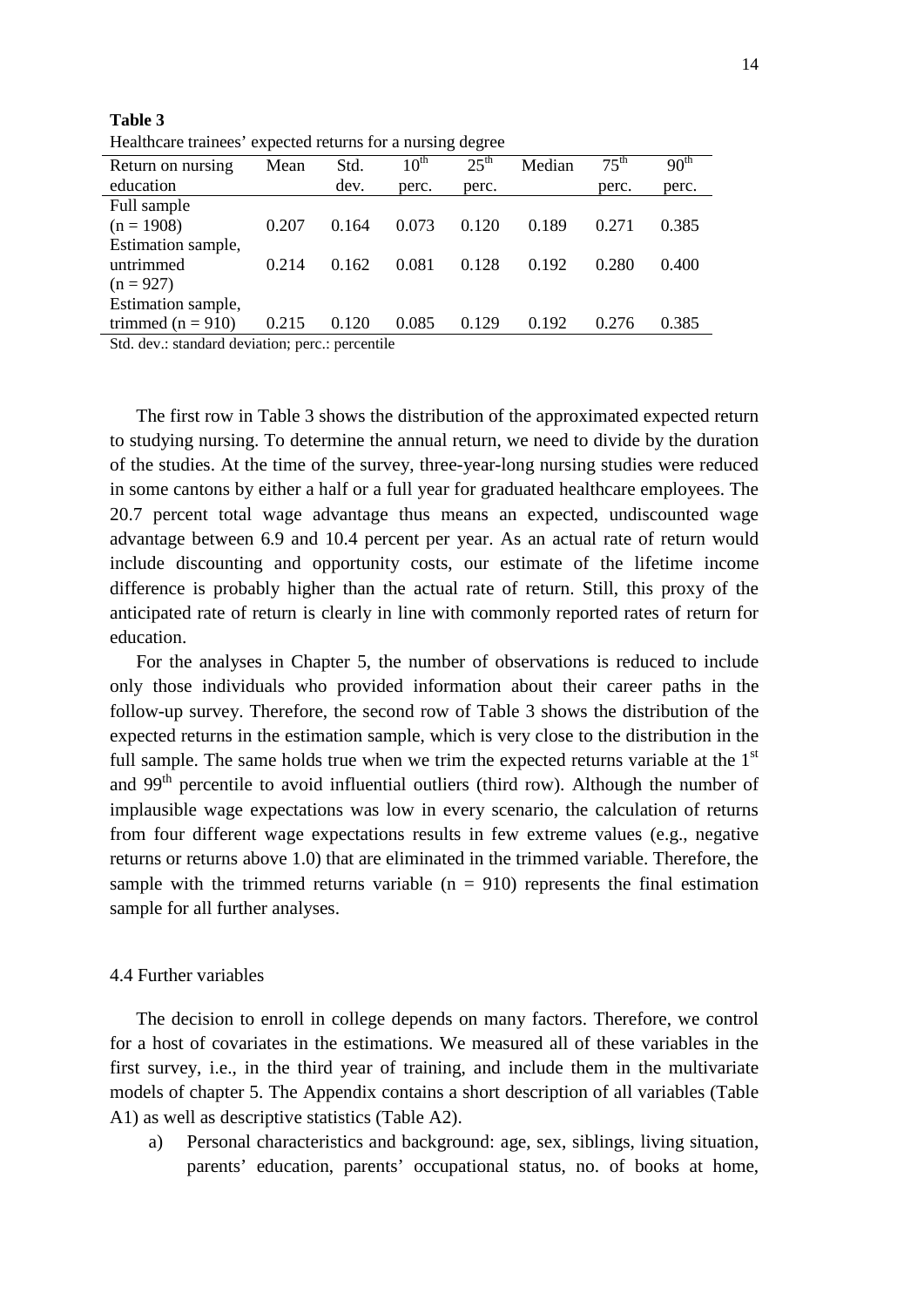parents in healthcare, level of school track attended on the lower-secondary level

- b) Preferences: time preference, risk aversion, intrinsic and extrinsic motivation, preference for patient contact, preference for work-life balance, intention to work part-time in future<sup>[9](#page-10-0)</sup>
- c) Information on the training as a healthcare employee: includes courses to obtain a vocational baccalaureate, includes pre-courses for the vocational baccalaureate, grade point average in vocational school, type of training firm (hospital, nursing home, home care, etc.)
- d) Subjective assessment of their training as a healthcare employee and of their own performance: self-efficacy (in general education and work tasks), commitment to healthcare employee occupation, satisfaction with training, stress during training
- e) Canton dummies

As schooling decisions are influenced by time preference according to economic theory, the measurement of time preference is critical. Based on Frederick et al. (2002), we decided against posing a question of the type "do you prefer 1000 CHF today or 1100 CHF in one year?" This type of question seems to be too far from the choice situation that trainees are confronted with. Therefore, we asked respondents to choose their preferred option between two lifecycle wage paths that are typical for nursing professionals with higher and lower levels of education. We derived these wage paths from cantonal wage tables and from wage information available in the Swiss Labor Force Survey for working nurses. One wage path (akin to a true wage path for healthcare employees) promises a higher wage during the next three years but less later on, compared to the other wage path. The two paths imply a discount rate of 5.3 percent, as this equalizes the present value of the two stylized, but realistic lifetime income streams for healthcare employees and nurses. This figure represents the average rate of return offered by a nursing education. Thus, the questionnaire item implicitly measures whether an individual's discount factor is higher or lower than the rate of return of 5.3 percent.

Risk aversion is measured by a 10 point scale where individuals grade themselves on their willingness to take a business risk. Studies show that this type of survey question is correlated with outcomes from experimental lotteries and with risky behavior across a number of contexts (Ding et al., 2010; Dohmen et al., 2011).

We imputed means for the missing values in control variables (but not for the missing wage expectation figures). In the estimations, we included dummy variables indicating imputed values for every control variable. As very few variables are missing for most controls, the dummy variables were widely insignificant. In Chapter 4, we thus only include dummies for missing values if we have imputed more than 50 cases for a certain variable. This was the case for the variable of self-efficacy in general education, mother's education and father's education.

<span id="page-15-0"></span><sup>&</sup>lt;sup>9</sup> We also asked respondents to report their intention to temporarily stop working (e.g., to start a family); including this dummy variable in the models in Section 4 does not affect the results.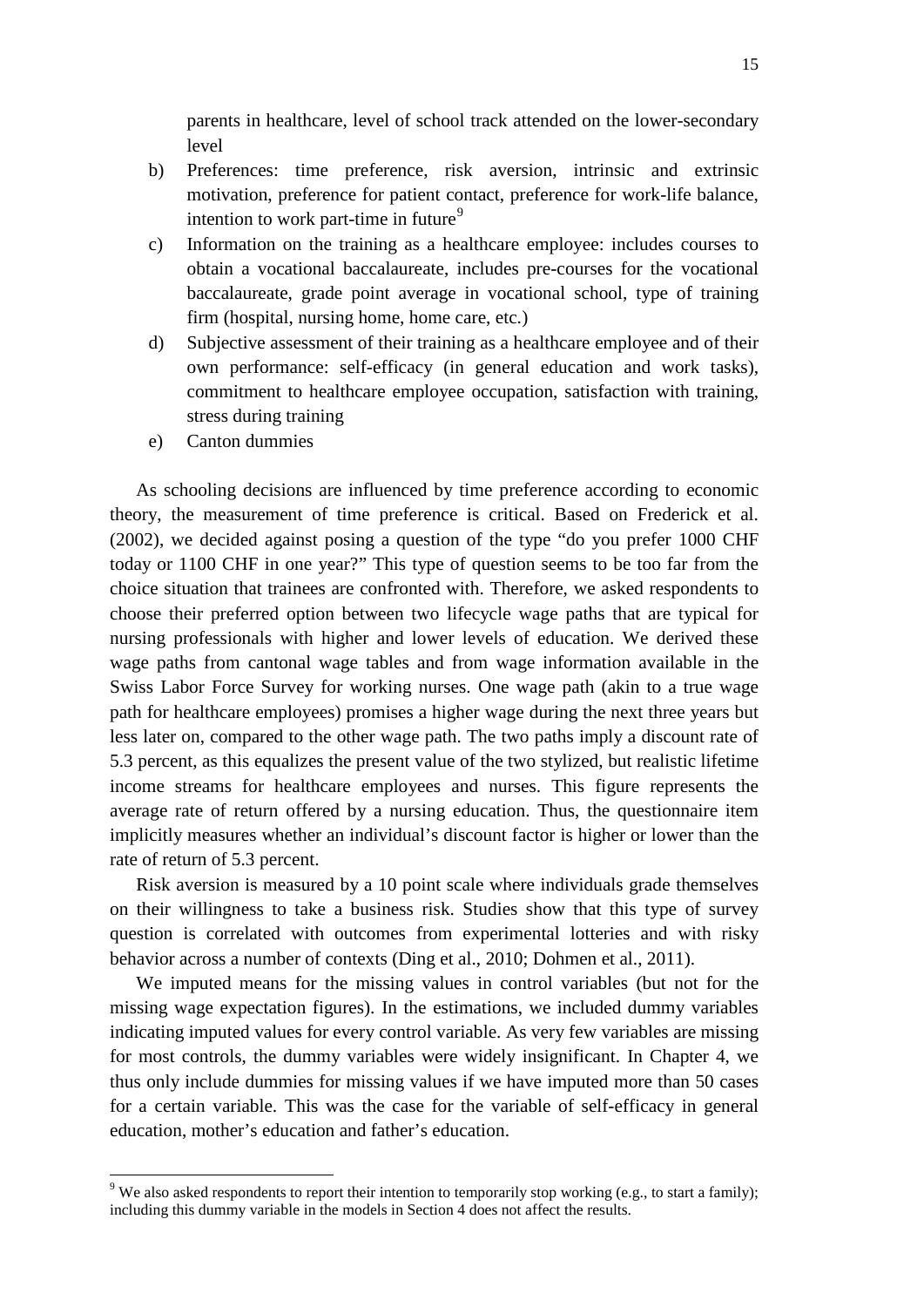#### **5. Findings**

5.1. Are healthcare trainees' wage expectations reasonable?

Manski (2004) distinguishes among three ways to assess the accuracy of earnings expectations:

(i) comparing expectations and realizations for the same individuals, (ii) comparing mean expectations and realizations for the same populations, or (iii) comparing mean expectations with historical realizations.

Our approach falls into the third category: we compare mean expectations with current wages (which will be historical when trainees and students graduate). This is only warranted if the cohort under scrutiny will have the same distribution of realizations as shown by the wage data used for the comparison. We use two data sources for comparison. First, we use wage information from the Swiss Labor Force Survey, which provides information on the distribution of actual nursing wages. The number of observations for healthcare employees is very low because this occupation was only introduced a few years ago. Second, we use cantonal wage recommendations issued by cantonal authorities themselves or by the cantonal healthcare employers' association. We presume that the wage expectations in our survey should be close to official wage recommendations because healthcare institutions (hospitals, nursing homes) are mostly run or financed by cantons or municipalities. Wage structures in healthcare, including starting wages and wage growth, are thus strongly influenced by the state, which leads to a reduced wage variance. This publicly available information reduces uncertainty for individuals and should help them to predict their future wages. Furthermore, trainees in our sample will graduate within a few months. Cantonal wage schemes are unlikely to change quickly and without prior public debate, which again reduces uncertainty.

Cantonal pay schemes do not lead to degenerate wage distributions within cantons for several reasons. First, private hospitals and nursing homes are not bound by pay schemes. Second, hospitals and nursing homes have some degree of autonomy and are not strictly obliged to adhere to wage recommendations. For example, salary schemes often set salary bands instead of fixing exact salaries. Third, there are different roles and positions within hospitals and nursing homes that lead to wage differences within the same institution. The heterogeneity in roles increases with age and is supposedly more pronounced for nurses than for healthcare employees.

These reasons create variance in the actual wages of healthcare employees and nurses. For a trainee with building expectations about his or her future wage, this wage variance can represent unpredictable risk or predictable heterogeneity, as far as the trainee knows his or her own ability, preferences and so forth, and uses this information to predict wage. Both risk and heterogeneity cause wage expectations to vary between individuals, even if trainees are perfectly informed about actual wages and official pay schemes. However, trainees' information about current wages may not be perfect, which would add errors to their prediction of own future wages. Finally, the future developments in healthcare are uncertain, in particular because both the healthcare training curriculum and the nurse education curriculum were recently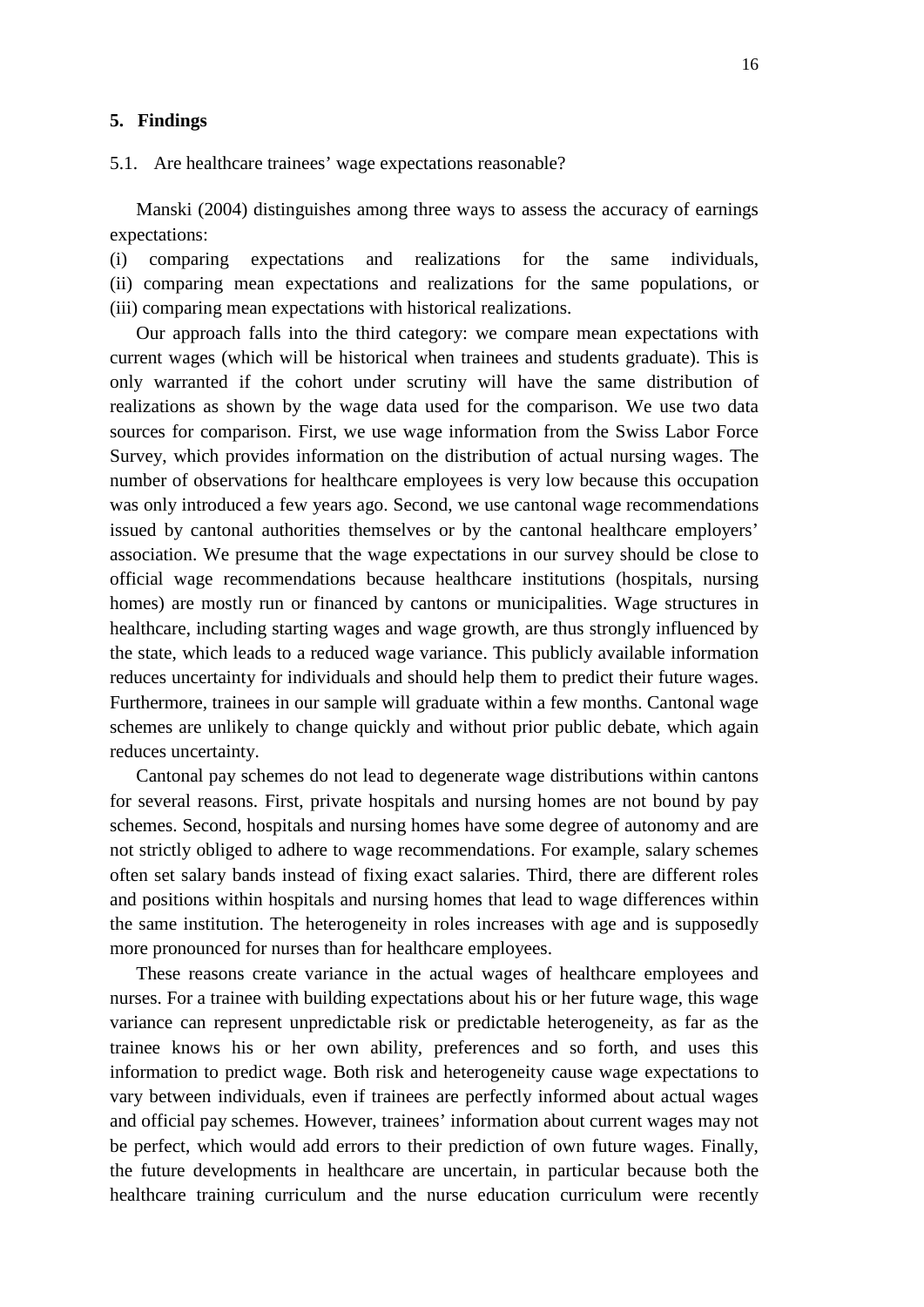revised<sup>[10](#page-15-0)</sup>. Accordingly, the "skill and grade mix" in healthcare institutions is diverse and still developing. Thus, it is quite possible that the wages of healthcare employees and nurses will change together with their roles, which adds another risk component to any prediction about wages.

| Table 4       |                  |        |                  |               |                                                                                             |
|---------------|------------------|--------|------------------|---------------|---------------------------------------------------------------------------------------------|
|               |                  |        |                  |               | Percentiles and interquartile range for nurses' wages based on Labour Force Survey (in CHF) |
| Monthly gross | $25^{\text{th}}$ | Median | $75^{\text{th}}$ | Interquartile |                                                                                             |
| wage          | percentile       |        | percentile       | range         |                                                                                             |
| nurse:        | 4808             | 5361   | 5709             | 901           |                                                                                             |
| age 25        |                  |        |                  |               |                                                                                             |
| nurse:        | 5731             | 6349   | 6977             | 1246          |                                                                                             |
| age 35        |                  |        |                  |               |                                                                                             |

Estimated wages from quantile regressions with 605 observations, source: SLFS 2009-20[11](#page-17-0)<sup>11</sup>

Table 4 shows nurse wage predictions from quantile regressions because these are more robust against outliers in the Labour Force Survey data. Comparing median nursing wages in Tables 2 and 4, we find that expectations and actual wages are almost the same for age 25, whereas actual wages are slightly higher than expectations for age 35. On average, trainees are well informed about wages early in a nurse's career, but seem to underestimate wage growth to some extent. The  $25<sup>th</sup>$  and  $75<sup>th</sup>$ percentiles of actual and expected wages are remarkably close. The interquartile ranges in Table 4 (last column) show that there is substantial dispersion in actual wages, despite the existence of pay schemes, and that dispersion increases with age.

 $10$  The financing of healthcare has also changed completely, from input-based financing to financing based on diagnosis-related groups.

<span id="page-17-1"></span><span id="page-17-0"></span> $11$  We estimated pooled quantile regressions for quantiles 0.25, 0.5 and 0.75 controlling for age, age squared, and dummies for shift and family allowance. Predictions are for age 25 and age 35 without allowances (because expectations were asked this way, see section 4.3). The sample consists of all persons whose current occupation is nursing and who were trained as nurses on tertiary level. Gross monthly wages were standardized to represent full-time wages.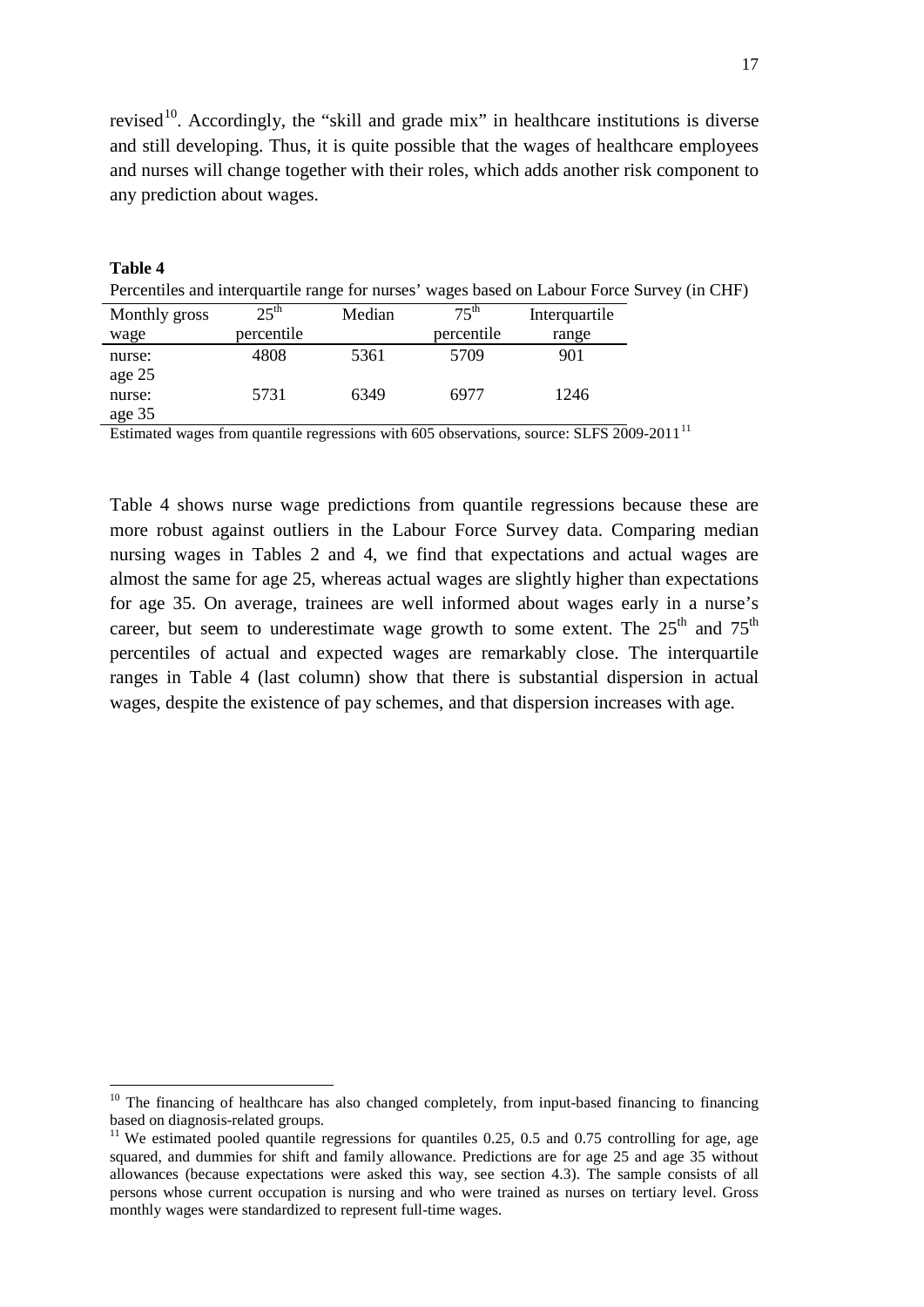|                         | wage                  | Healthcare employee: starting |                       | Nurse: wage at age 25 |
|-------------------------|-----------------------|-------------------------------|-----------------------|-----------------------|
|                         | Expectation<br>(mean) | Recommen-<br>dation           | Expectation<br>(mean) | Recommen-<br>dation   |
|                         | (1)                   | (2)                           | (3)                   | (4)                   |
| Argovia                 | 4112                  | $3900 - 4300$                 | 5345                  | $4900 - 5100$         |
| Basle                   | 4279                  | $3950 - 4325$                 | 5374                  | $5000 - 5300$         |
| <b>B</b> ern            | 4075                  | 4400                          | 5273                  | 5440                  |
| Central<br>Switzerland* | 3863                  | $3950 - 4250$                 | 5215                  | $4900 - 5250$         |
| Saint Gall              | 4088                  | 4255                          | 5396                  | 5250                  |
| Zurich                  | 4346                  | 4480                          | 5839                  | 5580                  |

**Table 5** Wage expectations compared to official wage recommendations for different regions (in CHF)

\* Central Switzerland is a region covering the cantons of Lucerne, Nidwalden, Obwalden, Schwyz, Uri and Zug. Employers of healthcare personnel in these cantons cooperate such that they can be considered as one region.

We further asked the professional healthcare organizations in all cantons (regions) to provide us with the official wage recommendations (issued by the canton or the healthcare organizations themselves). Table 5 shows the recommendations of six cantons (or regions)<sup>[12](#page-17-1)</sup> and the wage expectations of the healthcare trainees in these cantons. The subsamples for these respondents and variables include between 120 and 360 cases. The recommendations refer to starting wages without reference to a certain age. The typical starting age for healthcare employees is 19 to 20, and the typical starting age for nurses is approximately 23 to 25.

We may note that the means of the wage expectations in all regions are close to the recommendations, and in some cases are even included in the respective range of wage recommendations. The national means for variables (see Table 2) are also included in the overall range of the recommendations shown in Table 5. Upon closer inspection, expectations seem to be slightly lower than recommendations for healthcare employees, whereas expectations seem to be slightly higher than recommendations for nurses. One potential explanation for this result is that most trainees assume that they would have obtained some years of work experience as nurses by age 25. This is possible as most trainees were 20 or younger at the time of the first survey, and nursing college lasts a maximum of three years. Additionally, some cantons (e.g., Zurich) allow for slightly higher wages if the nursing degree has been earned at a university of applied sciences, which is not reflected in the wage recommendations in Table 5. Overall, healthcare trainees' expectations are close to the wages actually paid in healthcare at the time of the survey. What is more, the ordering of the cantons for wage expectations and recommendations are partly the same: for both degrees, wage expectations as well as recommendations are highest in Zurich.

<span id="page-18-0"></span><sup>&</sup>lt;sup>12</sup> We only show cantons or regions with more than 100 respondents. Only one canton with more than 100 respondents is excluded: canton Vaud, excluded because the recommendations are too heterogeneous for different employer types. Counting the cantons of the Central Switzerland region separately, Table 4 includes 11 cantons. These account for 70% of the respondents in our sample.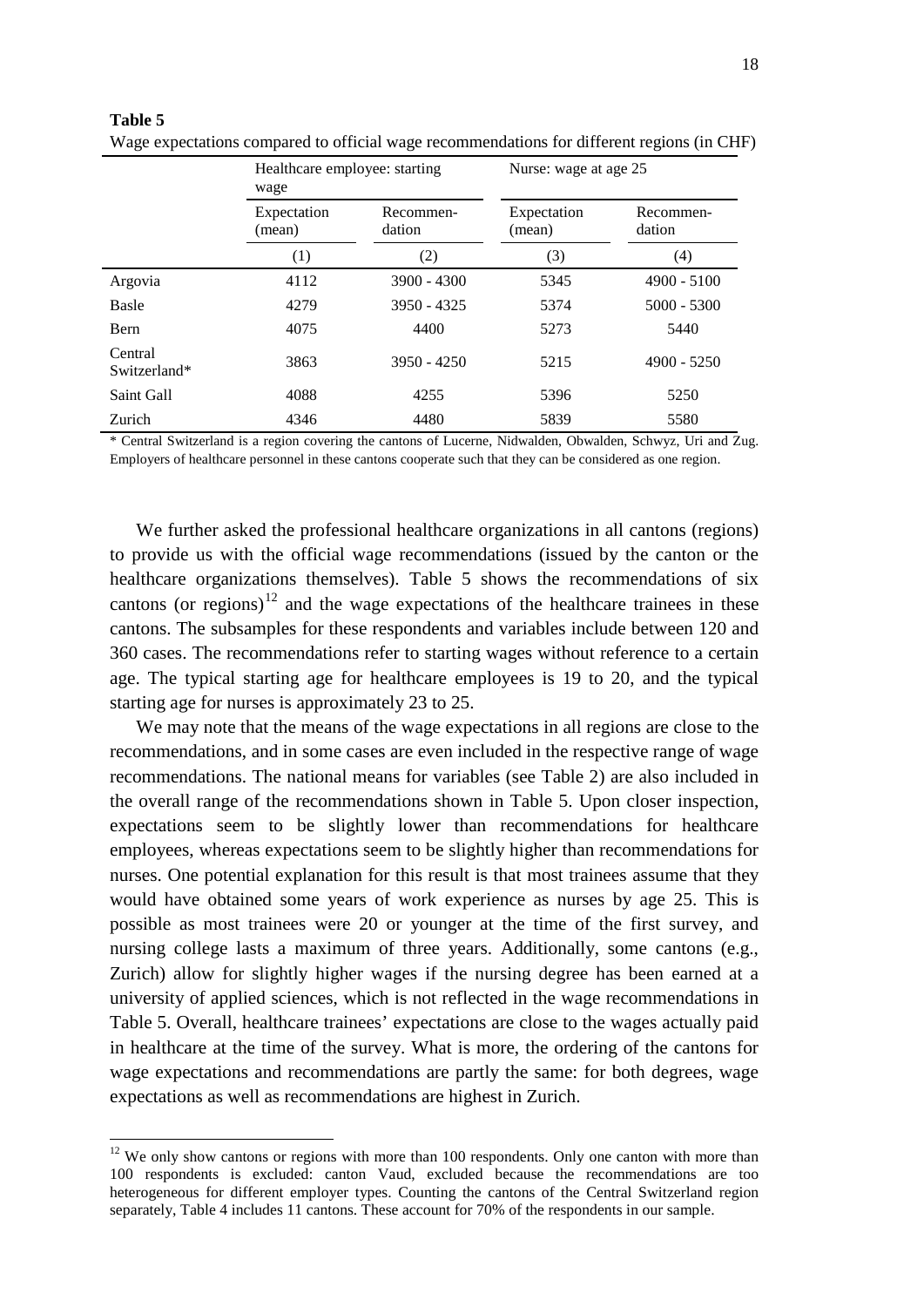We conclude that the wage expectations of healthcare trainees in their final year of training are reasonable and close to observed as well as officially recommended wages. This finding is remarkable as these trainees attend an upper-secondary education program, whereas most of the literature refers to the accuracy of income expectations of college students, a positively selected group of individuals. However, this finding is not entirely surprising because healthcare trainees work on-the-job and frequently come into contact with senior team mates in hospitals and nursing homes. It is likely that they learn about salaries from their peers, senior colleagues and superiors. Our findings are in line with the hypothesis that trainees rely mainly on current wages to form wage expectations for themselves.

#### 5.2. Wage expectations and nursing college enrollment

As healthcare trainees are well-informed about their future wage prospects, they are in a position to base their actual career choices after graduation on their expectations about wages earned along different alternative career paths. To test whether they actually base career choices on wage expectations, we regress the stated choice probabilities (see last column of Table 1) on expected returns to nursing.

Table 6 presents the average marginal effects in multivariate fractional logit models of the career choices stated by the respondents one year after completing healthcare training. Model 1 in Table 6 shows the results for the expected returns without further control variables. The effect is in the expected direction, and it is significant: if expected returns from nursing college increase by 10 percentage points, which is a bit lower than the standard deviation of 12 percent, then the probability of studying nursing later on increases by 4.3 percentage points. The probabilities of working as a healthcare employee or of choosing another option decrease accordingly.

| Results of mflogit regression of stated career choices (3 options) on expected rate of return |                              |            |           |                           |            |             |
|-----------------------------------------------------------------------------------------------|------------------------------|------------|-----------|---------------------------|------------|-------------|
|                                                                                               | Model 1 (without covariates) |            |           | Model 2 (with covariates) |            |             |
|                                                                                               | (1)                          | (2)        | (3)       | (4)                       | (5)        | (6)         |
|                                                                                               | Working                      |            |           | Working                   |            |             |
|                                                                                               | <b>as</b>                    | Studying   | Other     | <b>as</b>                 | Studying   | Other       |
|                                                                                               | healthcare                   | nursing    | option    | healthcare                | nursing    | option      |
|                                                                                               | employee                     |            |           | employee                  |            |             |
| Proportions in<br>sample                                                                      | 0.161                        | 0.479      | 0.360     | 0.161                     | 0.479      | 0.360       |
| Expected returns                                                                              | $-0.235***$                  | $0.434***$ | $-0.199*$ | $-0.128*$                 | $0.380***$ | $-0.251***$ |
| to nursing college                                                                            | (0.091)                      | (0.115)    | (0.106)   | (0.077)                   | (0.112)    | (0.096)     |
| Covariates                                                                                    |                              | no         |           |                           | yes        |             |
| N                                                                                             |                              | 910        |           |                           | 910        |             |

| Table 6 |  |
|---------|--|
|---------|--|

Average marginal effects of a multivariate fractional logit model. Standard errors in parentheses; significance levels: \* p<0.10, \*\* p<0.05, \*\*\* p<0.01. Further covariates included in model 2: see list in section 3.4.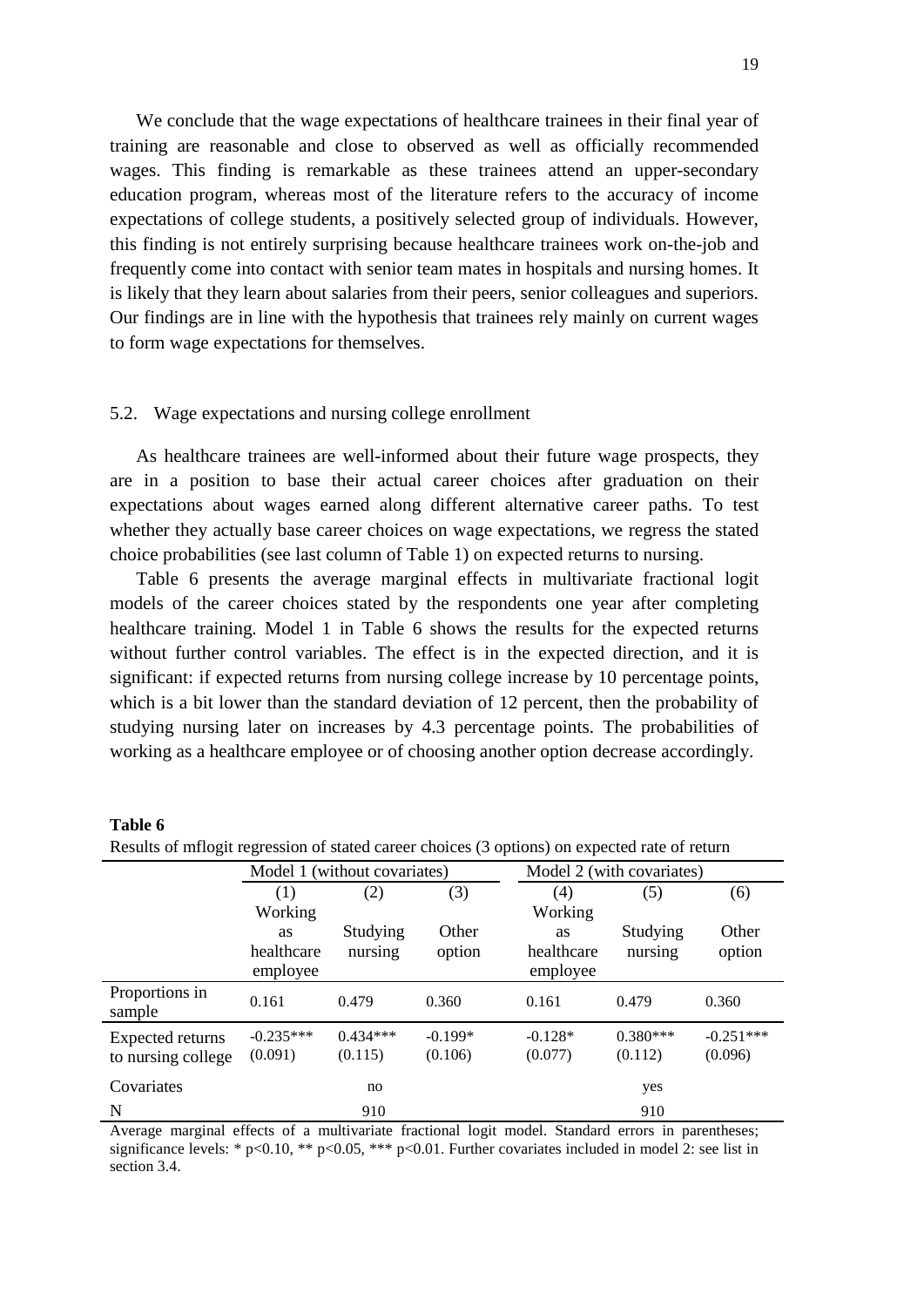Shields (2004) points to "the lack of control for individual unobservable heterogeneity (e.g. motivation, ability and other personality traits)" (p. F491) in most studies on nurses' labor supply. This lack of control also makes it difficult to assess the relative importance of pecuniary and non-pecuniary factors (Antonazzo et al., 2003). In a second model, we thus include the covariates described in section 4.4 and in table A1 in the Appendix. These allow us to control for many dimensions of individual heterogeneity and to compare the effects of pecuniary and non-pecuniary factors. The last columns of Table 6 show the marginal effects of a subset of the included covariates (full results available from the authors upon request). The marginal effect of returns on the stated choice of nursing college decreases slightly from 4.3 in the model without covariates to 3.8 percentage points in the model with covariates. The diminishing effect of returns on the probability to work as a healthcare employee becomes smaller in the latter model, and the diminishing effect on the third option becomes larger. Controlling for observables does not change the result that higher anticipated returns increase enrollment in nursing college. The limited effects of the covariates on the effect of expected returns also show that returns are only weakly correlated with the covariates, as confirmed when we regress wage expectations on covariates (not shown<sup>13</sup>).

Many covariates show significant effects. Males are more likely to pursue other options (e.g., the military, other educational programs such as physiotherapist or paramedic) outside of nursing college, compared to women. Younger trainees enroll in nursing college more often, whereas older trainees are more likely to work as healthcare employees after graduation. Respondents with lower time preferences are more likely to enroll in nursing college, as predicted by the theory of schooling. Riskloving respondents are more likely to choose other options, while risk-averse respondents prefer the direct route into nursing. One reason is that nursing is considered to be a smaller step because nursing tasks are closer to healthcare employee tasks than tasks in alternative occupations, even within health occupations.<sup>[14](#page-20-0)</sup> Good grades in vocational school strongly increase the probability of studying nursing, which can be explained by the role of grades in nursing college admissions procedures. In addition to a lower GPA, lower self-efficacy with respect to general education further increases the likelihood that trainees continue working as healthcare employees. The healthcare employees still working in their learned profession are thus a negative selection of healthcare trainees with respect to their academic skills. However, trainees with higher satisfaction with training are also more likely to stay healthcare employees, *ceteris paribus*.

Variables on trainees' motivations allow us to resume a debate in the literature about nurses' intrinsic motivation (Heyes, 2005, 2007; Taylor, 2007; Barigozzi and Turati, 2012): increasing nurses' wages may lower average productivity if less

<span id="page-20-1"></span><span id="page-20-0"></span>

<sup>&</sup>lt;sup>13</sup> All results mentioned but not shown in the paper are available from the authors.<br><sup>14</sup> It is unlikely that the result on risk aversion is driven by unemployment risk, as unemployment is low in Switzerland for people with upper-secondary (4.1%) or tertiary degrees (3.7%). Source: Swiss Labour Force Survey, data file "je-d-03.03.02.14". Employment prospects in healthcare are better than average due to skills shortages in the healthcare sector.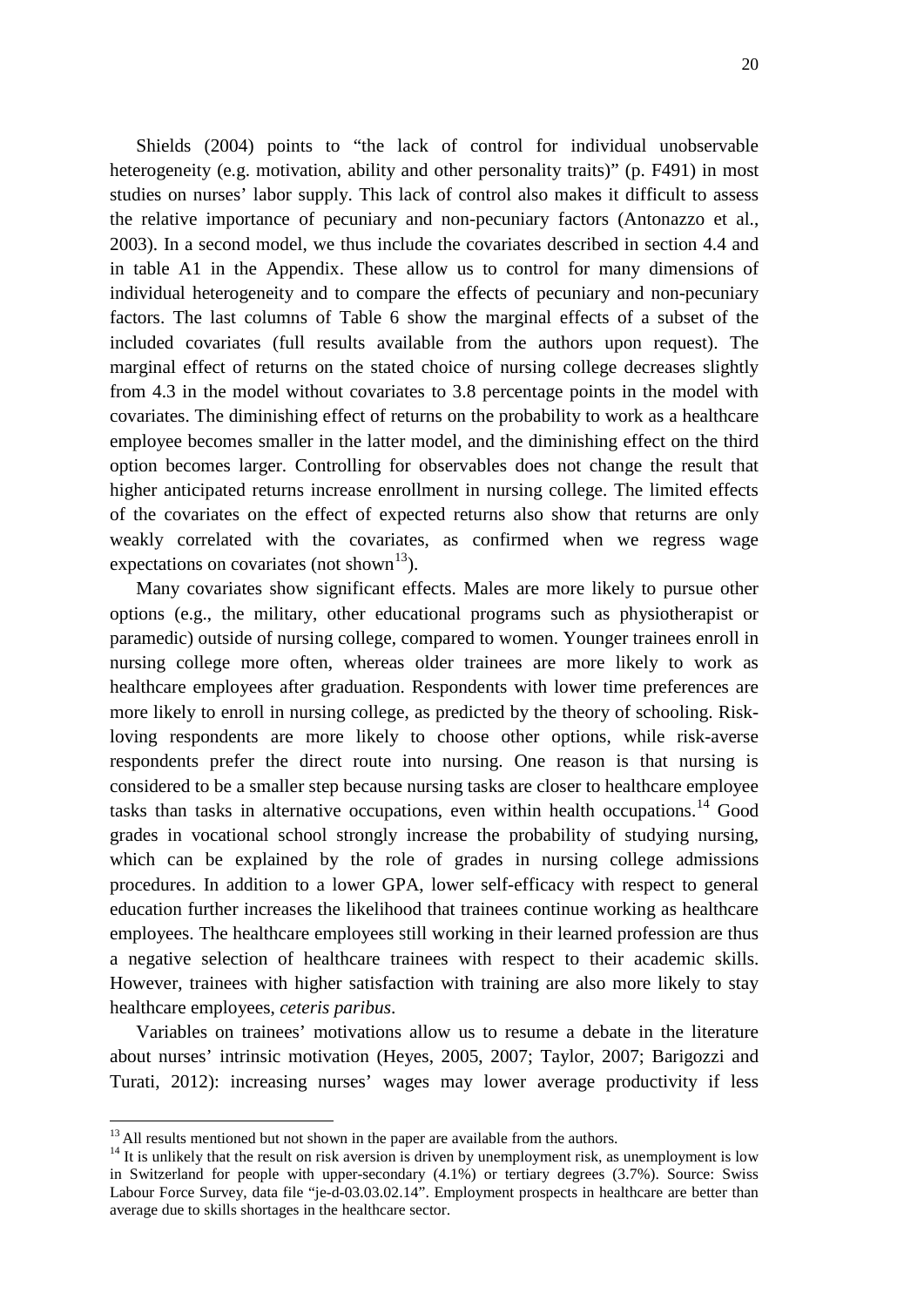intrinsically motivated persons are attracted to nursing, and if these people are less productive. Indeed, we find that all else remaining equal, a higher intrinsic motivation increases the probability of choosing another option, including studies for midwifery, physiotherapy, and paramedics, and studies outside healthcare for social or teaching professions. At the same time, extrinsic motivation increases the probability that an individual will attend nursing college, even controlling for expected returns. In fact, trainees have higher intrinsic than extrinsic motivation on average<sup>15</sup>, even in the group of future nursing students (see Table A2), but selection into nursing is motivated rather extrinsically than intrinsically. One partial explanation is that healthcare trainees are already working on a nursing profession and both, healthcare employee positions as well as registered nursing positions, are already satisfying in realizing intrinsic motives, but differ in terms of satisfying external motivations. We cannot directly analyze whether the selected group of nurses with higher extrinsic motivation is less productive, as assumed by Heyes (2005). Two results caution against this interpretation in our case: First, as noted above, selection into nursing is positive in terms of ability, and extrinsic motivation and grades at vocational school are not correlated significantly in our sample. Second, those persons attaching a high importance to patient contact, which is a proxy for altruistic motivation, are more likely to choose nursing college. Thus, we find that nursing studies attract students motivated by pecuniary, extrinsic and altruistic motives, while studies in more specialized health or social professions seem to attract those students that have a strong intrinsic motivation.

Next to individual characteristics, the training firm may also play a role for future careers. Trainees who were trained in a care home are more likely to remain healthcare employees and less likely to become nurses than trainees that were trained in an acute hospital. One likely explanation is that care homes offer jobs with more responsibility to healthcare employees, as care homes typically employ only few registered nurses. This may also lead them to recruit healthcare trainees that do not intend to go on to nursing later on, but continue to work in the home as healthcare employee.

When we compare the effects of expected returns and other variables, we see that a 20 percentage point increase in expected returns has a similar effect as being of age 18 or younger, instead of age 19 to 23. A 30 percentage point increase in expected returns has a similar impact as attaching a high importance to patient contact. These comparisons show that while returns have a substantial effect on career decisions, the changes in returns that are necessary to equalize the effects of certain personal characteristics and traits are rather large.

<span id="page-21-0"></span><sup>&</sup>lt;sup>15</sup> Intrinsic and extrinsic motivations show a weak positive correlation in the estimation sample (r=0.22).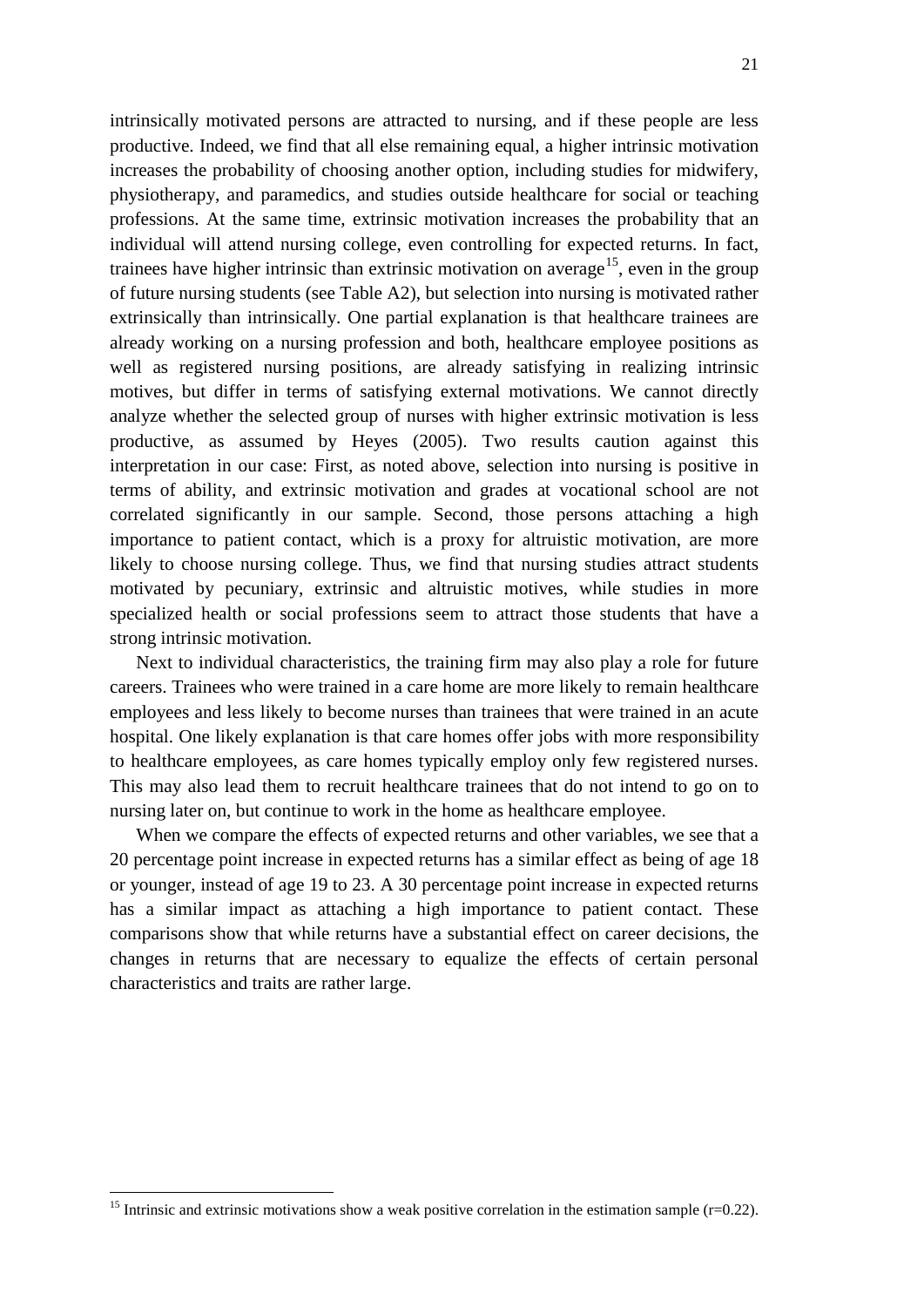| <b>THIORIC DELOCIÓN OF SURGE CHECK CHOICES</b> (S' OPHONS) ON WERE CHPCCUS |            |             |            |
|----------------------------------------------------------------------------|------------|-------------|------------|
|                                                                            | (1)        | (2)         | (3)        |
|                                                                            | Working as |             |            |
|                                                                            | healthcare | Studying    | Other      |
|                                                                            | employee   | nursing     | option     |
| Proportions in sample.                                                     | 0.161      | 0.479       | 0.360      |
| Ln expected wage                                                           | 0.148      | $-0.528***$ | $0.380***$ |
| healthcare empl. age 25                                                    | (0.101)    | (0.146)     | (0.126)    |
| Ln expected wage                                                           | $-0.223**$ | $0.466***$  | $-0.243*$  |
| nurse age 25                                                               | (0.101)    | (0.154)     | (0.130)    |
| Ln expected wage                                                           | $-0.010$   | $-0.474**$  | $0.484**$  |
| healthcare empl. age 35                                                    | (0.127)    | (0.234)     | (0.203)    |
| Ln expected wage                                                           | $-0.037$   | 0.274       | $-0.237$   |
| nurse age 35                                                               | (0.122)    | (0.224)     | (0.196)    |
| N                                                                          |            | 910         |            |

| Table 7                                                                      |
|------------------------------------------------------------------------------|
| Mflogit regression of stated career choices (3 options) on wage expectations |

Average marginal effects of a multivariate fractional logit model. Standard errors in parentheses; significance levels: \*  $p<0.10$ , \*\*  $p<0.05$ , \*\*\*  $p<0.01$ . Covariates included in model: see list in section 3.4.

Instead of studying the effect of expected lifetime returns, we can examine the effects of the separate wage expectation variables. If we enter each variable in separate mflogit models with the same covariates as in model 2 in Table 6, there are no surprises: all wage expectation variables for nursing increase the probability of studying nursing, and the probability of working as a healthcare employee to decrease the probability of studying nursing. Table 7 presents the results for a single mflogit regression including covariates and four wage expectation variables: wages as a healthcare employee and as a nurse, both at age 25 and age 35. The variables for age 35 thus capture the effect of the expected wage increase between age 25 and 35, because the marginal effects for the level variables are the same as for variables of the log wage difference at ages 25 and 35. A 10 percent increase in the expected wage as a healthcare employee at age 25 decreases the probability of choosing nursing by 5.28 percentage points.<sup>[16](#page-21-0)</sup> A 10 percent increase in the expected nursing wage at age 25 increases the probability of choosing nursing by 4.66 percentage points, and so on. The effects on nursing are as expected and are significant in three of four cases.<sup>[17](#page-22-0)</sup> Interestingly, the results also suggest that the wage expectations are more relevant for the choice between nursing and other options than for the choice between remaining a healthcare employee and pursuing nursing. One likely explanation for this finding is that many respondents who opt for other options have not yet realized their choice and are still working as healthcare employees at the time of the second survey (see Table 1). These respondents seem to work as healthcare employees for several years and earn corresponding wages before changing to another option.

<sup>&</sup>lt;sup>16</sup> In a level-log model as in Table 7, the reported effects must be divided by 100 to indicate the percentage point change in the choice probability if wages increase by one percent.<br><sup>17</sup> Significances might be inflated by multicollinearity, but the wage expectation variables are also

<span id="page-22-1"></span><span id="page-22-0"></span>jointly significant (p<0.01 for the nursing option). Table A3 in the Appendix shows the correlations between the different wage expectation variables.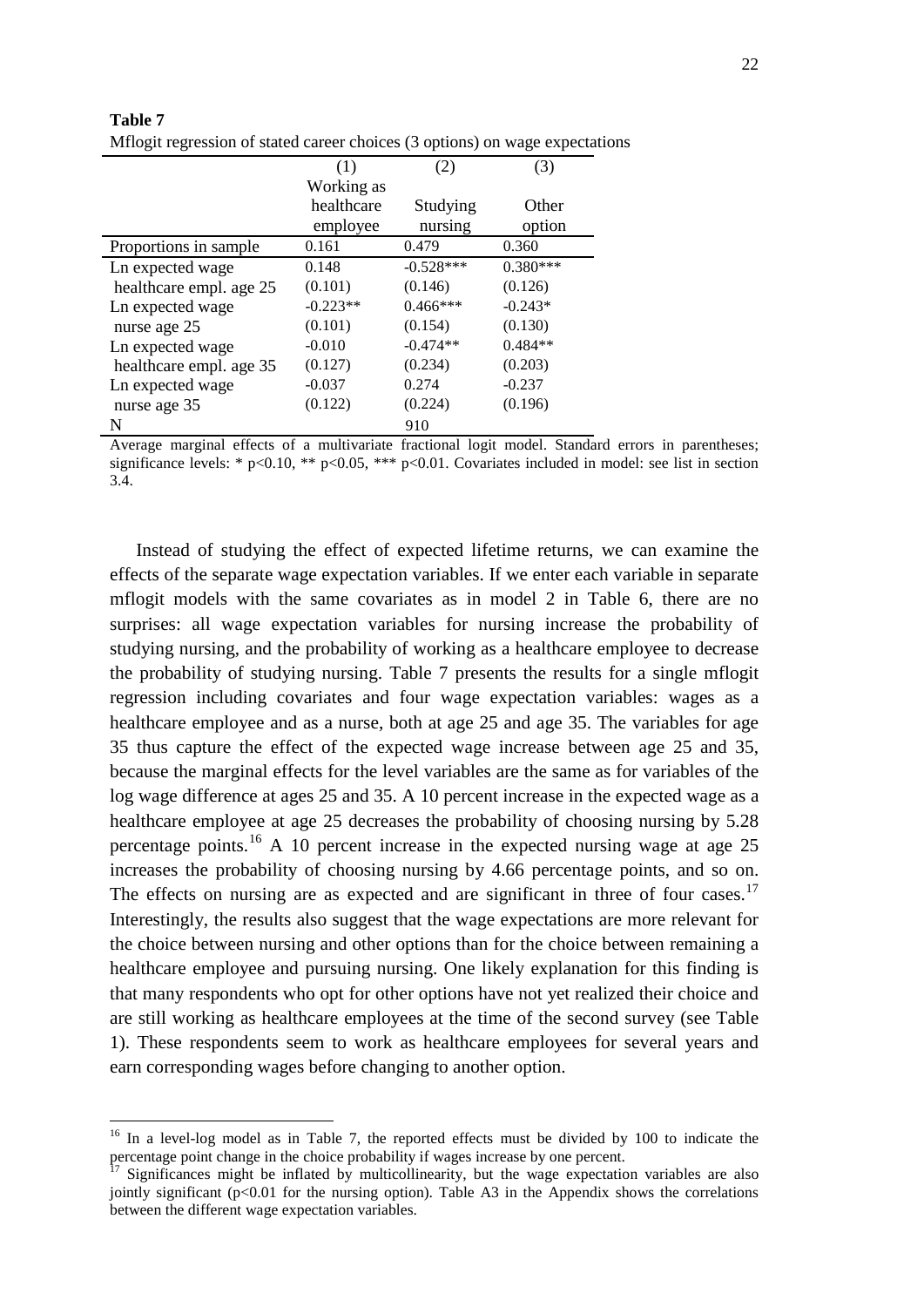|                          | (1)                      | (2)        | (3)        |
|--------------------------|--------------------------|------------|------------|
|                          | Working as<br>healthcare | Studying   | Other      |
|                          | employee                 | nursing    | option     |
| Proportions in<br>sample | 0.406                    | 0.355      | 0.239      |
| Expected returns to      | $-0.285**$               | $0.561***$ | $-0.276**$ |
| nursing college          | (0.130)                  | (0.120)    | (0.111)    |
| N                        |                          | 910        |            |

#### **Table 8**

Mlogit regression of realized career choice (1 year after graduation from training, 3 options) on expected returns

Average marginal effects of a multinomial logit model. Standard errors in parentheses; significance levels: \* p<0.10, \*\* p<0.05, \*\*\* p<0.01. Covariates included in model: see list in section 3.4.

In the model shown in Table 8, we have changed the dependent variable from the stated choice probabilities to the realized short-term career path one year after graduating from healthcare training, i.e., at the time of the follow-up survey. Comparing the marginal effect to those in model 2 in Table 6, the effects of expected returns become even more pronounced for the nursing and healthcare employee options. These results show that expected returns already matter for actual short-term career realizations, not only for the stated mid-term choice probabilities.

#### 5.3. Sensitivity analysis

One concern with the results in the previous section is sample attrition between the first and the follow-up survey: for 47 percent of the trainee cohort surveyed in the first survey, we do not have information on their career paths after graduation. Comparing the means of variables from the first survey between the two groups, we find some significant differences, which means that attrition is not entirely random. Wooldridge (2002) recommends inverse probability weighting to account for sample attrition. This method is pertinent for our study design because we have information on covariates and wage expectations for the full sample of the first survey, which was almost a full population survey of a cohort (see Chapter 4). We replicate the fractional multivariate logit from Table 6, model 2, applying inverse probability weights derived from a probit that uses attrition (yes/no) as a dependent variable. In this probit, we use all of the variables included in model 2 as explanatory variables.<sup>[18](#page-22-1)</sup>

<sup>&</sup>lt;sup>18</sup> Probit results are available from the authors.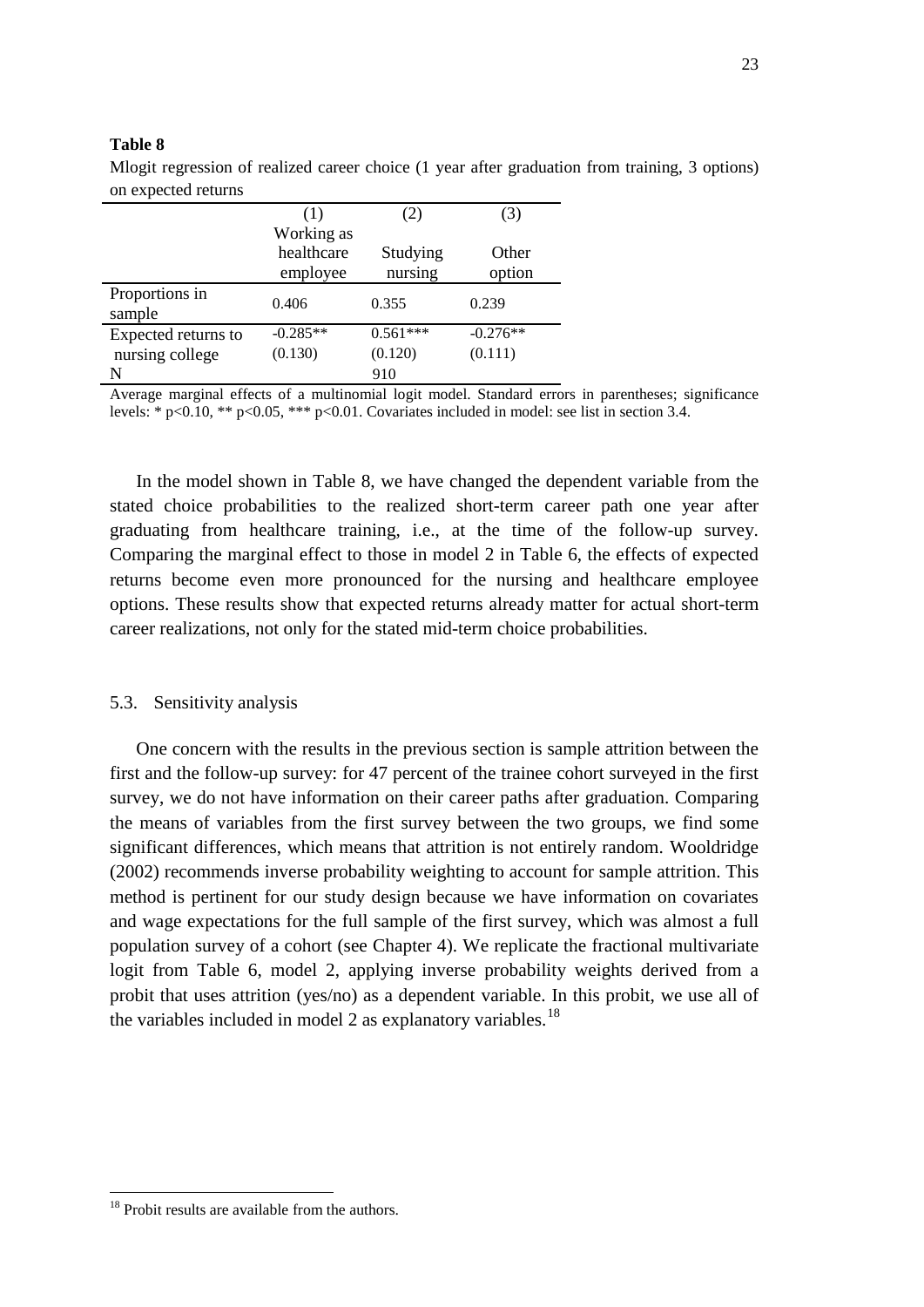|     | v |
|-----|---|
| e v |   |

| <u><b>HILOGH TOBARD WRITOUR AND WRIT HIVOLDO PLODAOTHLY WOLGHRITG</b></u> |                         |            |             |                                  |            |             |  |
|---------------------------------------------------------------------------|-------------------------|------------|-------------|----------------------------------|------------|-------------|--|
|                                                                           | Model without weighting |            |             | Model with inverse prob. weights |            |             |  |
|                                                                           | (3)<br>(2)<br>$\Box$    |            |             | (4)                              | (5)        | (6)         |  |
|                                                                           | Working as              |            |             | Working as                       |            |             |  |
|                                                                           | healthcare              | Studying   | Other       | healthcare                       | Studying   | Other       |  |
|                                                                           | employee                | nursing    | option      | employee                         | nursing    | option      |  |
| Exp. returns                                                              | $-0.128*$               | $0.380***$ | $-0.251***$ | $-0.079$                         | $0.337***$ | $-0.259***$ |  |
| to nursing                                                                | (0.077)                 | (0.112)    | (0.096)     | (0.093)                          | (0.111)    | (0.094)     |  |
| N                                                                         |                         | 910        |             |                                  | 910        |             |  |

| Table 9                                                         |  |
|-----------------------------------------------------------------|--|
| Millogit results without and with inverse probability weighting |  |

Average marginal effects of a multivariate fractional logit model. Standard errors in parentheses; significance levels: \* p<0.10, \*\* p<0.05, \*\*\* p<0.01. Covariates included in model: see list in section 3.4.

Table 9 compares the results of the multivariate fractional logit models without and with weights, which are the inverse of the probability of inclusion in the estimation sample. Weighting only slightly changes the results for expected returns. This finding suggests that sample attrition does not substantially bias our results.

Inverse probability weighting relies on observable variables to correct the bias due to attrition. If unobserved variables influence the selection into our estimation sample, we can correct the resulting bias using a selection model. We use a Heckman two-step estimation with the nursing college enrollment probability as the dependent variable in the second step OLS regression. As an additional explanatory variable to explain nonparticipation in the first step, we include a dummy variable that indicates whether respondents had given us their full name in the first survey. Respondents were not obliged to do so. Those who did not give their name were less likely to answer the follow-up survey for two reasons. First, they were likely less inclined to answer because we explicitly asked for their names for the purpose of re-contacting them. Second, if the name was missing, we were not able to contact these respondents with a letter in addition to e-mail, which reduced the probability of reaching them. The dummy variable is highly significant in the first stage and was excluded from the second stage. The selection correction model shows no evidence of selection bias, as the estimated correlation between the error terms of the selection equation and the choice probability equation is not significantly different from zero. The effect of the expected returns variable changes only slightly compared to the model without selectivity correction, as shown in Table 10. Thus, the results of both the weighting model and the selection model support our earlier results.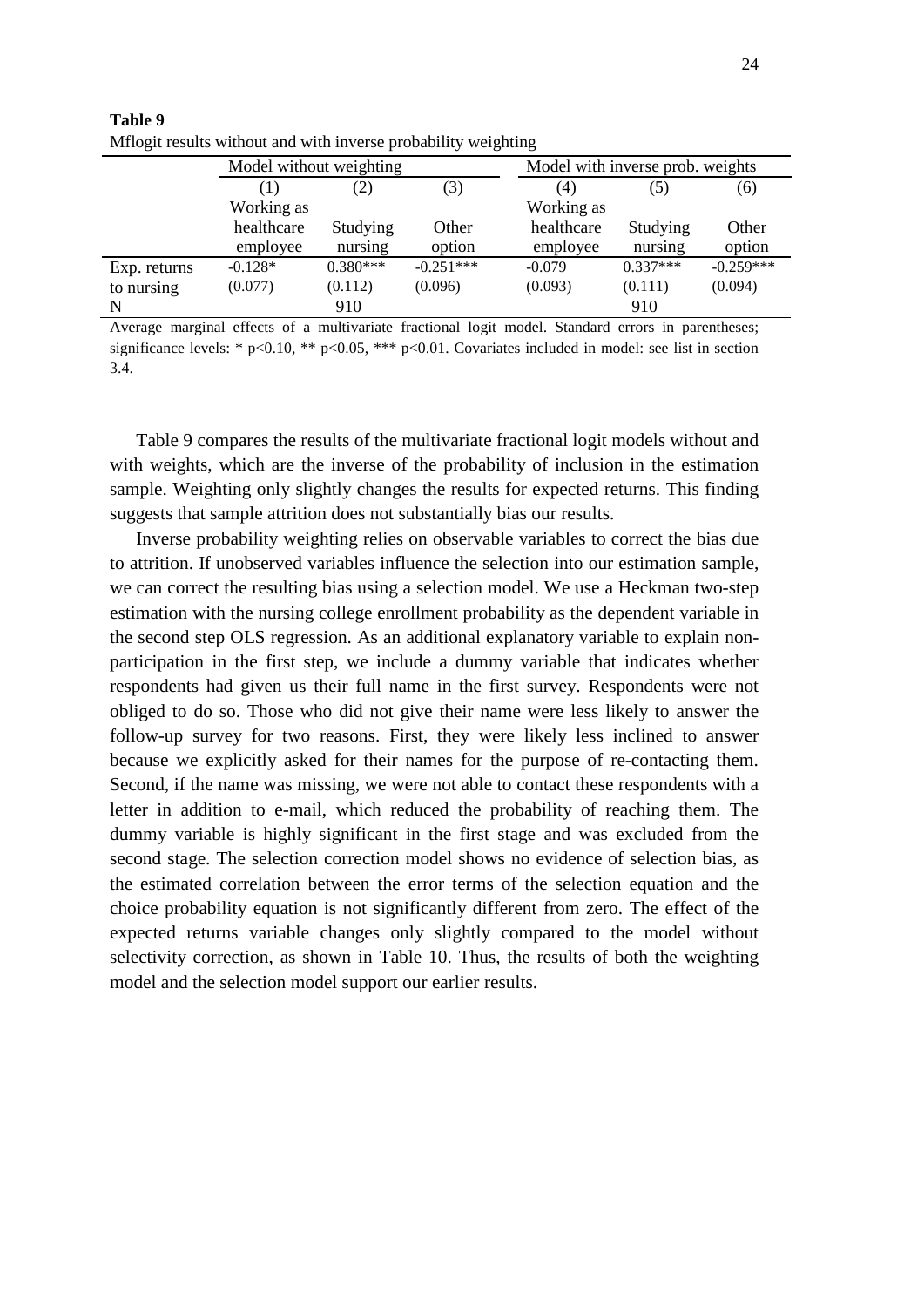#### **Table 10**

OLS and Heckman two-step regressions of the stated choice probability of nursing on the expected rate of return to nursing

|                  | OLS        | Heckman    |
|------------------|------------|------------|
| Expected returns | $0.376***$ | $0.334***$ |
| to nursing       | (0.114)    | (0.124)    |
| N (censored)     |            | 960        |
| N (uncensored)   | 910        | 910        |

Standard errors in parentheses; significance levels: \*  $p<0.10$ , \*\*  $p<0.05$ , \*\*\*  $p<0.01$ . Covariates included in models: see list in section 3.4.

#### **6. Discussion and conclusion**

We have investigated the influence of wage expectations on the decision to enroll in nursing college in the context of nursing shortages in Switzerland, where healthcare employees are the main source of nursing students. We find that more than 90 percent of trainees are able and willing to answer questions about their future wage expectations in various scenarios. The wage expectation answers are good quality as shown by the small number of implausible values. We compare the average wage expectations with actual wage data as well as the official wage recommendations for healthcare employees and nurses, and find that the corresponding numbers are very close.

These results confirm earlier findings by Dominitz and Manski (1996) and others: survey data on wage expectations yield meaningful and plausible results, with expectations clearly anchored to observable market means. However, expected wages exhibit non-negligible dispersion among individuals, even in our case of fairly strictly defined low-dispersion wage scales. It is intuitively plausible that the dispersion is greater for more hypothetical situations: expected wages at higher ages and for a possible education in future show higher variance than expected wages at younger ages and for the education currently attended. The standard deviations for expected nurses' wages are 44% and 20% higher than those for healthcare employees at the same age, and the interquartile ranges are 33% and 43% higher. This is in line with results reported by Arcidiacono et al. (2012) on improving the accuracy of information when students get closer to entering the labor market.

Calculating expected returns to nursing from the wage expectations, our main result is that healthcare trainees' expected returns help to predict whether they go on to study nursing about three years after graduation. If a healthcare trainee expects a 10 percent higher return to nursing ex ante, his or her probability of studying nursing stated in the follow-up survey will increase by 3.8 percentage points, on average. If we look at respondents' realized short-term careers up to the follow-up survey, we also find a significant and sizeable effect of expected returns on the decision to enter nursing college. Thus, wage expectations help to predict short- and mid-term career choices, even controlling for a large set of covariates. This finding is in line with the results of Nicholson and Souleles (2001), Zafar (2011a), Arcidiacono et al. (2012) and Stinebrickner and Stinebrickner (2014) about the effect of wage expectations on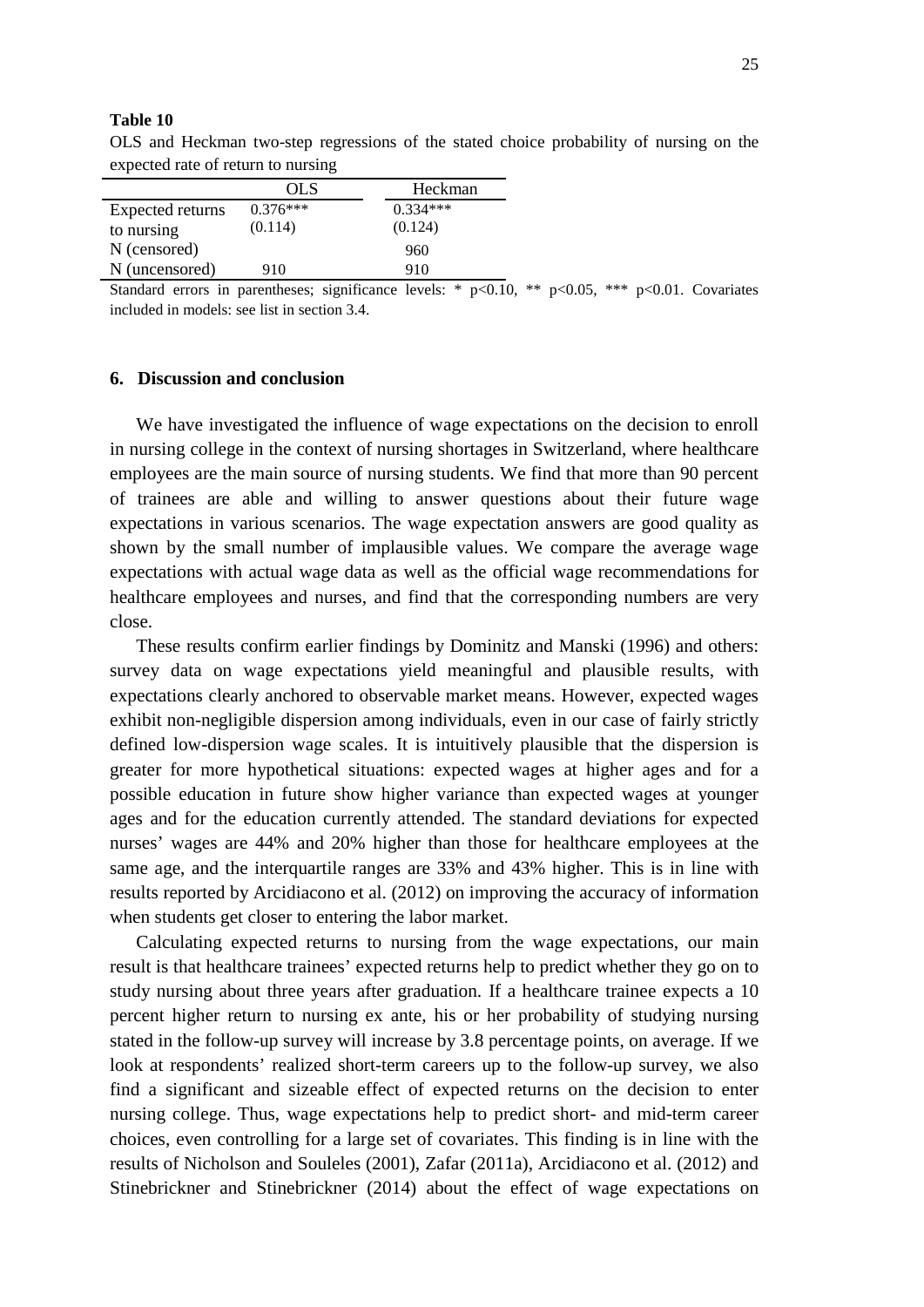students' major or specialty choices. We provide evidence, for the first time, that ex ante wage expectations have a significant effect on individuals' decisions to pursue further tertiary schooling after graduation from upper-secondary education. The significant positive effect of a low time preference lends additional support to the economic model of schooling. We further show that among other things, nursing students are younger, abler, more extrinsically and altruistically motivated, but less intrinsically motivated than trainees that do not opt for nursing.

Our findings on the relevance of wage expectations may seem particularly striking in the healthcare domain, which features a huge majority of women, because women have been shown to be less responsive to expected earnings (Freeman and Hirsch, 2008; Montmarquette et al., 2002; Zafar, 2013). Among our group of healthcare trainees, however, the decision to pursue additional education to become a registered nurse is in part determined by pecuniary factors. This is in line with Spetz' (2002) finding that a change in the relative wage for a baccalaureate nursing degree versus an associate degree increases the probability of choosing the former degree, although Spetz found relatively small effects and the US context differs from the Swiss context. For the literature on wage elasticity of nursing labor supply, our results suggest that the education of new nurses should be accounted for as one mechanism that contributes to a positive long-term wage elasticity.

We conclude that policies affecting individual costs and benefits of nursing education could play a role in attracting more students to nursing college, in conjunction with other policies. Based on our results, we suggest that further research should be conducted on policy measures that affect individuals' costs and benefits of pursing a nursing career, keeping in mind that we have not directly analyzed such policies. Increasing nurses' relative wages seems to be one obvious instrument. To corroborate the effectiveness of wage policies in attracting nursing students, an ideal research design would identify a source of exogenous, substantial variation in nurses' wages and analyze whether this variation affects potential students' ex ante wage perceptions and finally increases enrollment for nursing studies. Apart from adjusting relative nursing wages, policies may aim to reduce the opportunity costs to increase the demand for nursing college. Nursing colleges could offer part-time studies that allow students to earn a living while studying. Finally, our finding of the greater uncertainty of expected nursing wages compared with healthcare employee wages points to another policy option: targeted information (e.g., in vocational school and/or in hospitals and nursing homes) about career opportunities for registered nurses and the benefits associated with these opportunities might help to reduce uncertainty and thus influence career choice.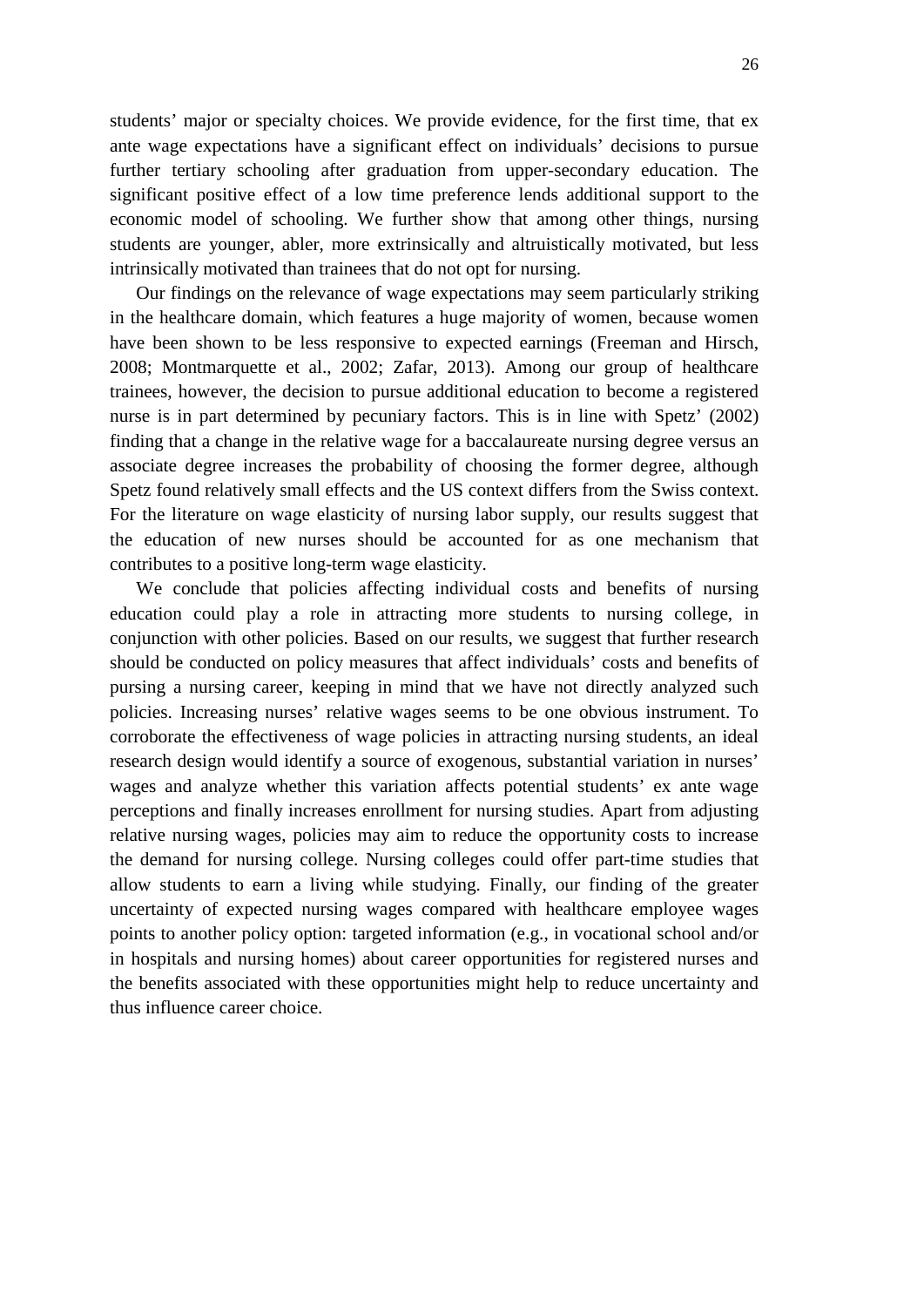#### **References**

- Antonazzo, E., Scott, A., Skatun, D., Elliot, R., 2003. The labour market for nursing: a review of the labour supply literature. Health Economics 12(6), 465–478.
- Arcidiacono, P., Hotz, J., Kang, S., 2012. Modeling College Major Choices using Elicited Measures of Expectations and Counterfactuals. Journal of Econometrics 166(1), 3-16.
- Arcidiacono, P., Hotz, J., Maurel, A., Romano, T., 2014. Recovering *Ex Ante* Returns and Preferences for Occupations using Subjective Expectations Data. Working Paper.
- Askildsen, J., Baltagi, B., Holmas, T., 2003. Wage Policy in the Health Care Sector: A Panel Data Analysis of Nurses' Labour Supply. Health Economics 12(9), 705-719.
- Barigozzi, F., Turati, G., 2012. Human health care and selection effects. Understanding labor supply in the market for nursing. Health Economics 21(4), 477-483.
- Becker, G. S., 1967. Human Capital and the Personal Distribution of Income. W. S. Woytinsky Lecture No. 1. Ann Arbor: University of Michigan.
- Belzil, C., Hansen, J. 2002. Unobserved Ability and the Return to Schooling. Econometrica 70(5), 2075-2091.
- Beffy, M., Fougère, D., Maurel, A., 2012. Choosing the field of study in postsecondary education. Do expected earnings matter? Review of Economics and Statistics 94(1), 334- 347.
- Berufsbildungsgesetz, 2002. Bundesgesetz über die Berufsbildung vom 13. Dezember 2002 (BBG; SR 412.10).
- Betts, J., 1996. What Do Students Know About Wages? Evidence from a Survey of Undergraduates. Journal of Human Resources 31(1), 27-56.
- Botelho, A., Pinto, L., 2004. Students' expectations of the economic returns to college education: results of a controlled experiment. Economics of Education Review 23(6), 645-653.
- Brunello, G., Lucifora, C., Winter-Ebmer, R., 2004. The wage expectations of European college students. Journal of Human Resources 39(4), 1116-1142.
- Buis, M., 2012. MFLOGIT: Stata module fitting a multivariate fractional logit model by quasi maximum likelihood. RePEc:boc:bocode:s456976
- Chen, S., 2008. Estimating the variance of wages in the presence of selection and unobserved heterogeneity. Review of Economics and Statistics 90(2), 275-289.
- Chiha, Y., Link, C., 2003. The shortage of registered nurses and some new estimates of the effects of wages on registered nurses labour supply: a look at the past and a preview of the 21st century. Health Policy 64, 349–375.
- Cunha, F., Heckman, J., Navarro, S., 2005. Separating uncertainty from heterogeneity in life cycle earnings. Oxford Economic Papers 57(2), 191-261.
- DEA Federal Department of Economic Affairs, 2010. Education in the nursing professions. Report. Bern: Federal Department of Economic Affairs.
- Di Tommaso, M.L., Strøm, S., Sæther, E.M., 2009. Nurses wanted: Is the job too harsh or is the wage too low? Journal of Health Economics 28(3), 748-757.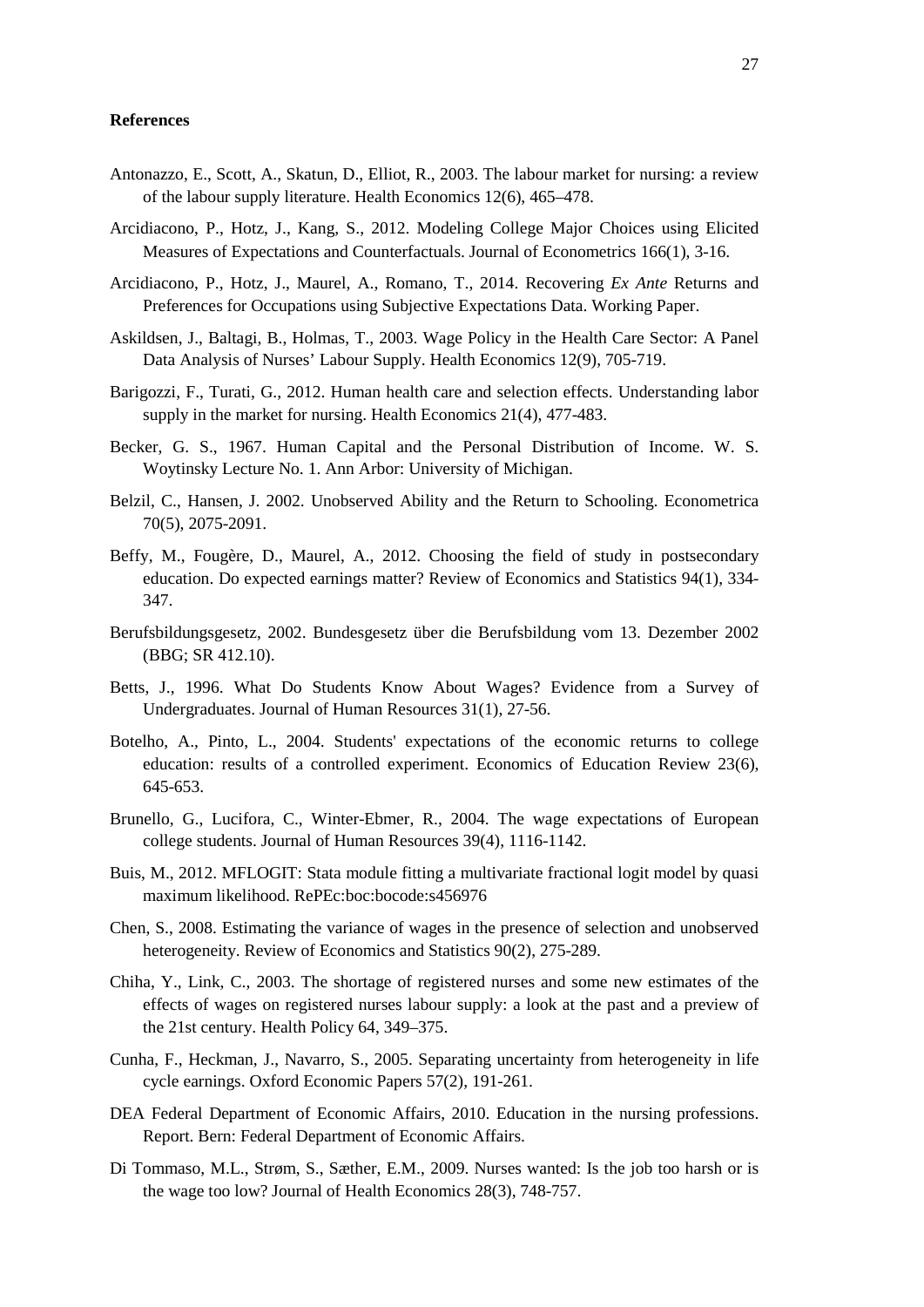- Ding, X., Hartog, J., Sun, Y., 2010. [Can We Measure Individual Risk Attitudes in a Survey?,](http://www.iza.org/en/webcontent/publications/papers/viewAbstract?dp_id=4807) Tinbergen Institute Discussion Papers 4807.
- Dohmen, T., Falk, A., Huffman, D., Sunde, U., Schupp, J., Wagner, G. , 2011. Individual Risk Attitudes: Measurement, Determinants, and Behavioral Consequences. Journal of the European Economic Association 9(3), 522–550.
- Dominitz, J., Manski, C., 1996. Eliciting Student Expectations of the Return to Schooling. Journal of Human Resources 31(1), 1-26.
- Elliott, R., Ma, A., Scott, A., Bell, D., Roberts, E., 2007. Geographically differentiated pay in the labour market for nurses. Journal of Health Economics 26(1), 190-212.
- Filippin, A., Ichino, A., 2005. Gender wage gap in expectations and realizations. Labour Economics 12(1), 125-145.
- Frederick, S., Loewenstein, G., O'Donoghue, T., 2002. Time discounting and time preference: A critical review. Journal of Economic Literature 40(2), 351-401.
- Freeman, J., Hirsch, B., 2008. College majors and the knowledge content of jobs. Economics of Education Review 27(5), 517–535.
- Hanel, B., Kalb, G., Scott, A., 2014. Nurses' labour supply elasticities: The importance of accounting for extensive margins. Journal of Health Economics 33, 94-112.
- Hartog, J., Ding, X., Liao, J. 2014. Is Earnings Uncertainty Relevant for Educational Choice? An Empirical Analysis for China. Education Economics 22(5), 471-483.
- Heyes, A., 2005. The economics of vocation or 'why is a badly paid nurse a good nurse'? Journal of Health Economics 24(3), 561-569.
- Heyes, A., 2007. "Optimal wages in the market for nurses. Journal of Health Economics 26(5), 1031-1033.
- Hirsch, B., Schumacher, E., 1995. Monopsony Power and Relative Wages in the Labor Market for Nurses. Journal of Health Economics 14(4), 443-476.
- Jaccard Ruedin, H., Widmer, M., 2010. Ausländisches Gesundheitspersonal in der Schweiz (Obsan Bericht 39). Neuchâtel: Schweizerisches Gesundheitsobservatorium, Bundesamt für Statistik.
- Jensen, R., 2010. The (Perceived) Returns to Education and the Demand for Schooling. Quarterly Journal of Economics 125(2), 515-548.
- Jerrim, J., 2011. Do UK higher education students overestimate their starting salary? Fiscal Studies 32(4), 483-509.
- Keane, M., Wolpin, K., 1997. The Career Decisions of Young Men. Journal of Political Economy 105(3), 473-522.
- Kodde, D., 1986. Uncertainty and the demand for education. Review of Economics and Statistics 68(3), 460-467.
- Lizarondo, L., Kumar, S., Hyde, L., Skidmore, D., 2010. Allied health assistants and what they do: A systematic review of the literature. Journal of Multidisciplinary Healthcare 39(3), 143-153.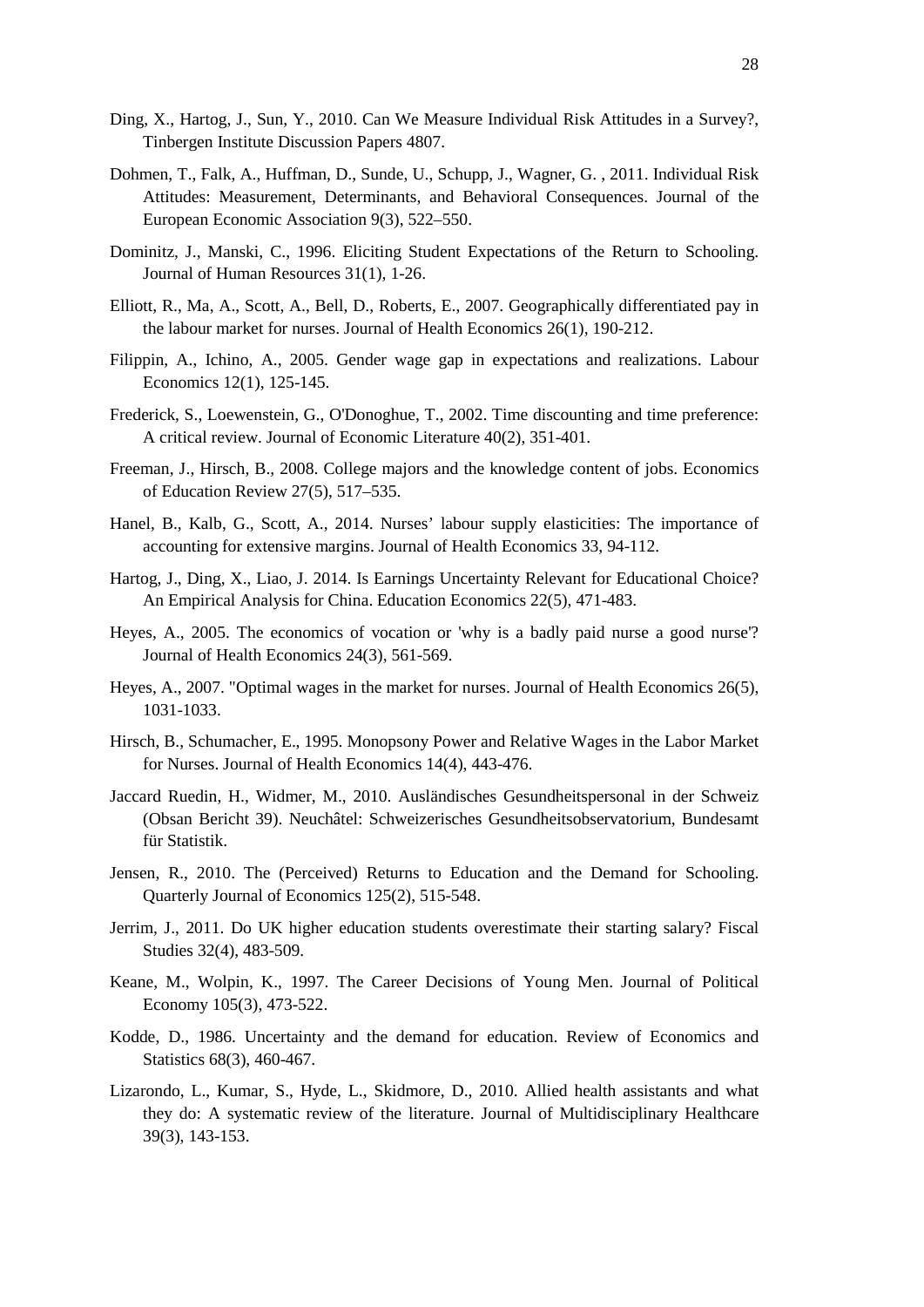- Manski, C., 1993. Adolescent Econometricians: How Do Youth Infer the Returns to Schooling? In: Clotfelter, C., Rothschild, M. (Eds.), Studies of Supply and Demand in Higher Education. University of Chicago Press, p. 43-60.
- Manski, C., 2004. Measuring Expectations. Econometrica 72(5), 1329-1376.
- Manski, C., 2007. Identification for Prediction and Decision. Cambridge (MA) and London: Harvard University Press.
- Menon, M., 2008. Perceived rates of return to higher education: Further evidence from Cyprus. Economics of Education Review 27(1), 39-47.
- Montmarquette, C., Cannings, K., Mahseredjian, S., 2002. How do young people choose college majors? Economics of Education Review 21(6), 543-556.
- Mullahy, J., 2015. Multivariate Fractional Regression Estimation of Econometric Share Models. Journal of Econometric Methods 4(1), 71-100.
- Nicholson, S., 2005. How Much Do Medical Students Know About Physician Income? Journal of Human Resources 40(1), 100-114.
- Nicholson, S., Souleles, N., 2001. Physician Income Expectations and Specialty Choice. NBER working paper 8536.
- OBSAN, 2009. Gesundheitspersonal in der Schweiz Bestandesaufnahme und Perspektiven bis 2020. Neuchâtel: Swiss Health Observatory OBSAN.
- Papke, L., Wooldridge, J., 1996. Econometric Methods for Fractional Response Variables with an Application to 401(k) Plan Participation Rates. Journal of Applied Econometrics 11(6), 619-632.
- Schweri, J., Hartog, J., Wolter, S., 2011. Do students expect compensation for wage risk? Economics of Education Review 30(2), 215-227.
- SERI, 2014. Facts and figures. Vocational and Professional Education and Training in Switzerland. Bern: State Secretariat for Education, Research and Innovation.
- Shields, M.A., 2004. Adressing nurse shortages: What can policy makers learn from the econometric evidence on nurse labour supply? The Economic Journal, 114(499), F464- F498.
- Shields, M.A., Ward, M., 2001. Improving nurse retention in the National Health Service in England: the impact of job satisfaction on intentions to quit. Journal of Health Economics 20(5), 677-701.
- Simoens, S., Villeneuve, M., Hurst, J., 2005. Tackling Nurse Shortages in OECD Countries. OECD Health Working Papers No. 19.
- Spetz, J., 2002. The value of education in a licensed profession: the choice of associate or baccalaureate degrees in nursing. Economics of Education Review 21(1), 73-85.
- Spetz, J., Given, R., 2003. The Future of the Nurse Shortage: will Wage Increases Close the Gap? Health Affairs 22(6), 199-206.
- Spitzer, A., Perrenoud, B., 2007. Reforming the Swiss nurse education system: a policy review. International Journal of Nursing Studies 44, 624-634.
- Staiger, D., Spetz, J., Phibbs, C., 2010. Is There Monopsony in the Labor Market? Evidence from a Natural Experiment. Journal of Labor Economics 28(2), 211-236.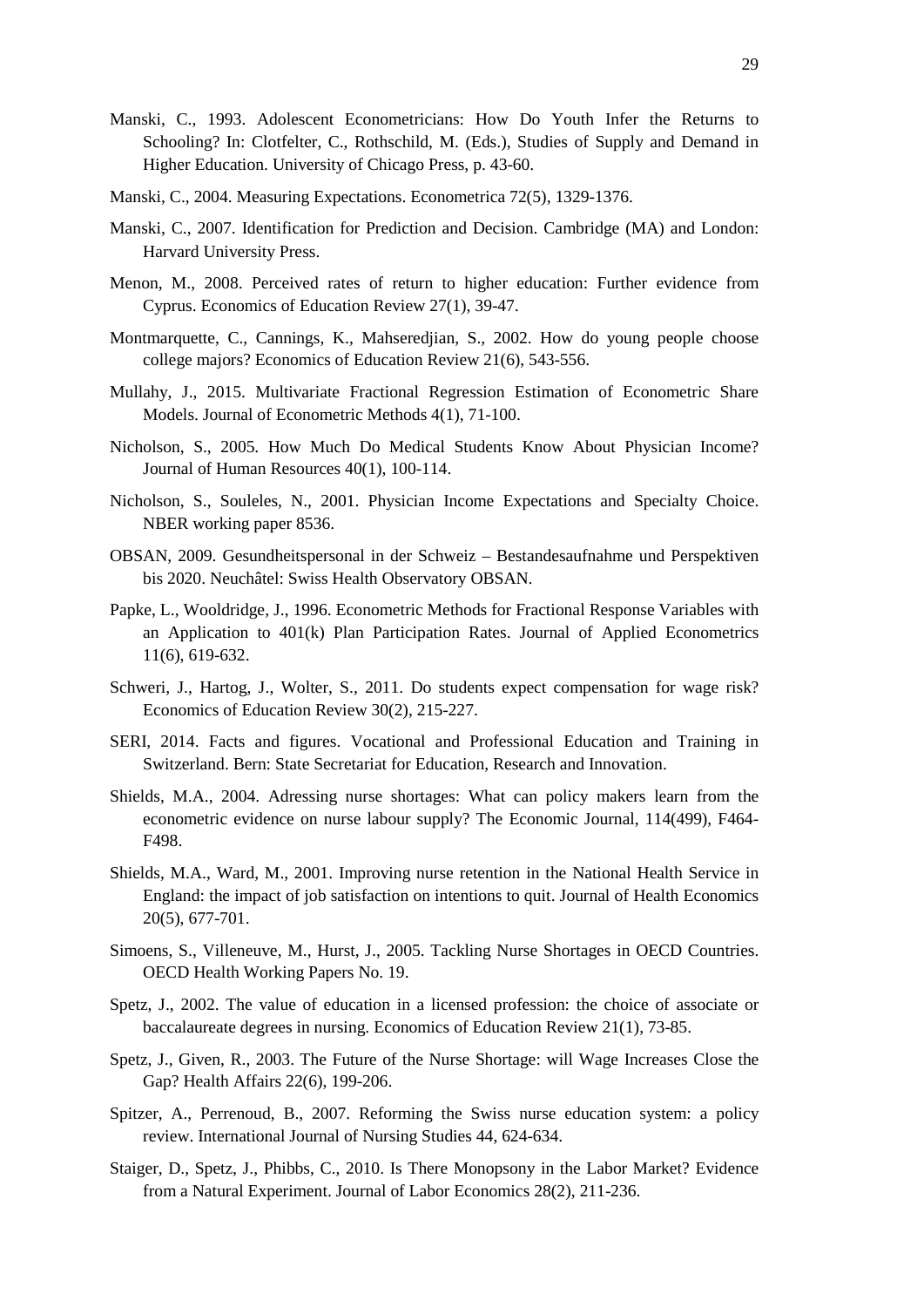- Stinebrickner, R., Stinebrickner, T.R., 2014. A Major in Science? Initial Beliefs and Final Outcomes for College Major and Dropout. Review of Economic Studies 81(1), 426-472.
- Taylor, L.J., 2007. Optimal wages in the market for nurses: an analysis based on Heyes model. Journal of Health Economics 26(5), 1027–1030.
- Trede, I., Schweri, J., 2013. Laufbahnentscheidungen von Fachfrauen und Fachmännern Gesundheit. Zusammenfassende Erkenntnisse und Bewertung. Zollikofen and Bern: Swiss Federal Institute for Vocational Education and Training and OdaSanté.
- Trede, I., Schweri, J., 2014. Work values and intention to become a registered nurse among healthcare assistants. Nurse Education Today 34(6), 948-953.
- van der Klaauw, W., 2012. On the Use of Expectations Data in Estimating Structural Dynamic Choice Models. Journal of Labor Economics 30(3), 521-554.
- Walton, S.M., Graves, P.E., Sexton, R.L., 2005. New Entry and the Rate of Return to Education: The Case of Registered Nurses. Atlantic Economic Journal 33, 325-336.
- Webbink, D., Hartog, J., 2004. Can students predict their starting salaries? Yes! Economics of Education Review 23(2), 103-113.
- Willis, R., Rosen, S., 1979. Education and self-selection. Journal of Political Economy 87(5), S7-S36.
- Wolter, S., 2000. Wage expectations: A comparison of Swiss and US Students. Kyklos 53(1), 51-69.
- Wolter, S., Zbinden, A., 2001. Labour Market Expectations of Swiss University Students. International Journal of Manpower 23(5), 458-470.
- Zafar, B., 2011a. How do College Students Form Expectations? Journal of Labor Economics 29(2), 301-348.
- Zafar, B., 2011b. Can subjective expectations data be used in choice models? Evidence on cognitive biases. Journal of Applied Econometrics 26(3), 520-544.
- Zafar, B., 2013. College Major Choice and the Gender Gap. Journal of Human Resources 48(3), 545-595.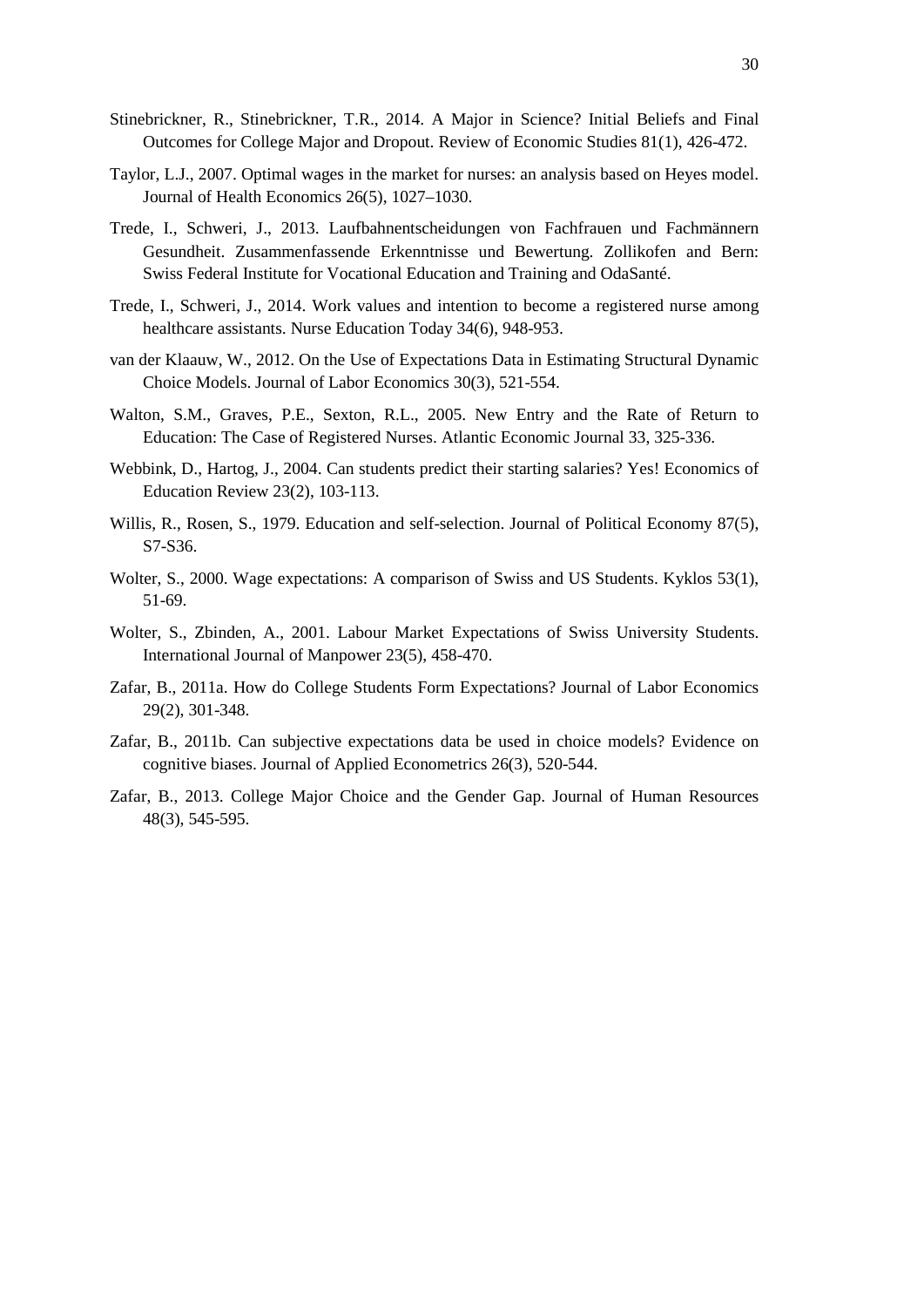#### **Appendix**

#### *Phrasing of questions about wage expectations*

The following questions are about your future career. What do you think you will earn per month? Please answer these questions even if you are not entirely sure. Write down the sum that you deem likely (gross without deductions, without allowances).

- 1. Assume you work as a FaGe after finishing your education. How much do you estimate you would then earn per month in a full-time position?
- My (gross) wage per month after training:
- My (gross) wage per month at age 25:
- My (gross) wage per month at age 35:
- 2. Assume that you attend and complete an education as a nurse after finishing your FaGe education. How much do you estimate you would earn as a registered nurse per month in a full-time position?

My (gross) wage per month at age 25: My (gross) wage per month at age 35: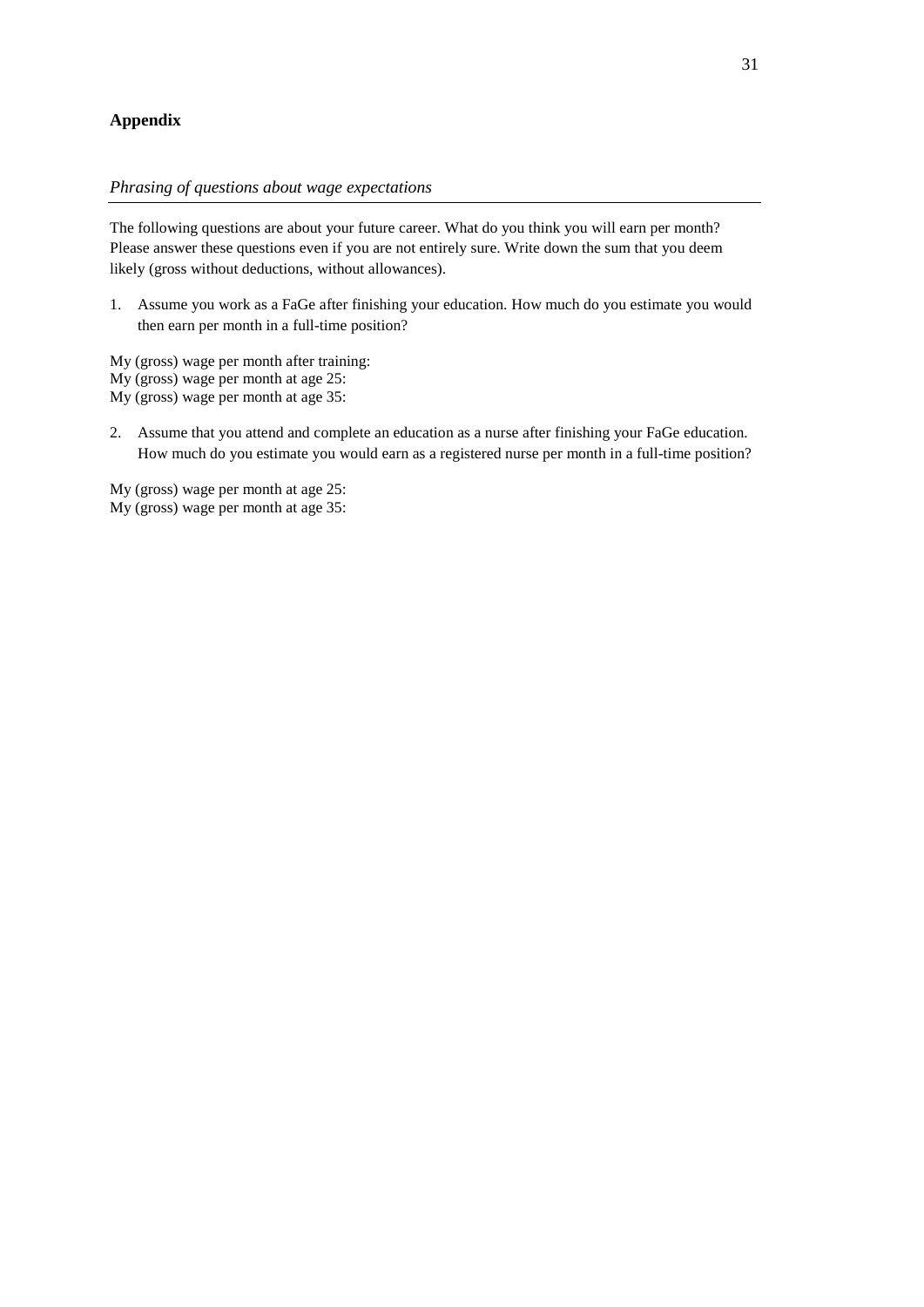| <b>Table A1</b>                |  |
|--------------------------------|--|
| Variable list and explanations |  |

| <b>Personal</b>             | Explanation of variables included in the multivariate models                     |
|-----------------------------|----------------------------------------------------------------------------------|
| characteristics             |                                                                                  |
| Expected returns to         |                                                                                  |
| nursing college             |                                                                                  |
| Age                         | Respondents' age at the time of the first survey. Two dummies included in        |
|                             | models: "age 18 or younger", "age 24 or older"; reference category: age          |
|                             | between 19 and 23                                                                |
| Male                        | Dummy: female=0, male=1                                                          |
| Number of siblings          | 3 dummies: "1 sibling", "2 siblings", "3 or more siblings"; ref. cat.: no        |
|                             | siblings                                                                         |
| Living situation            | 4 dummies: "lives alone", "lives with partner", "lives with colleagues",         |
|                             |                                                                                  |
|                             | "other"; ref.cat.: lives with parent(s)                                          |
| Parents' education          | 2x2 dummies: "mother's education: upper-secondary", "mothers'                    |
|                             | education: tertiary", ref. cat.: mother's education: below upper-secondary;      |
|                             | "father's education: upper-secondary", "fathers' education: tertiary", ref.      |
|                             | cat.: fathers' education below upper-secondary                                   |
| Parents' occupational       | 2x2 dummies: "mother is supervisor", "mother is self-employed", ref. cat.:       |
| status                      | mother is neither supervisor nor self-employed;                                  |
|                             | "father is supervisor", "father is self-employed", ref. cat.: father is neither  |
|                             | supervisor nor self-employed                                                     |
| Number of books at          | 2 dummies: "2 to 4 bookshelves", "5 or more bookshelves"; ref. cat.: 0 or 1      |
| home                        | bookshelf                                                                        |
| Parents in healthcare       | Dummy: Parents do not work in healthcare=0, at least one parent works in         |
|                             | healthcare=1                                                                     |
| School track attended on    | 3 dummies: "medium level", "high level", "other school type"; ref. cat.:         |
| lower-secondary level       | low level track                                                                  |
| <b>Preferences</b>          |                                                                                  |
| Time preference low         | Respondents were asked to choose between two age-earnings profiles (see          |
|                             | text in section 4.4). Dummy: "low time preference", i.e., respondent chose       |
|                             | profile with less wage in the beginning and more wage later on=1,                |
|                             | otherwise=0                                                                      |
| Risk aversion in career     | Original item on risk taking with respect to one's professional career, scale    |
| matters                     | 0 to 10. We reversed the scale to create a risk aversion variable.               |
| Intrinsic motivation        | Original scale 1-4, consisting of 4 items on the importance given to 1.          |
|                             | autonomy, 2. meaningful tasks, 3. diversified tasks, 4. matching of tasks        |
|                             | and one's own skills                                                             |
|                             | Dummy =1 if answer is 3.75 or above                                              |
| <b>Extrinsic motivation</b> | Original scale 1-4, consisting of 3 items on the importance given to 1.          |
|                             |                                                                                  |
|                             | wages, 2. career and 3. possibilities for further education                      |
|                             | Dummy =1 if answer is $3.5$ or above                                             |
| Importance of patient       | One item on the importance given to frequent contact with patients,              |
| contact                     | original scale 1-4                                                               |
|                             | Dummy = 1 if answer equals 4                                                     |
| Importance of work-life     | One item on the importance given to reconciling work and family life,            |
| balance                     | original scale: 1-4                                                              |
|                             | Dummy = 1 if answer equals 4                                                     |
| Intention to work part-     | 2 dummies: "intention to mainly work part-time 50-90%", "intention to            |
| time in the future          | mainly work part-time 0-49%" during the next 10 years; ref. cat.: no             |
|                             | intention to mainly work part-time                                               |
| <b>Information on</b>       |                                                                                  |
| training                    |                                                                                  |
| GPA in voc. school          | Grade point average in vocational school in the second year of training          |
|                             | (i.e., in the year before the first survey took place). Scale: 1 ("very bad") to |
|                             | $6$ ("very good")                                                                |
| Includes course to obtain   | Dummy: one if trainee follows training track that leads to the vocational        |
| voc. baccalaureate          | baccalaureate degree (in addition to the VET diploma)                            |
| Includes prep. course for   | Dummy: one if trainee follows additional course in VET school that               |
| voc. baccalaureate          | prepares for the vocational baccalaureate education after completion of          |
|                             | training                                                                         |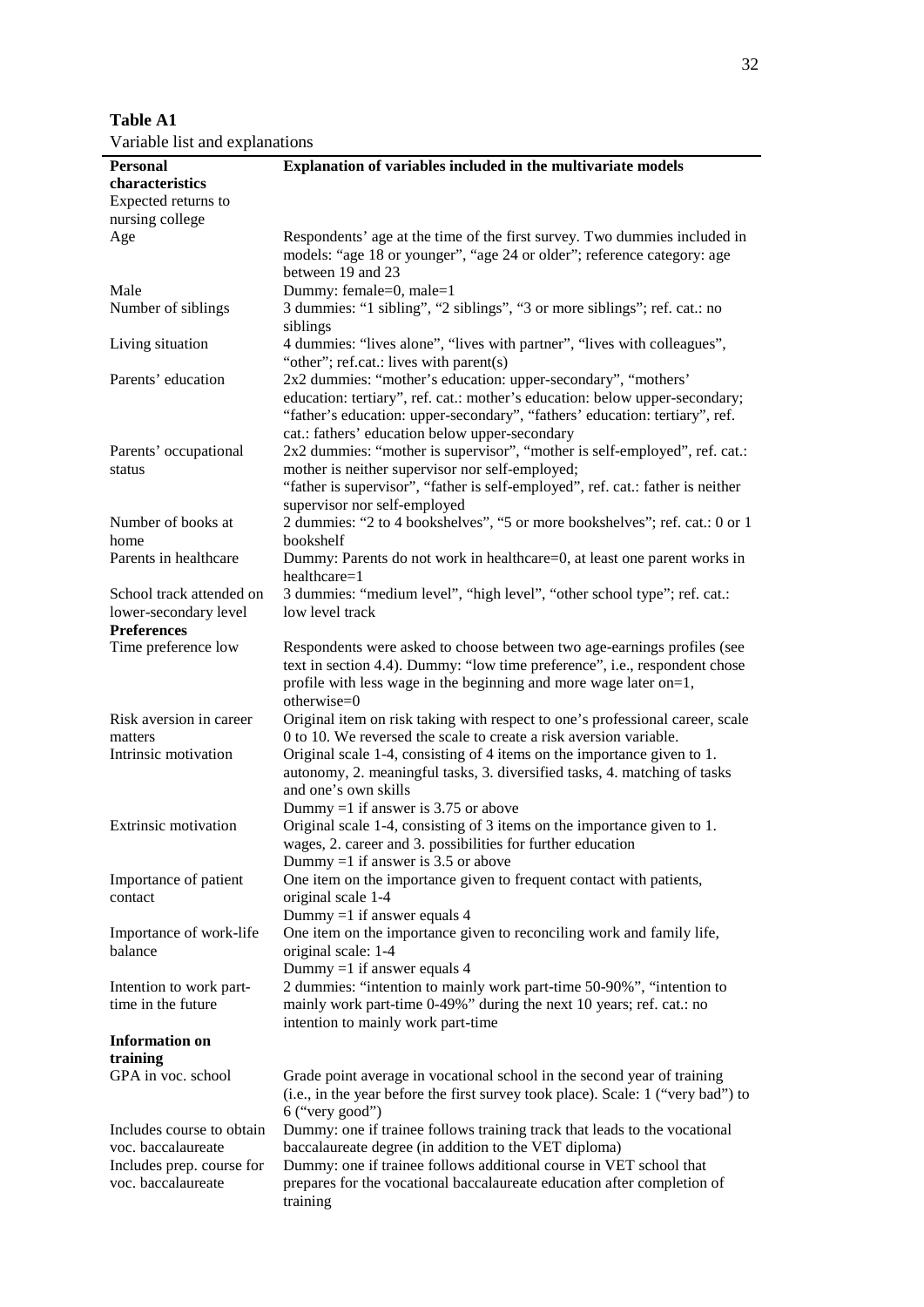| Type of training firm         | Type of firm where the trainee has signed a training contract and receives<br>healthcare training.<br>5 dummies: "long-term care", "psychiatric care", "rehabilitation", "home |
|-------------------------------|--------------------------------------------------------------------------------------------------------------------------------------------------------------------------------|
|                               | care", "other"; ref. cat.: acute hospital                                                                                                                                      |
| Subjective assessment         |                                                                                                                                                                                |
| Self-efficacy in general      | Scale 1-6; based on 5 items measuring whether the respondent believes in                                                                                                       |
| education                     | his or her ability to succeed in general education lessons in vocational<br>school                                                                                             |
| Self-efficacy in work         | Scale 1-6; based on 4 items measuring whether the respondent believes in                                                                                                       |
| tasks                         | his or her ability to succeed in a work situation                                                                                                                              |
| Satisfaction with<br>training | Scale 1-6; based on 9 items about satisfaction with in-company training<br>and vocational school                                                                               |
| Professional                  | Scale 1-6; based on 6 items about commitment to the profession                                                                                                                 |
| commitment                    | "healthcare employee"                                                                                                                                                          |
| Stress during training        | Scale: 1-6; self-assessment of psycho-physical stress at work based on 5                                                                                                       |
|                               | items                                                                                                                                                                          |
| <b>Cantonal dummies</b>       |                                                                                                                                                                                |

### **Table A2**

Descriptive statistics of the variables used in the multivariate models, n=910 (valid cases in  $table<sub>f</sub>$ <sup>-r</sup>

|                        | <b>Overall</b> | Std. dev. |            | Group means (groups built based on actual |       |
|------------------------|----------------|-----------|------------|-------------------------------------------|-------|
|                        | mean           |           |            | career paths 1 year after graduation)     |       |
|                        |                |           | (1)        | (2)                                       | (3)   |
|                        |                |           | Working as | Studying                                  | Other |
|                        |                |           | healthcare | nursing                                   |       |
|                        |                |           | employee   |                                           |       |
| <b>Personal</b>        |                |           |            |                                           |       |
| characteristics        |                |           |            |                                           |       |
| Male                   | .059           |           | .060       | .022                                      | .115  |
| Age < 18y              | .429           |           | .314       | .533                                      | .468  |
| Age > 23y              | .009           |           | .016       | .003                                      | .005  |
| 1 sibling              | .404           |           | .407       | .412                                      | .390  |
| 2 siblings             | .331           |           | .344       | .331                                      | .307  |
| 3 or more siblings     | .216           |           | .192       | .211                                      | .266  |
| Lives with partner     | .042           |           | .062       | .022                                      | .037  |
| Lives with             | .029           |           | .046       | .015                                      | .018  |
| colleague(s)           |                |           |            |                                           |       |
| Other living situation | .012           |           | .014       | .006                                      | .018  |
| Mother's education:    | .690           |           | .688       | .684                                      | .702  |
| upper secondary        |                |           |            |                                           |       |
| Mother's education:    | .168           |           | .141       | .180                                      | .197  |
| tertiary               |                |           |            |                                           |       |
| Father's education:    | .625           |           | .629       | .687                                      | .528  |
| upper secondary        |                |           |            |                                           |       |
| Father's education:    | .275           |           | .252       | .235                                      | .372  |
| tertiary               |                |           |            |                                           |       |
| Father self-employed   | .223           |           | .225       | .232                                      | .206  |
| Father is supervisor   | .460           |           | .428       | .486                                      | .477  |
| Mother self-employed   | .096           |           | .122       | .077                                      | .078  |
| Mother is supervisor   | .185           |           | .217       | .158                                      | .170  |
| Bookshelves at home:   | .446           |           | .447       | .455                                      | .431  |
| $2$ to 4               |                |           |            |                                           |       |
| Bookshelves at home    | .293           |           | .249       | .291                                      | .372  |
| >4                     |                |           |            |                                           |       |
| Parents in healthcare  | .389           |           | .385       | .430                                      | .335  |
| Lower-secondary        | .630           |           | .572       | .697                                      | .628  |
| school: attended       |                |           |            |                                           |       |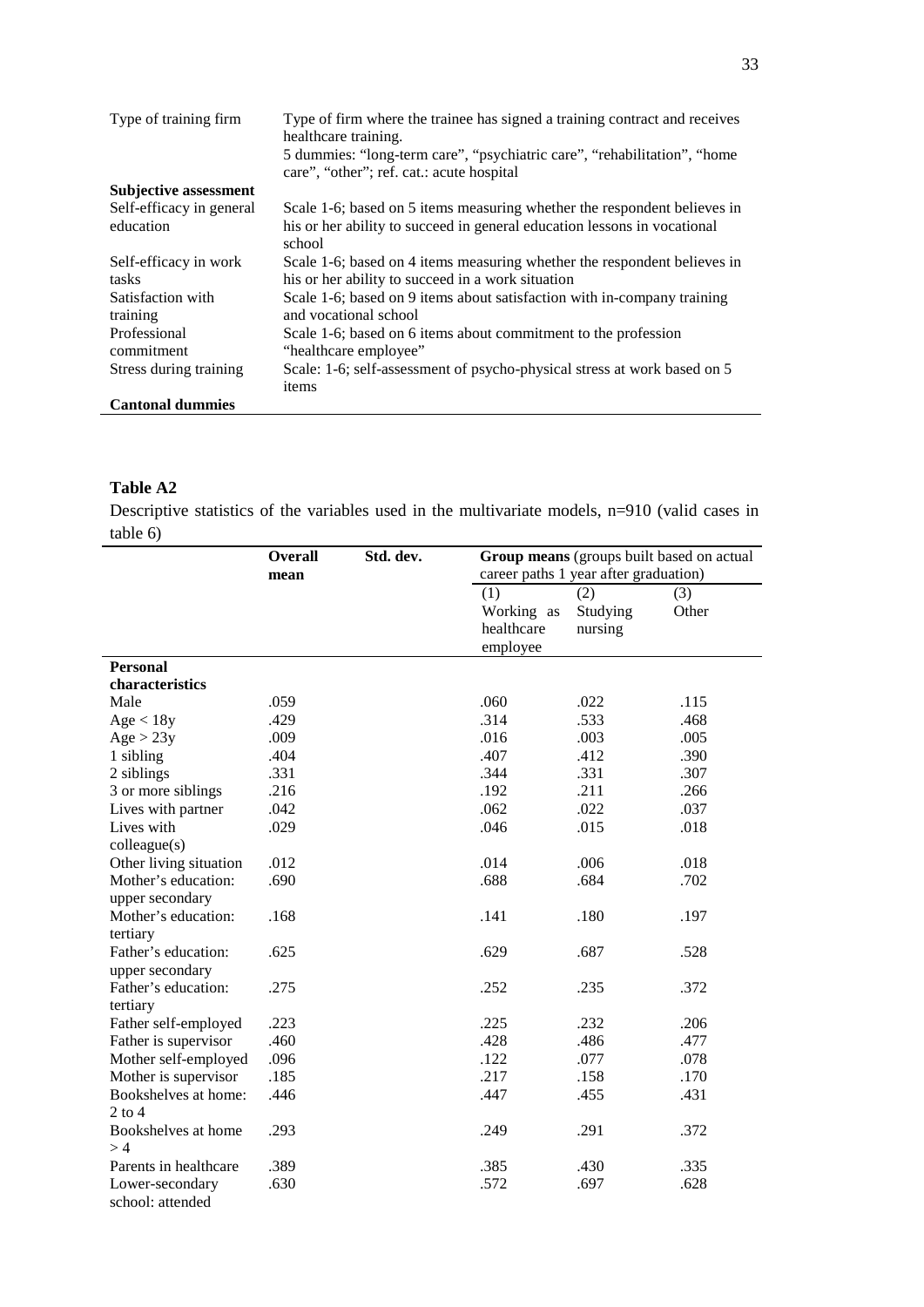| medium track                     |      |      |      |      |      |
|----------------------------------|------|------|------|------|------|
| Lower-secondary                  | .064 |      | .049 | .056 | .101 |
| school: attended                 |      |      |      |      |      |
| highest track                    |      |      |      |      |      |
| <b>Preferences</b>               |      |      |      |      |      |
| Time preference low              | .693 |      | .642 | .734 | .720 |
| Risk-aversion in                 | 4.96 | 2.43 | 4.72 | 5.32 | 4.85 |
| career matters                   |      |      |      |      |      |
| Intrinsic motivation             | .593 |      | .604 | .598 | .569 |
| <b>Extrinsic motivation</b>      | .509 |      | .455 | .582 | .491 |
|                                  | .590 |      | .588 |      |      |
| Importance of patient<br>contact |      |      |      | .653 | .500 |
|                                  | .703 |      |      |      | .688 |
| Importance of work-              |      |      | .715 | .700 |      |
| life balance                     |      |      |      |      |      |
| Intention to work part-          | .399 |      | .431 | .350 | .417 |
| time in future: 50-              |      |      |      |      |      |
| 90%                              |      |      |      |      |      |
| Intention to work part-          | .034 |      | .030 | .022 | .060 |
| time in future: $<$ 50%          |      |      |      |      |      |
| <b>Information</b> on            |      |      |      |      |      |
| training                         |      |      |      |      |      |
| GPA in voc. school               | 5.17 | 0.40 | 5.08 | 5.26 | 5.20 |
| Includes course to               | .157 |      | .103 | .158 | .248 |
| obtain voc.                      |      |      |      |      |      |
|                                  |      |      |      |      |      |
| baccalaureate                    |      |      |      |      |      |
| Includes prep. course            | .065 |      | .019 | .043 | .174 |
| for voc. baccalaureate           |      |      |      |      |      |
| Type of training firm:           | .444 |      | .520 | .399 | .381 |
| long-term care home              |      |      |      |      |      |
| Type of training firm:           | .059 |      | .070 | .050 | .055 |
| psychiatric care                 |      |      |      |      |      |
| Type of training firm:           | .036 |      | .030 | .034 | .050 |
| rehabilitation                   |      |      |      |      |      |
| Type of training firm:           | .054 |      | .043 | .065 | .055 |
| home care                        |      |      |      |      |      |
| Type of training firm:           | .027 |      | .033 | .019 | .032 |
| other                            |      |      |      |      |      |
|                                  |      |      |      |      |      |
| Subjective                       |      |      |      |      |      |
| assessment                       |      |      |      |      |      |
| Self-efficacy in                 | 4.61 | 0.84 | 4.50 | 4.66 | 4.72 |
| general education                |      |      |      |      |      |
| Self-efficacy in work            | 4.82 | 0.58 | 4.82 | 4.86 | 4.75 |
| tasks                            |      |      |      |      |      |
| Satisfaction with                | 4.34 | 1.16 | 4.44 | 4.44 | 4.01 |
| training                         |      |      |      |      |      |
| Professional                     | 4.72 | 0.95 | 4.82 | 4.80 | 4.44 |
| commitment                       |      |      |      |      |      |
| Stress during training           | 2.54 | 0.90 | 2.60 | 2.47 | 2.56 |
| <b>Wage expectation</b>          |      |      |      |      |      |
| as healthcare                    | 4527 | 581  | 4596 | 4466 | 4501 |
|                                  |      |      |      |      |      |
| employee, age 25                 |      |      |      |      |      |
| as healthcare                    | 4973 | 778  | 5026 | 4898 | 4995 |
| employee, age 35                 |      |      |      |      |      |
| as nurse, age 25                 | 5400 | 722  | 5418 | 5418 | 5345 |
| as nurse, age 35                 | 6042 | 979  | 6047 | 6071 | 5991 |
|                                  |      |      |      |      |      |
| No. of observations              |      | 910  | 369  | 323  | 218  |